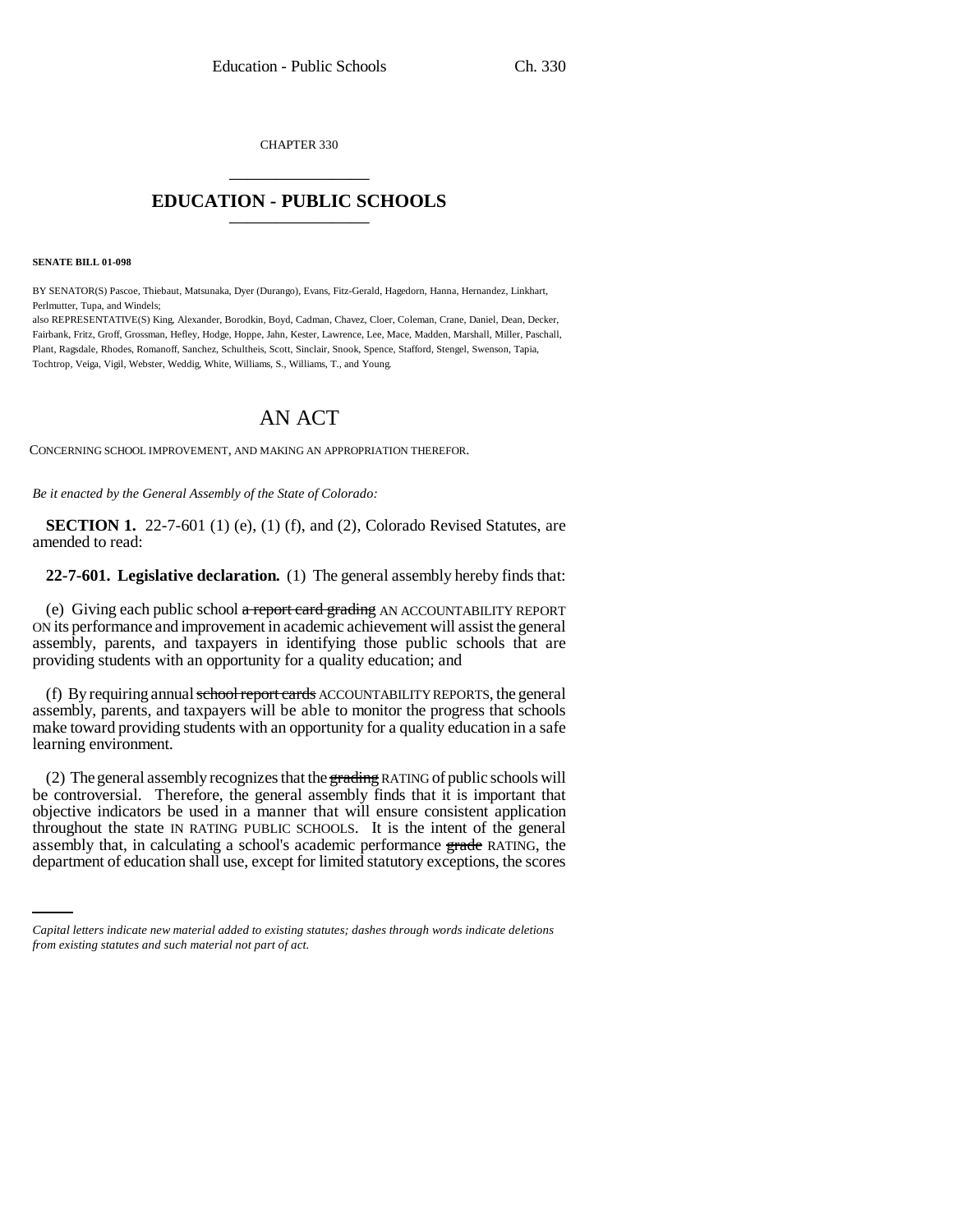and other objective indicators of all students enrolled in the school.

**SECTION 2.** 22-7-602 (1), (7), and (8), Colorado Revised Statutes, are amended to read:

**22-7-602. Definitions.** As used in this part 6, unless the context otherwise requires:

(1) "Baseline assessment year" means the 2000-01 school year for all CSAP assessments and the curriculum-based, achievement college entrance examinations required to be administered during that school year and means the 2001-02 school year for all assessments required to be administered for the first time during the 2001-02 school year AND FOR THE CURRICULUM-BASED, ACHIEVEMENT COLLEGE ENTRANCE EXAMINATIONS REQUIRED BY SECTION 22-7-409 (1.5).

(7) "Public school" means a school that received RECEIVES a majority of its funding from moneys raised by a general state, county, or district tax and whose property is owned and operated by a political subdivision of the state OR A CHARTER SCHOOL ESTABLISHED PURSUANT TO ARTICLE 30.5 OF THIS TITLE.

(8) "School level" means the level of a public school as either elementary, middle, or high school. Schools that cover grades one through five or one through six shall be considered elementary schools. Schools that cover grades six through eight or seven through nine shall be considered middle schools. Schools that cover grades nine through twelve or ten through twelve shall be considered high schools. Schools that cover other combinations of grades shall be considered elementary, middle, or high school as determined by the state board by rule; except that, if a school covers two or three complete school levels, as defined in this subsection (8), it shall be considered as two or three separate schools for purposes of assigning of academic performance and improvement grades RATINGS pursuant to section 22-7-604 and issuing school report cards ACCOUNTABILITY REPORTS pursuant to section 22-7-605.

**SECTION 3.** 22-7-603 (1), Colorado Revised Statutes, is amended to read:

**22-7-603. State data reporting system.** (1) The department shall develop and implement a comprehensive data collection and reporting system for collecting and reporting performance indicators from each public school. On or before September 1, 2000, the department shall contract out for the development of the state data reporting system. The department shall award the contract based upon a competitive bid; except that the provisions of the "Procurement Code", articles 101 to 112 of title 24, C.R.S., shall not apply to this contract. The state data reporting system shall be designed to collect, through electronic transfer where possible, all student and public school performance data required to ascertain the degree to which public schools and school districts are meeting state performance standards and shall be capable of producing data for decision-making and for the comprehensive annual report cards SCHOOL ACCOUNTABILITY REPORTS on public school and district performance pursuant to sections 22-7-604 and 22-7-605. The state data reporting system shall be designed to protect the privacy of individual students and individually identifying data. In addition, the state data reporting system shall be designed to include all the information and data elements needed for measuring student and school performance, including fiscal, student, program, personnel, facility, community, evaluation, and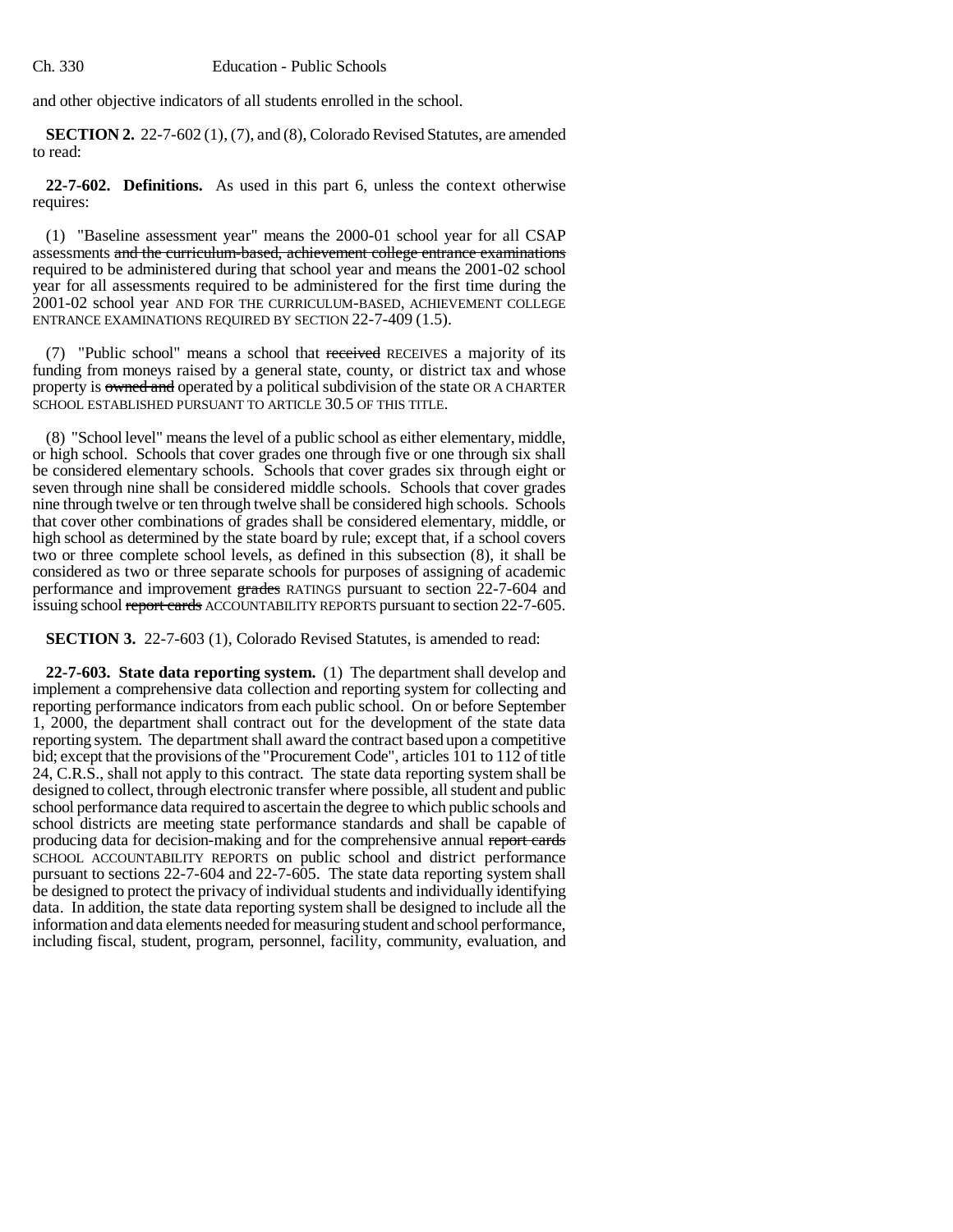Education - Public Schools Ch. 330

other relevant data and shall allow for the analysis of the relationship between school district and public school expenditures and effectiveness. Data elements collected and provided by the department, school districts, and individual public schools shall be compatible. The state data reporting system shall be managed and administered by the department. Each school district that has a unique information management system shall assure that compatibility exists between its unique system and the data elements of the state data reporting system so that all data required to be input into the state data reporting system is made available through electronic transfer and in the appropriate input format.

**SECTION 4.** 22-7-604 (1), (2), (5), (6), (7), and (8), Colorado Revised Statutes, are amended to read:

**22-7-604. Academic performance - academic improvement - measurement - designation and methodology.** (1) Beginning with the 2000-01 school year and for each school year thereafter, the department shall assign to each public school a letter grade of "A", "B", "C", "D", or "F" RATING OF "EXCELLENT", "HIGH", "AVERAGE", "LOW", OR "UNSATISFACTORY" for the public school's overall academic performance as calculated pursuant to this section. The grades RATINGS shall correspond to the following categories:

- (a) "A" "EXCELLENT": Excellent academic performance;
- (b) "B" "HIGH": Above average academic performance;
- (c) "C" "AVERAGE": Average academic performance;
- (d) "D" "LOW": Below average academic performance; and
- (e) "F" "UNSATISFACTORY": Failing academic performance.

(2) Grades RATINGS assigned to public schools pursuant to this section shall be determined by the levels of student achievement and improvement on all CSAP assessments and curriculum-based, achievement college entrance exams administered by the public school in each school year pursuant to section 22-7-409. Each new CSAP assessment area and grade level shall enter the calculations of grades RATINGS pursuant to this section at a weight equivalent to that assigned to existing assessment areas and grade levels.

(5) **Overall academic performance measurement.** (a) The department shall average each public school's CSAP-area standardized, weighted total scores calculated pursuant to subsection (3) of this section and, in the case of a public high school, STARTING WITH THE 2001-02 SCHOOL YEAR, shall average its CSAP-area standardized, weighted total score calculated pursuant to subsection (3) of this section and its standardized mean scores for the same academic area calculated pursuant to subsection (4) of this section. The average shall be weighted to control for differences in school size and differences in the number of students with valid scores across academic areas. The number of students with valid scores within an academic area will SHALL be multiplied by the CSAP-area or curriculum-based, achievement college entrance exam standard mean score for that academic area. This product will SHALL be summed with all other products for academic areas and divided by the sum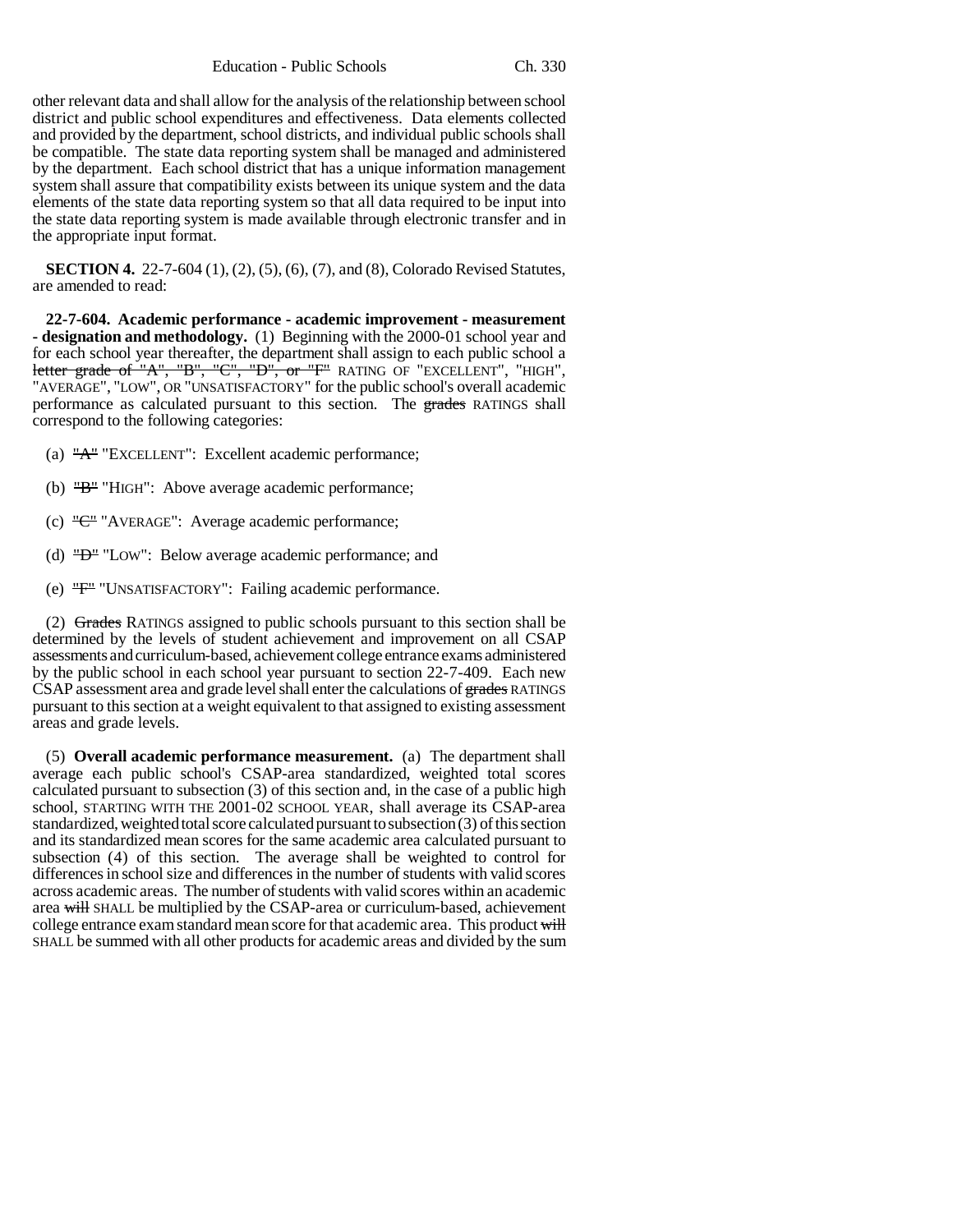### Ch. 330 Education - Public Schools

of the number of students with valid scores across all academic areas. The department shall use the resulting overall standardized, weighted total score to assign an academic performance grade RATING to each public school.

(b) (I) In the baseline performance year, the department shall assign an academic performance grade RATING to each public school at each school level based on a public school's overall standardized, weighted total score as follows:

(A) An academic performance  $grade$  RATING of " $A$ " "EXCELLENT" shall be assigned to public schools whose overall standardized, weighted total scores are in the highest eight percent of scores received by public schools at the same school level in the state, including public schools that tie at the lowest eligible score;

(B) An academic performance  $\frac{grad}{dx}$  RATING of " $B$ " "HIGH" shall be assigned to public schools whose overall standardized, weighted total scores are below the highest eight percent and above the lowest sixty-seven percent of scores received by public schools at the same school level in the state, including schools that tie at the lowest eligible score;

(C) An academic performance grade RATING of " $C$ " "AVERAGE" shall be assigned to public schools whose overall standardized, weighted total scores are below the highest thirty-three percent and above the lowest twenty-seven percent of scores received by public schools at the same school level in the state, including schools that tie at the lowest eligible score;

(D) An academic performance  $\frac{grad}{dx}$  RATING of " $\frac{10}{2}$ " LOW" shall be assigned to public schools whose overall standardized, weighted total scores are below the highest seventy-three percent and above the lowest two percent of scores received by public schools at the same school level in the state, including schools that tie at the lowest eligible score;

(E) An academic performance  $\frac{grad}{ }$  RATING of " $F$ " "UNSATISFACTORY" shall be assigned to public schools whose overall standardized, weighted total scores are in the lowest two percent of scores received by public schools at the same school level in the state.

(II) The grades RATINGS assigned in the baseline performance year pursuant to subparagraph (I) of this paragraph (b) shall establish which overall standardized, weighted total scores are assigned to which grades RATINGS for subsequent years, subject to paragraph (c) of this subsection (5). The conversion tables established in the baseline performance year for converting weighted totals to standardized, weighted totals shall be used in future years until such time as a new baseline year is established. In addition, the conversion tables established in the baseline performance year for converting standardized, weighted totals to letter grades RATINGS shall be used in future years until such time as a new baseline year is established.

(c) As student performance improves, the standard for assessing academic performance grades RATINGS shall be raised. The department shall evaluate this standard annually by reporting to the state board on the overall academic performance grades RATINGS and changes in such grades RATINGS as described in subsections (6)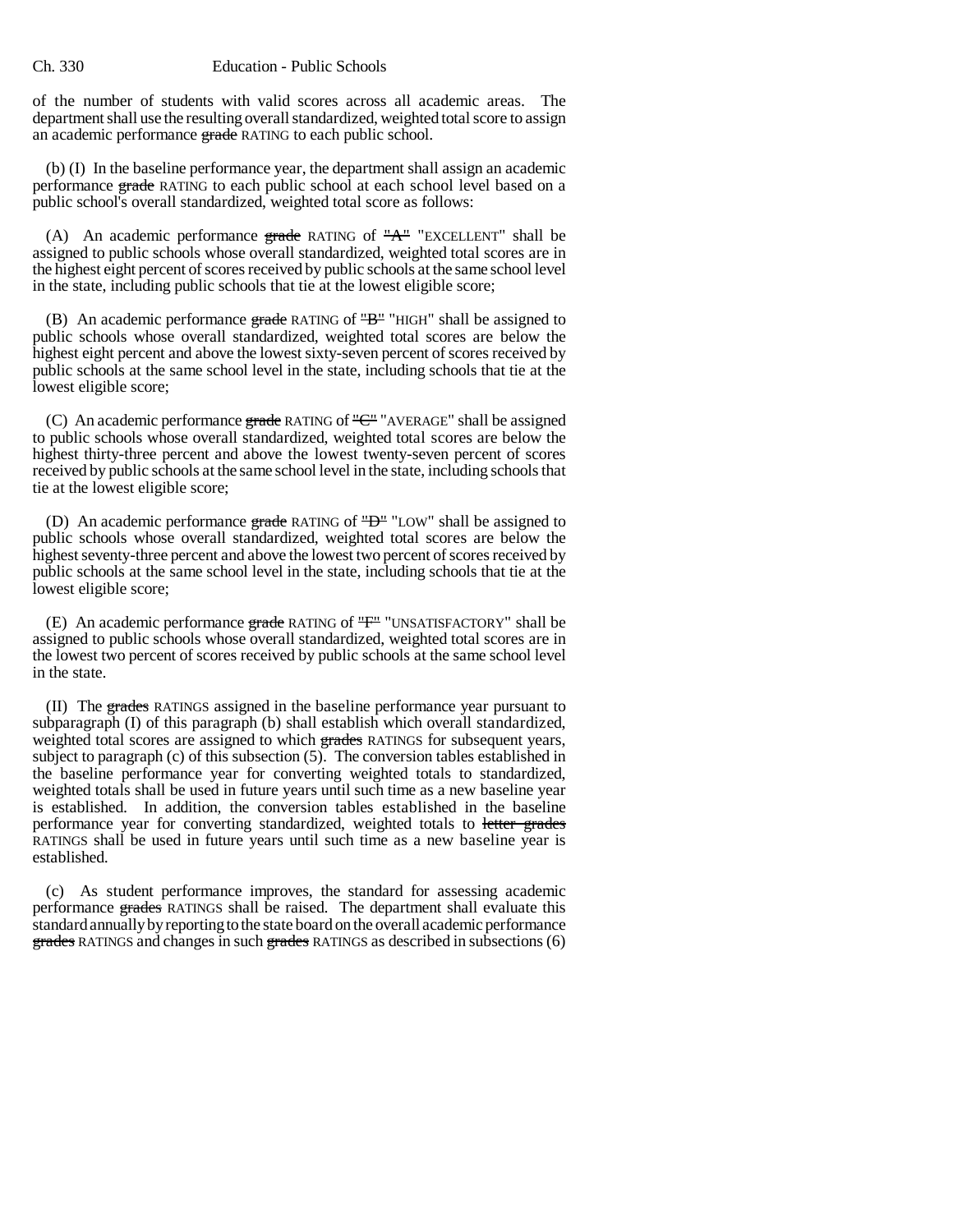Education - Public Schools Ch. 330

and (7) of this section. In February, 2005, and in February every three years thereafter, the state board shall report to the education committees of the senate and the house of representatives and to the governor on whether it believes that a new year should be used as the baseline performance year to recalculate the overall standardized, weighted total scores assigned to each academic performance grade RATING. The state board shall not establish a new year as the baseline performance year unless it notifies the education committees of the senate and the house of representatives and the governor on or before February 1 of the year in which school report cards ACCOUNTABILITY REPORTS would reflect the new baseline performance year.

(d) For public schools that exclude from any CSAP assessment at any grade level more than ten percent of the students enrolled in that grade level or exclude from any curriculum-based, achievement college entrance exam more than ten percent of the students required to take such exam, any representation of that public school's overall academic performance grade RATING shall be qualified and followed by the words "participation noted".

(6) **School improvement measurement.** (a) Beginning with the 2001-02 school year, the department shall annually assign a letter grade RATING for academic improvement to each public school that in the immediately preceding school year received an academic performance grade of "C" or below as calculated pursuant to subsection (5) of this section. The academic improvement grades shall correspond to the categories described in subsection  $(1)$  of this section. OF "SIGNIFICANT IMPROVEMENT", "IMPROVEMENT", "STABLE","DECLINE", OR "SIGNIFICANT DECLINE". The academic improvement grade RATING shall be based upon the change in the school's standardized, weighted total score calculated pursuant to subsection (5) of this section.

(b) For each public school, described in paragraph  $(a)$  of this subsection  $(6)$ , the department shall assign an academic improvement grade RATING as follows:

(I) An academic improvement grade RATING of "A" "SIGNIFICANT IMPROVEMENT" shall be assigned to each such public school that shows an improvement of 0.5 of a point or greater from the standard deviation over the immediately preceding year's standardized, weighted total score;

(II) An academic improvement grade RATING of  $H^{\text{H}}$  "IMPROVEMENT" shall be assigned to each such public school that shows an improvement of less than 0.5 of a point but 0.3 of a point or greater from the standard deviation over the immediately preceding year's standardized, weighted total score;

(III) An academic improvement grade RATING of "C" "STABLE" shall be assigned to each such public school that shows an improvement of less than 0.3 of a point from the standard deviation over the immediately preceding year's standardized, weighted total score or that show SHOWS a decline of less than -0.3 of a point from the standard deviation over the immediately preceding year's standardized, weighted total score;

(IV) An academic improvement  $\frac{1}{2}$  grade RATING of " $\frac{10}{2}$ " "DECLINE" shall be assigned to each such public school that shows a decline of -0.3 of a point or more but less than -0.5 of a point from the standard deviation over the immediately preceding year's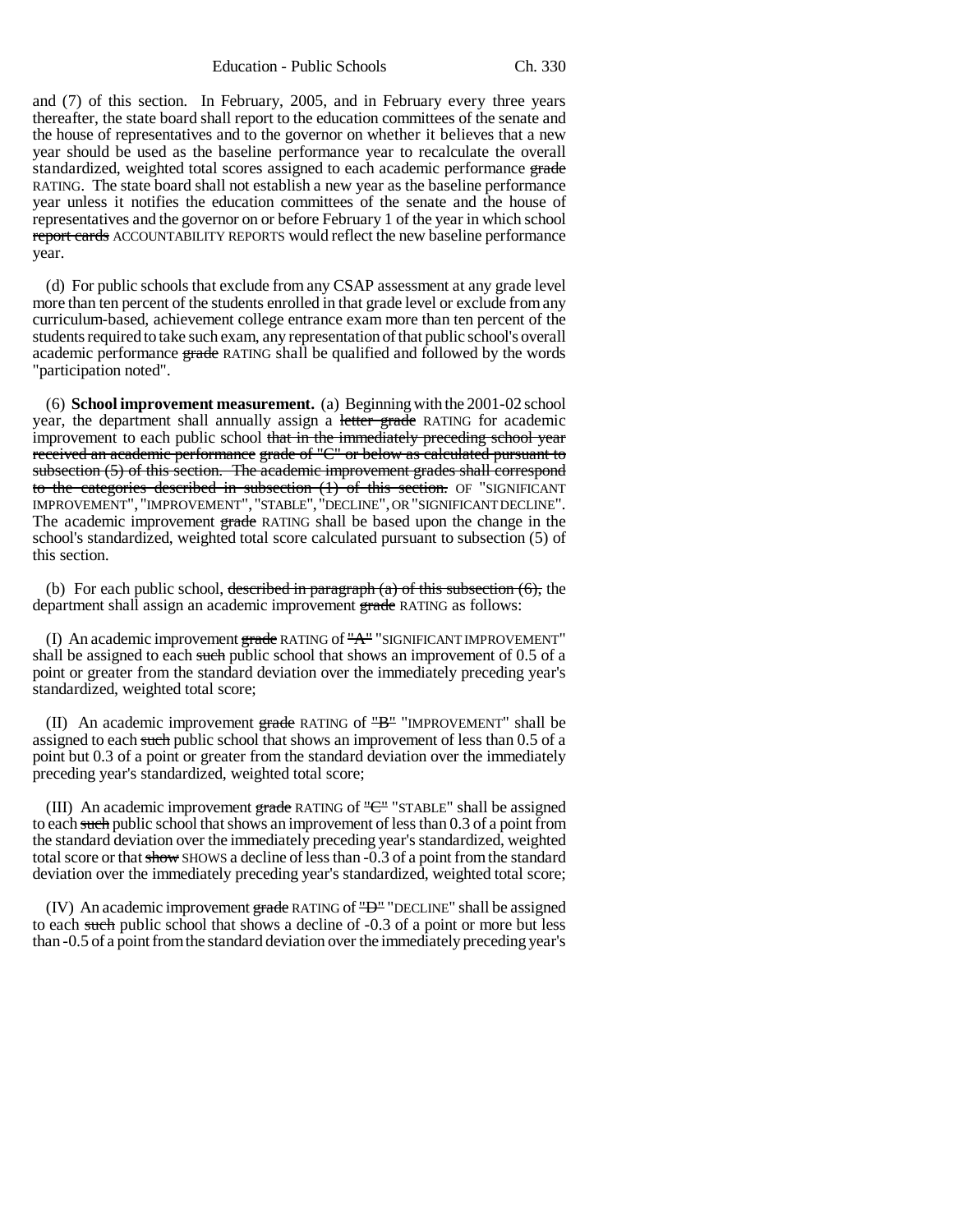standardized, weighted total score; and

(V) An academic improvement  $\frac{1}{2}$  and  $\frac{1}{2}$  RATING of  $\frac{1}{2}$  "SIGNIFICANT DECLINE" shall be assigned to each such public school that shows a decline of -0.5 of a point or more from the standard deviation over the immediately preceding year's standardized, weighted total score.

(7) **School improvement designation - "A" and "B" schools - determination.** (a) Beginning with the 2001-02 school year, the department shall annually designate the improvement of each public school that received an academic performance grade of "A" or "B", calculated pursuant to subsection (5) of this section. The designations shall be "significant improvement in school performance", "decline in school performance", or "significant decline in school performance". Each such public school shall be assigned such designation based on its CSAP-area standardized, weighted total score calculated pursuant to subsection  $(5)$  of this section.

(b) The department shall assign designations for each public school described in paragraph  $(a)$  of this subsection  $(7)$  according to its demonstration of the following:

(I) A school improvement designation of "significant improvement in school performance" shall be assigned to each such public school that shows an improvement of 0.5 of a point or greater from the standard deviation over the immediately preceding year's standardized, weighted total score;

(II) A school improvement designation of "decline in school performance" shall be assigned to each such public school that shows a decline of -0.3 of a point or more but less than -0.5 of a point from the standard deviation over the immediately preceding year's standardized, weighted total score; and

(III) A school improvement designation of "significant decline in school performance" shall be assigned to each such public school that shows a decline of -0.5 or more of a point from the standard deviation over the immediately preceding year's standardized, weighted total score.

(8) The state board shall have the authority to issue any rules necessary to calculate and assign academic performance grades RATINGS and designations pursuant to this section.

**SECTION 5.** 22-7-605 (1), (2) (a), (2) (b), (2) (c), and (3) (a), the introductory portion to 22-7-605 (3) (b), 22-7-605 (3) (c) and (4), the introductory portion to 22-7-605 (5), 22-7-605 (5) (e), the introductory portion to 22-7-605 (6), and  $22-7-605$  (6) (a) (III), (6) (d) (IV), (7) (a), (7) (b) (I), (7) (d) (II), (7) (d) (III), (7) (d) (V), (7) (d) (VI), (8), (9) (a), (9) (d), and (10), Colorado Revised Statutes, are amended to read:

**22-7-605. School accountability reports - format.** (1) Starting in the academic year 2000-01, and for each academic year thereafter, the department shall issue  $\alpha$  AN ACCOUNTABILITY report card for each public school in the state. The ACCOUNTABILITY report eard shall be issued in an easy-to-read format and shall include the public school's overall academic performance grade RATING. The department shall utilize the methodology described in section 22-7-604 and the state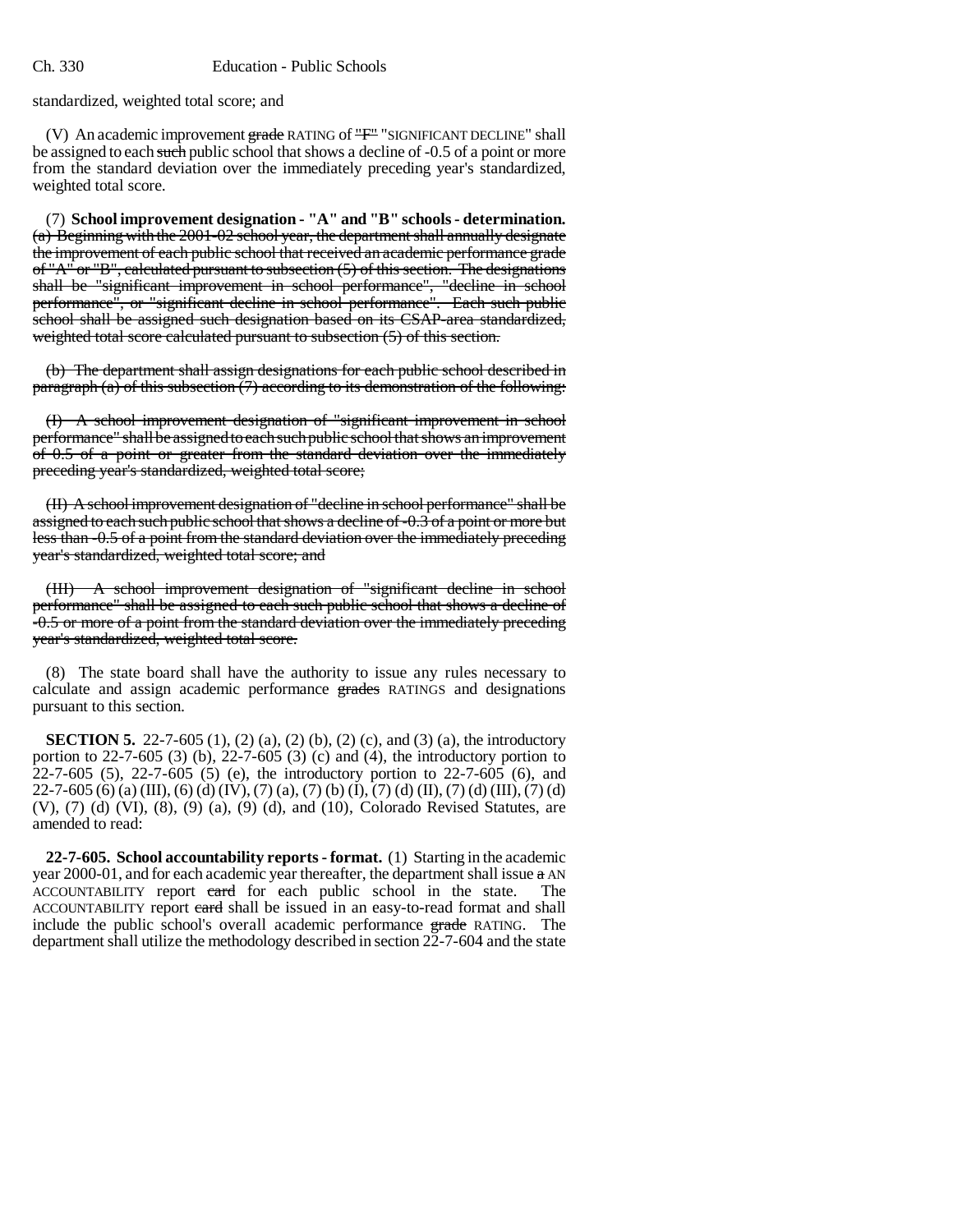data reporting system established pursuant to section 22-7-603 to prepare a AN ACCOUNTABILITY report eard for every public school.

(2) (a) (I) TERMS AND DATA ELEMENTS USED IN THE STATE SCHOOL ACCOUNTABILITY REPORTS SHALL BE AS DEFINED IN THE CHART OF ACCOUNTS AND PERSONNEL CLASSIFICATION SYSTEM DEVELOPED PURSUANT TO SECTION 22-44-105 (4) (a).

(II) On or before September 1, 2000, the state board by rule shall define, consistent with the provisions of this part 6, any ADDITIONAL data elements included on the school report cards ACCOUNTABILITY REPORTS and the information that shall be collected and reported to ensure the existence, accuracy, and relevancy of the data elements reported on the school report cards ACCOUNTABILITY REPORTS developed pursuant to this section.

(b) Each public school and school district shall report accurately any data required to produce a school ACCOUNTABILITY report eard for each public school, using whenever possible the state data reporting system described in section 22-7-603. The state board shall seek to minimize and eliminate the duplication of data reporting required under this section and that required by other state or federal statutes or rules so that school districts may satisfy multiple reporting requirements within a single reporting framework. The state board in particular shall note the data collection and reporting already required and conducted by the department, public schools, and school districts in sections 22-2-112, 22-7-105, 22-11-104, 22-11-201, 22-30.5-110, 22-32-109, 22-32-110, 22-33-105, 22-44-105, 22-44-111, and 22-54-112.

(c) Each public school and each school district shall meet data submission timetables adopted by rule of the state board in order to comply with the schedule required by this section to produce report cards THE ACCOUNTABILITY REPORTS. If, after a reasonable period of time, the department determines that a public school or a school district has failed to comply fully and accurately with the data reporting and collection requirements of this section, the state board shall rescind the accreditation of the school district pursuant to article 11 of this title.

 $(3)$  (a) The ACCOUNTABILITY report eard produced for each public school pursuant to this section shall not contain any information other than the information specified in this section. The information specified in this section shall be arranged on the ACCOUNTABILITY report card in the order it appears in this section.

(b) Each ACCOUNTABILITY report eard shall be printed double-sided on paper eleven inches by seventeen inches. The two sides shall contain the following:

(c) The ACCOUNTABILITY report card shall be folded in such a way that the eleven-by-seventeen-inch paper has two folds to comprise six panels, corresponding to the above divisions and that after folding only the title page and the "Taxpayers' Report" page appear.

(4) **Title page.** Information described in paragraphs (a) to (d) of this subsection (4) shall appear on the front of the ACCOUNTABILITY report: eard:

(a) **Title.** The ACCOUNTABILITY report card shall include in large font,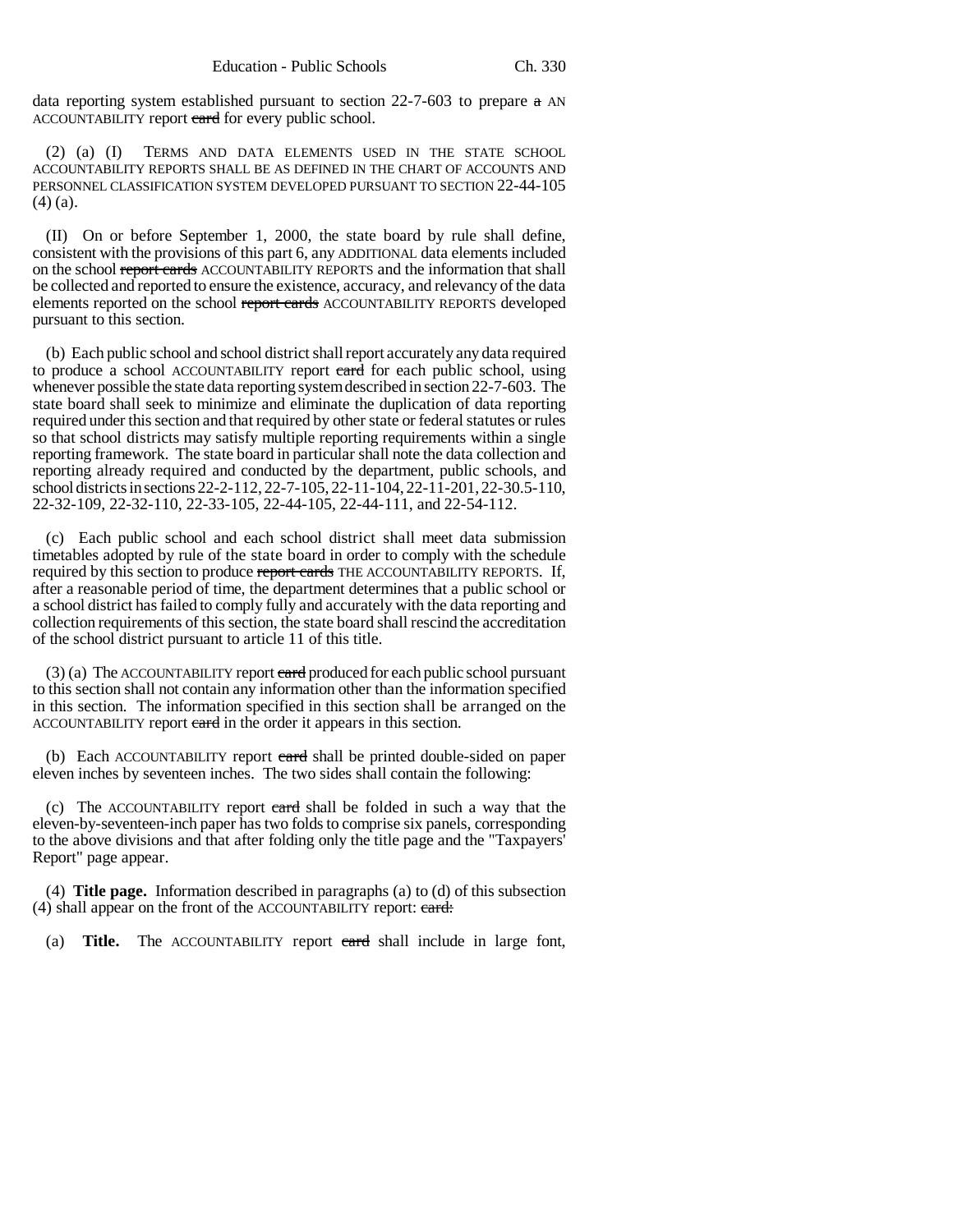### Ch. 330 Education - Public Schools

superimposed on a faint rendition of the state seal, the name of the public school. Immediately underneath shall be the words "School ACCOUNTABILITY Report" Card" and "[year]-[year] school year" on which the information in the ACCOUNTABILITY report eard is based.

(b) **Ratings.** (I) The ACCOUNTABILITY report card shall contain a heading "School Performance Summary" immediately followed in large font by the words, "Overall Academic Performance" followed directly by the letter grade RATING corresponding to this category calculated pursuant to section 22-7-604 for the public school.

 $(II)$  (A) If the school received an overall academic performance grade of "C", "D", or "F" for the immediately preceding school year, Immediately below the words "Overall Academic Performance" shall appear in smaller type "Academic Improvement: letter grade RATING calculated pursuant to section 22-7-604 (6)". The letter grade RATING shall be in the same size type as the words "Academic Improvement".

(B) If the school received an overall academic performance grade of "A" or "B" for the immediately preceding school year and qualified for a designation pursuant to section 22-7-604 (7), immediately below the words "Overall Academic Performance" shall appear in smaller type "Academic Improvement: [designation pursuant to section  $22\overline{-7}$ -604 (7)]".

(C) If the school qualifies for an award pursuant to part 3 of article 11 of this title, immediately below the words "Overall Academic Performance" or, if applicable, "Academic Improvement", shall appear the words:"Winner of a John Irwin School of Excellence Award for the [year - year] school year." or "Winner of a Governor's Distinguished Improvement Award for the [year - year] school year.", whichever is appropriate.

(c) **Comparison.** The ACCOUNTABILITY report card shall contain the following subtitle, "How [name of the public school] Compares To Nearby [school level] Schools". Below this subtitle, the ACCOUNTABILITY report eard shall contain a list of the ten schools, whether public or private, of the same school level as the subject school that are closest geographically to the subject public school and that received a AN ACCOUNTABILITY report eard pursuant to this part 6; except that no school shall be listed if it is located more than seventy-five miles from the subject public school. Immediately following the name of each school shall be the overall academic performance grade RATING for each school as calculated pursuant to section 22-7-604 22-7-604 (5). The names of the ten schools and the overall academic performance grades RATINGS shall form two columns, titled "School" and "Academic". If any of the ten schools used for comparison for this paragraph (c) are from a different school district or are nonpublic schools, a footnote number shall be inserted after the name of each such school and a footnote shall follow the listing of the ten schools identifying the other school district or nonpublic schools.

(d) **Preparation and verification information.** The ACCOUNTABILITY report card shall contain the following statement: "School Report Cards ACCOUNTABILITY REPORTS prepared by the Colorado Department of Education are independently audited and verified by [name of the consulting firm whose services are procured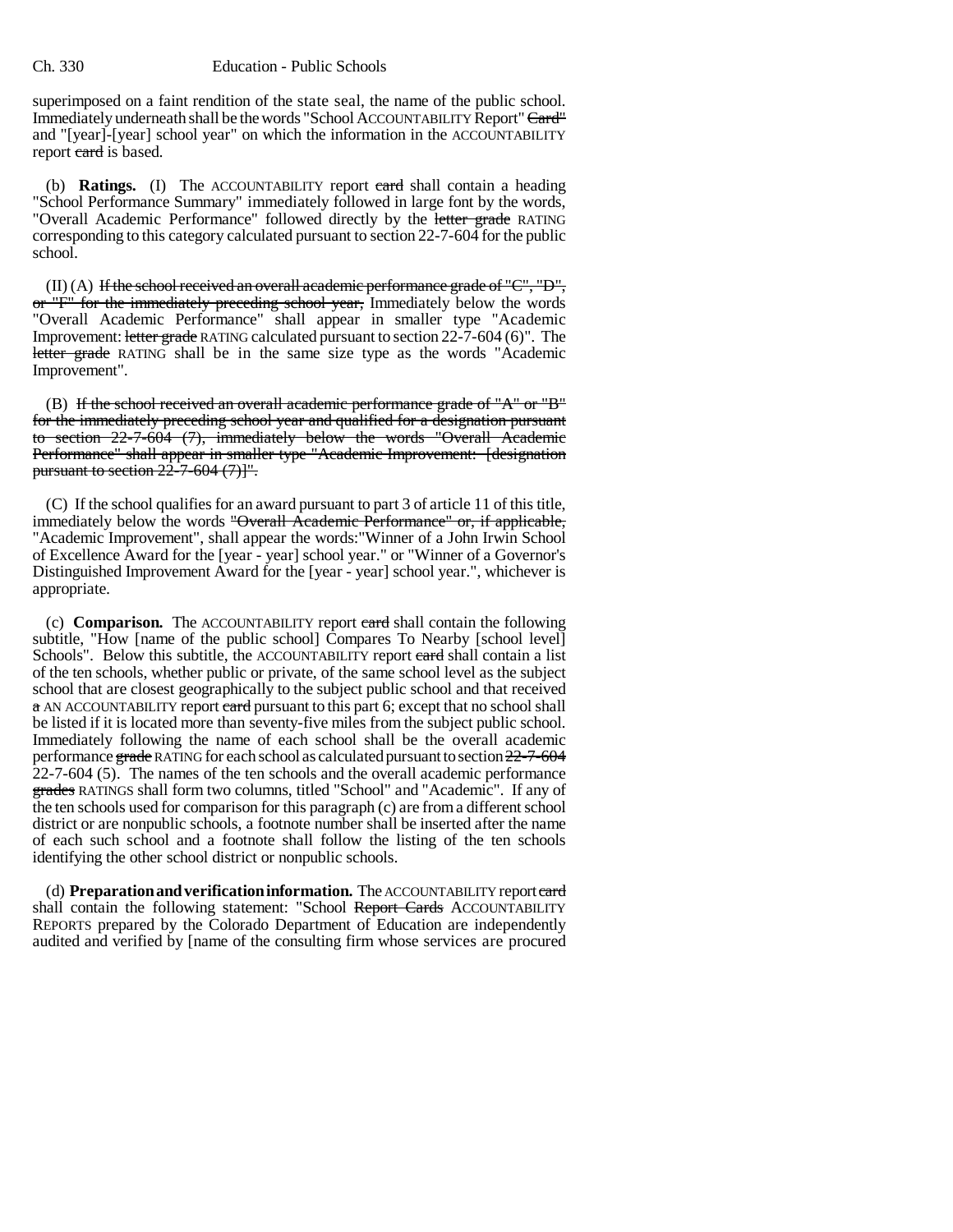pursuant to section 22-7-606 (4)]." At the bottom of the title page of the ACCOUNTABILITY report eard shall appear the following statement: "For more information on additional schools, visit www.state.co.us/schools".

(5) **Safety and school environment.** The ACCOUNTABILITY report card shall contain a page clearly marked as the "Safety and School Environment" page containing the following:

(e) **Ratings description.** Directly below the information contained in paragraph (d) of this subsection  $(5)$  shall appear a chart containing the following lines TWO COLUMNS:

(I) "Key: Academic Performance Letter Grades:"; THE FIRST COLUMN SHALL BE ENTITLED "OVERALL ACADEMIC PERFORMANCE RATINGS" IN BOLD FONT AND CAPITAL LETTERS. IMMEDIATELY FOLLOWING THIS TITLE SHALL BE THE FOLLOWING WORDS LISTED IN A COLUMN, EACH PRECEDED BY A BULLET POINT: "EXCELLENT"; "HIGH"; "AVERAGE"; "LOW"; AND "UNSATISFACTORY".

(II)  $A =$  Excellent Academic Performance"; THE SECOND COLUMN SHALL BE ENTITLED "SCHOOL IMPROVEMENT RATINGS" IN BOLD FONT AND CAPITAL LETTERS. IMMEDIATELY FOLLOWING THIS TITLE SHALL BE THE FOLLOWING WORDS LISTED IN A COLUMN, EACH PRECEDED BY A BULLET POINT: "SIGNIFICANT IMPROVEMENT"; "IMPROVEMENT"; "STABLE"; "DECLINE"; AND "SIGNIFICANT DECLINE".

## (III) "B = Above Average Academic Performance";

(IV) "C = Average Academic Performance";

 $(V)$  "D = Below Average Academic Performance"; and

(VI) "F = Failing Academic Performance".

(6) **Staff information.** The ACCOUNTABILITY report card shall contain a page clearly marked as the "About Our Staff" page in large font which shall contain the following information:

(a) This page shall contain the subtitle, "School Employment" and the following explanation: "Each year, your school reports to the Colorado Department of Education on the number of adults who work in your school, as well as the type of work they do. Last year, your school employed:". Immediately underneath this subtitle shall be a table with three columns:

(III) Directly below this table shall appear: "\*Full-time and part-time teachers permanently assigned to this school.". Immediately underneath this explanation shall appear the following sentence: "\*\*School counselors AND LIBRARIANS are included in the Other Professionals category. Your school employed [number] counselor(s)AND [NUMBER] LIBRARIAN(S) last year.".

(d) **Salaries.** The "About Our Staff" page shall also include the subtitle, "Salaries". Directly below this subtitle shall be a table with four columns: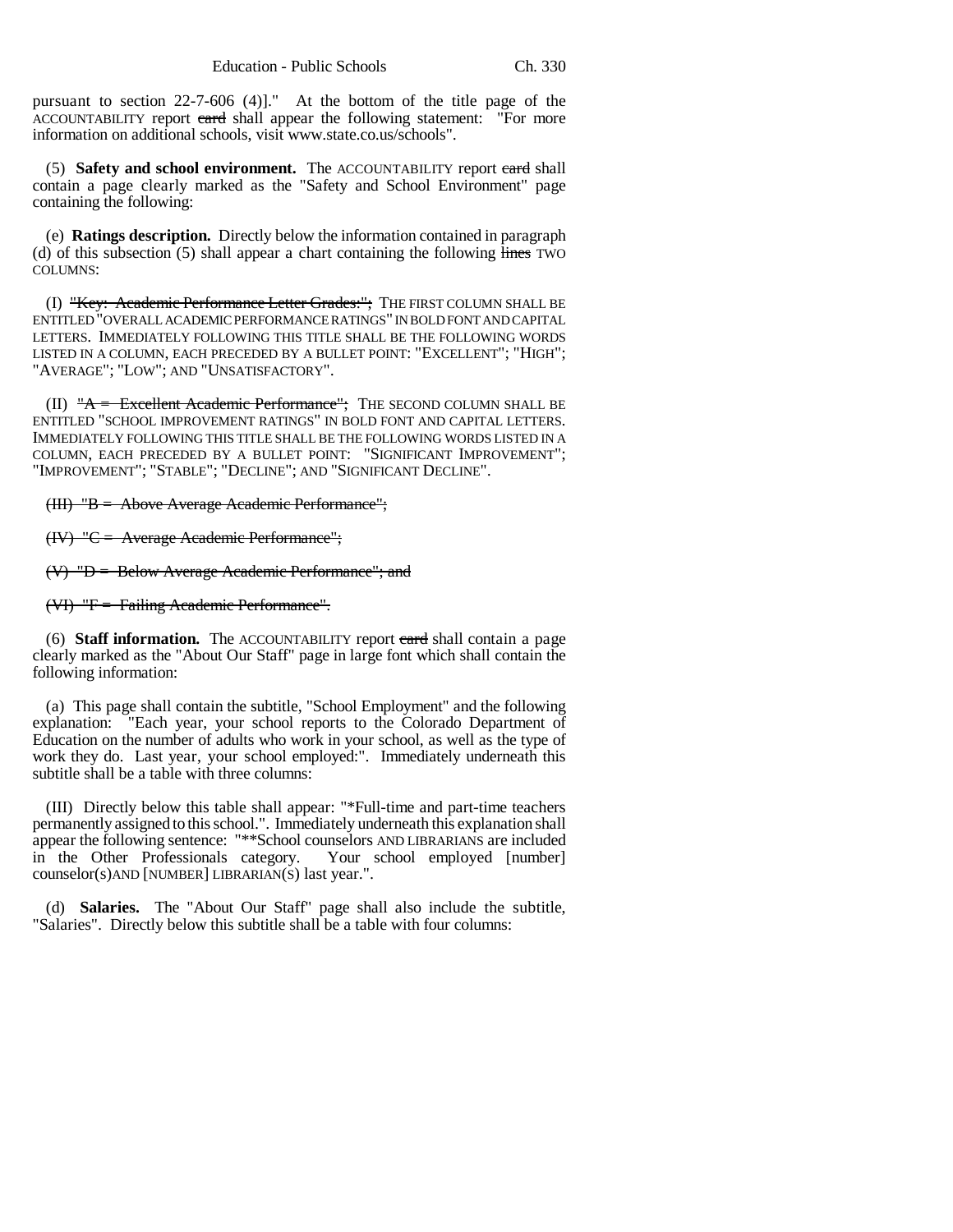(IV) Immediately following shall be the name, address, and telephone number of the school on which the ACCOUNTABILITY report is prepared. Following this, at the bottom of the page shall be: "For more information and further details about this report, visit: www.state.co.us/schools". The last line of the page shall be: "Colorado Department of Education [address]".

(7) **Student performance.** (a) The ACCOUNTABILITY report card shall contain a page clearly marked in large font as the "Student Performance" page. This page shall contain the following statement immediately under the title: "Colorado students are assessed once a year in order to measure their performance on state academic content standards, using the Colorado Student Assessment Program (CSAP). The chart below shows the results for grades [grade]-[grade] in the subject areas of reading, writing, and math FOR ALL STUDENTS TESTED.".

(b) (I) Following the text specified in paragraph (a) of this subsection (7), a solid line shall appear followed by "CSAP [year] Spring". Under this heading shall appear the correct number of columns corresponding to each grade level in the public school that took at least one test through the CSAP program. Each column shall be clearly marked as to the corresponding grade level. Underneath each grade level, three rows of pie charts shall appear. The first row shall be clearly marked underneath each pie chart as "Reading", the second row shall be clearly marked underneath each pie chart as "Writing", and the third row shall be clearly marked underneath each pie chart as "Math". Such pie charts shall report information collected pursuant to section 22-7-409 INCLUDING, BEGINNING WITH THE 2001-02 SCHOOL YEAR, THE CURRICULUM-BASED, ACHIEVEMENT COLLEGE ENTRANCE EXAM. On each pie chart shall be printed the corresponding percentages. Pie charts shall be printed in color and shall clearly delineate student scores on assessments.

(d) Directly below the "CSAP" key shall appear a table entitled "Percent of Students Scoring Proficient and Advanced". This table shall contain four columns and a pie chart:

(II) The second column shall be entitled "Your School", the third column shall be entitled "District", and the fourth column shall be entitled "State". The pie chart shall be entitled "Percent of Student Test Scores Counted USED FOR CALCULATING OVERALL ACADEMIC PERFORMANCE".

(III) The pie chart shall have an answer key directly to the right containing the following information:

(A) "Test Scores Counted USED....[percentage]\_%";

- (B) "Test scores not counted USED due to Language.... [percentage]\_%";
- (C) "Test scores not counted USED due to Special Ed.... [percentage]\_%"; and
- (D) "Test scores not counted USED due to New Student.... [percentage]\_%".

(V) Immediately underneath the table and chart described in this paragraph (d), the ACCOUNTABILITY report eard shall contain the following explanation in a small point size: "Each school in the State received a letter grade,  $A$ ,  $B$ ,  $C$ ,  $D$ , or  $F$ , RATING OF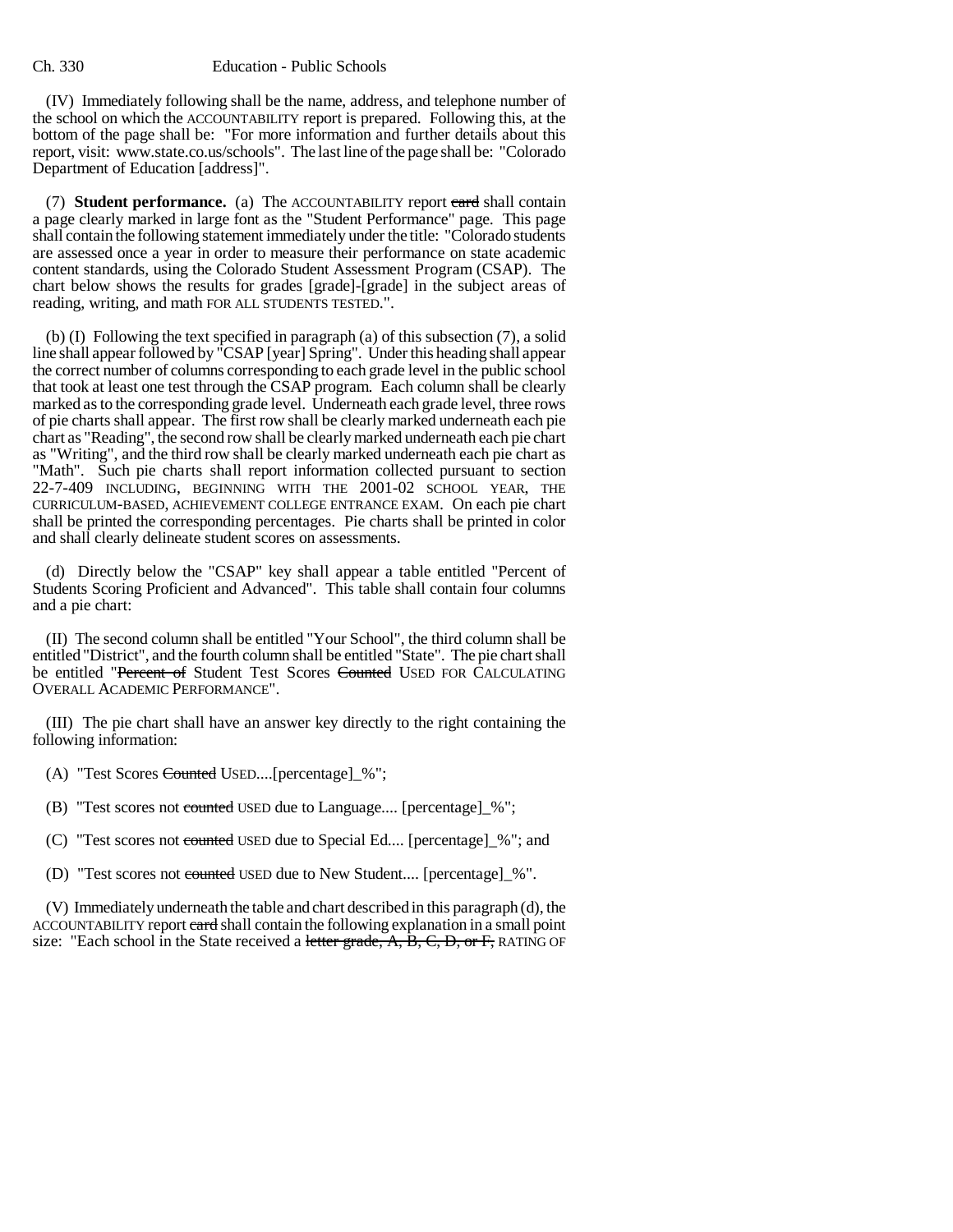Education - Public Schools Ch. 330

"EXCELLENT", "HIGH", "AVERAGE", "LOW", OR "UNSATISFACTORY" for student academic performance in school year [year]-[year] using the CSAP results printed above. Every student in this school who took these tests was included in the calculation used to assign a letter grade RATING, except for students who do not speak English, whose special needs require that they spend less than 45% of their time in a regular classroom, or who enrolled in the Colorado public school system after October FEBRUARY 1 of this school year. Your school's grade RATING was determined by the percentage of students performing in each of the Advanced, Proficient, Partially Proficient, and Unsatisfactory levels. These percentages were weighted and combined across grade levels and academic areas. These weights reward performance at the Advanced and Proficient levels over performance at the Partially Proficient and Unsatisfactory levels. The letter grades RATINGS were assigned after calculating the weighted total for each academic area and grade level for each school and comparing this school to all other [school level] schools for the [year]-[year] school year.".

(VI) Below this explanation shall appear in a bold, large font, clearly outstanding: "Overall Academic Performance for the [year]-[year] school year", followed directly by the letter grade RATING corresponding to this category calculated pursuant to section 22-7-604 (5) for the school.

(8) **School history.** (a) The ACCOUNTABILITY report card shall contain a page clearly marked in large font as the "School History" page. Below the title "School History" shall appear the words "Overall Academic Performance" followed by the grades RATINGS received by the school pursuant to section 22-7-604 (5) in the current year, the immediately preceding year, and the year before the immediately preceding year. The three grades RATINGS shall form three columns. The columns shall be labeled by the appropriate school year.

(b) If the public school has received in the current year or the two preceding years a grade for school improvement pursuant to section 22-7-604 (6), there shall appear a second row entitled IMMEDIATELY BELOW THE WORDS "OVERALL ACADEMIC PERFORMANCE" SHALL APPEAR THE WORDS "School Improvement". The words "School Improvement" shall be followed by the grade RATING the public school received pursuant to section 22-7-604 (6) when applicable, in the current year, the immediately preceding year, and the year before the immediately preceding year.

(c) If the public school received a designation in the current year pursuant to section 22-7-604 (7), then immediately below the one or two rows described in paragraphs (a) and (b) of this subsection (8), whichever is applicable, the following words shall appear: "During the [current school year] [name of school] was noted for ["Improvement in School Performance", "Decline in School Performance", or "Significant Decline in School Performance", whichever is applicable pursuant to section 22-7-604 (7).".

(d) Directly below the information contained in paragraphs (a) to  $(e)$  AND (b) of this subsection  $(8)$  shall appear a paragraph in small point size that states: "A EACH school that received a grade of "C", "D", or "F" for academic performance is graded for RECEIVES A school improvement RATING OF "SIGNIFICANT IMPROVEMENT", "IMPROVEMENT", "STABLE", "DECLINE", OR "SIGNIFICANT DECLINE". THIS RATING IS BASED UPON THE CHANGE IN STUDENT ACADEMIC PERFORMANCE from the previous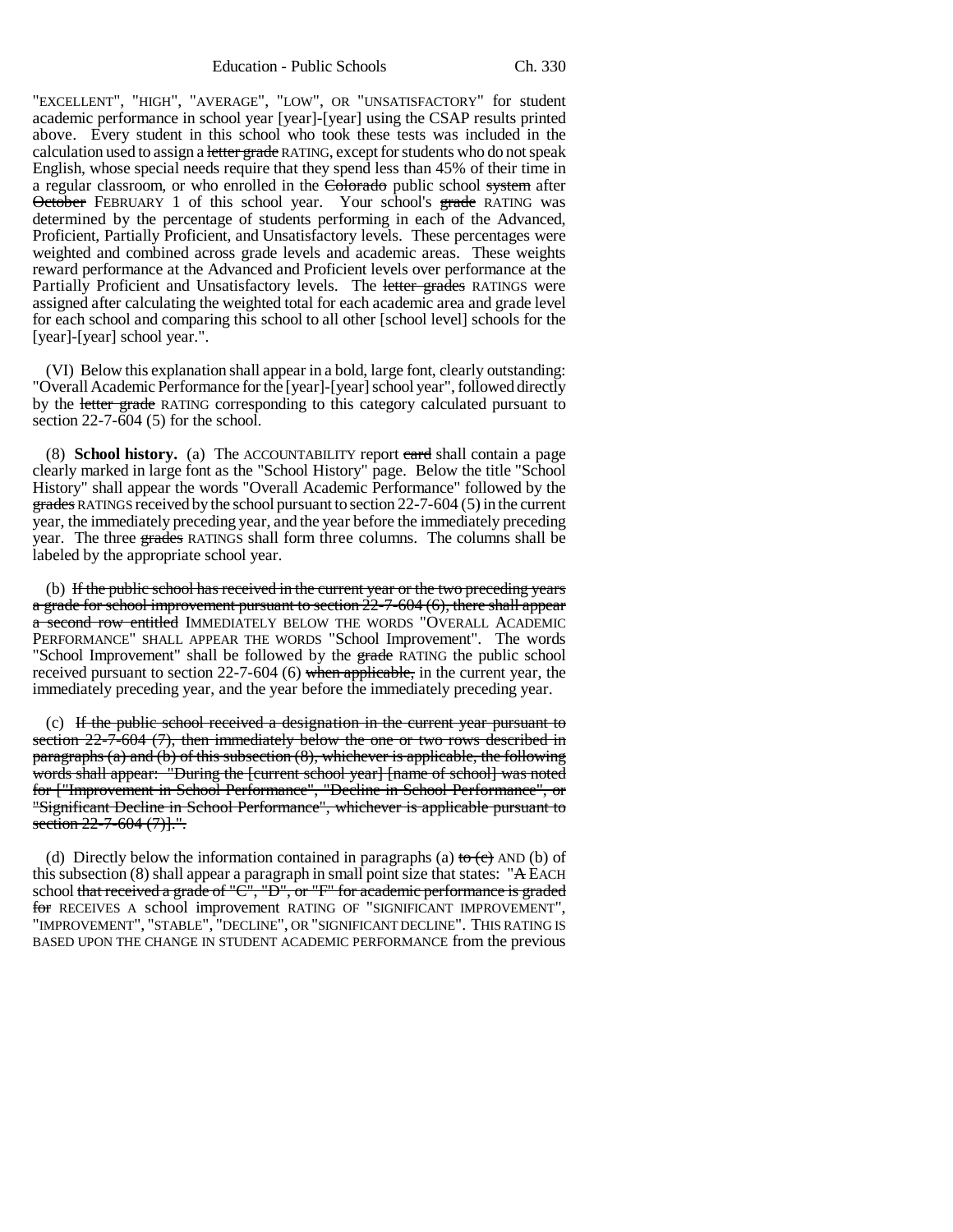year. A school that received a grade of "A" or "B" for academic performance may be designated for improvement or decline in performance if its overall academic performance improves or declines notably. Each school receiving a grade of either "B", "C", "D", or "F" can improve its letter grade RATING next year by improving student performance on the [year]-[year] [next academic year] CSAP.".

(e) Below the paragraph specified in paragraph (d) of this subsection (8) shall appear three charts. Each of the three charts shall represent one of the three subject areas tested by the CSAP, "Reading", "Writing", and "Math". Each chart shall contain on the left the following lines: "[Subject Matter Tested] Proficiency Levels Grades \_\_-\_\_ Percent Proficient and Advanced". It shall then list on separate lines the three most recent years and the combined advanced and proficient scores as a percentage for each year on the assessment given pursuant to section 22-7-409. To the right of this text shall be graphs with three bars that show averages, figured pursuant to section 22-7-409, in 100% ONE HUNDRED PERCENT stacked columns for each of the immediately preceding three years. Such years shall appear on the horizontal axis of the chart. The charts shall be clearly delineated by color or shading. From top to bottom, the charts shall show the area representing "Advanced", "Proficient", "Partially Proficient", and "Unsatisfactory", respectively.

(9) **Taxpayers' report.** (a) The ACCOUNTABILITY report card shall contain a page clearly marked in large-size font as the "Taxpayers' Report" page. Financial data from this page shall be from the most recently audited fiscal year.

(d) The bottom of the page described in this subsection (9) shall list in bold font the name of the public school that the school ACCOUNTABILITY report eard is detailing and its address. The second from last line of the page shall state: "For more information and further details about this report, visit: www.state.co.us/schools". The last line of the page shall state: "Colorado Department of Education [address]".

(10) The department shall make only the necessary modifications to the ACCOUNTABILITY report eard to ensure that a public school's ACCOUNTABILITY report card is formatted with the appropriate information for elementary schools, middle schools, junior high schools, and senior high schools. The department shall employ such layout, design, color, and graphical elements necessary for the ACCOUNTABILITY report card to be parent-friendly and easy to read and to enhance rather than detract from the data to be reported. IF A SCHOOL FAILS TO REPORT DATA, THE DEPARTMENT SHALL CLEARLY NOTE ON THE SCHOOL ACCOUNTABILITY REPORT: "DATA NOT REPORTED TO STATE".

**SECTION 6.** 22-7-606, Colorado Revised Statutes, is amended to read:

**22-7-606. School accountability reports - delivery website - repeal.** (1) (a) The department shall deliver each public school's annual ACCOUNTABILITY report card to the public school by August SEPTEMBER 15, 2001, and by August SEPTEMBER 15 each year thereafter. The department shall print and provide to the public school copies of the report cards ACCOUNTABILITY REPORTS in the amount of: Total pupil enrollment at last annual count, plus the total number of teachers as listed on the school ACCOUNTABILITY report, eard, plus an additional twenty-five percent.

(b) On or before January 1, 2001, the department shall enter into a contract for the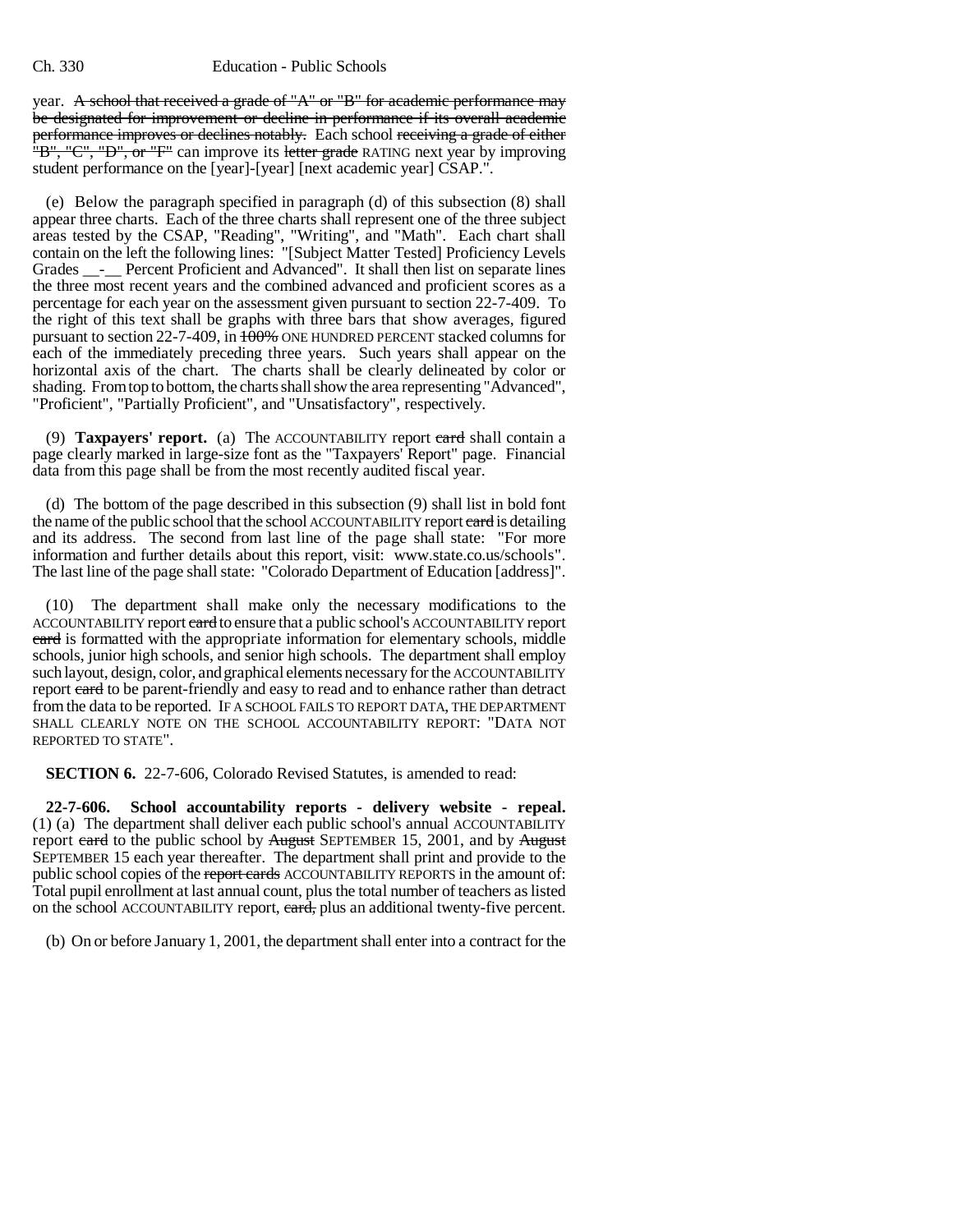production of the school report cards ACCOUNTABILITY REPORTS. The department shall award the contract based upon a competitive bid; except that the provisions of the "Procurement Code", articles 101 to 112 of title 24, C.R.S., shall not apply to this contract.

(2) The public school shall distribute its annual ACCOUNTABILITY report eard to the parent or legal guardian of each student enrolled in the public school and to any members of the public who request a copy.

(3) The department shall develop an internet website, which homepage address shall be "www.state.co.us/schools", specifically to place each public school's ACCOUNTABILITY report eard on the internet. The department shall design the website so that users may search for a particular school's ACCOUNTABILITY report card through a number of sorting functions, including but not limited to school district, county, city, and zip code. The department shall annually update the website to include each school ACCOUNTABILITY report eard prepared by the department and shall maintain at the website an archive accessible by internet users of the three previous years' school report cards ACCOUNTABILITY REPORTS. The website shall allow users to easily compare schools' overall academic performance grades RATINGS as determined pursuant to section 22-7-604. Such comparison shall be facilitated by search tools that allow a user, at a minimum, to find schools within different geographic ranges of another school and to find schools within different geographic areas and zip codes. On or before January 1, 2001, the state board shall contract with a private entity for the design, including the search and sort functions, of the school ACCOUNTABILITY report eard website. The department shall award the contract based upon a competitive bid; except that but the provisions of the "Procurement Code", articles 101 to 112 of title 24, C.R.S., shall not apply to this contract.

(4) On or before January 1, 2001, and on or before each January 1 thereafter, the state board shall contract with a nationally recognized, independent auditing firm to annually audit the process of preparing the report cards ACCOUNTABILITY REPORTS developed pursuant to section 22-7-605 to ensure data and reporting integrity and quality control. The department shall award the contract based upon a competitive bid; except that the provisions of the "Procurement Code", articles 101 to 112 of title 24, C.R.S., shall not apply to this contract. The name of the independent auditing firm shall appear on all report cards ACCOUNTABILITY REPORTS printed pursuant to this section.

(5) (a) During February 2005, the state board shall report to the education committees of the senate and the house of representatives on all aspects of the school report cards ACCOUNTABILITY REPORTS issued pursuant to this part 6. Such report shall include but not be limited to:

(I) Whether the scores of students have improved since the report cards ACCOUNTABILITY REPORTS were issued;

(II) Data on safety incidents involving students;

(III) Whether the format of the school report cards ACCOUNTABILITY REPORTS could be improved;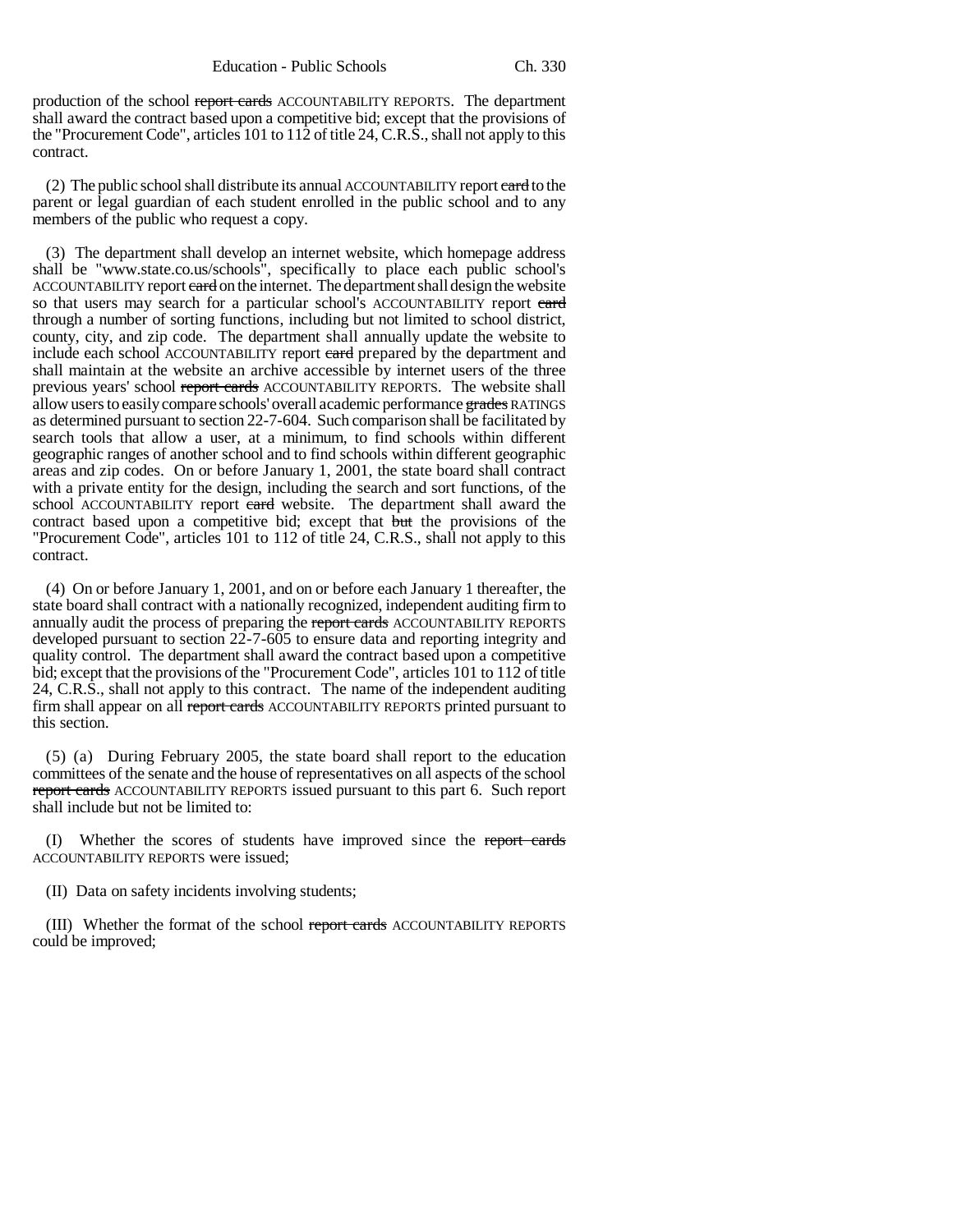(IV) Whether the state board or department has been informed of problems with the report cards ACCOUNTABILITY REPORTS; and

(V) Whether the state board recommends that the school report cards ACCOUNTABILITY REPORTS should be continued.

(b) This subsection (5) is repealed, effective July 1, 2005.

**SECTION 7.** 22-7-607, Colorado Revised Statutes, is amended to read:

**22-7-607. School accountability reports - nonpublic schools.** The state board shall promulgate rules and procedures by which any nonpublic school in Colorado may opt to have the state complete a school ACCOUNTABILITY report card on its school. The state board shall ensure that the nonpublic school reports the assessment and safety data necessary to prepare the ACCOUNTABILITY report early pursuant to this part 6. Furthermore, the state board shall charge a fee to the nonpublic school for the cost of preparing and printing the school ACCOUNTABILITY report. eard. Any ACCOUNTABILITY report card prepared for a nonpublic school shall be included in all listings and comparisons of school performance and shall be made available to the general public. The information shall be placed on the school ACCOUNTABILITY report card website along with all other public school report cards ACCOUNTABILITY REPORTS and shall be integrated into the search and sort functions of the website.

**SECTION 8. Repeal.** 22-7-608, Colorado Revised Statutes, is repealed.

**SECTION 9.** 22-7-609 (3) (c) and (5), Colorado Revised Statutes, are amended, and the said 22-7-609 is further amended BY THE ADDITION OF A NEW SUBSECTION, to read:

**22-7-609. School improvement plans.** (3) (c) Within forty-five days after the state board's receipt of a school improvement plan under this section, The department shall forward back RETURN to the local board of education comments and suggestions on the plan. The comments and suggestions of the department shall be advisory. If the local board of education adopts any of the suggestions and comments, the local board of education shall submit to the state board an amended school improvement plan adopted by the local board of education after a public hearing on the proposed amended plan.

(5) (a) If, upon completion of the first school year of operation under a school improvement plan pursuant to this section, a public school receives an overall academic performance grade RATING of "F" "UNSATISFACTORY" pursuant to section 22-7-604 (5), the state board shall proceed with the recommendation for the conversion to an independent charter school pursuant to part 3 of article 30.5 of this title; except that the state board shall not proceed with the recommendation if the public school had an improvement of 0.5 of a point or greater from the standard deviation over the immediately preceding year's overall standardized, weighted total score pursuant to  $22-7-604(6)$  SECTION 22-7-604 (5), and the school district shall be allowed to continue to operate that school under the school improvement plan for another year.

(b) If, upon completion of the second school year of operation under a school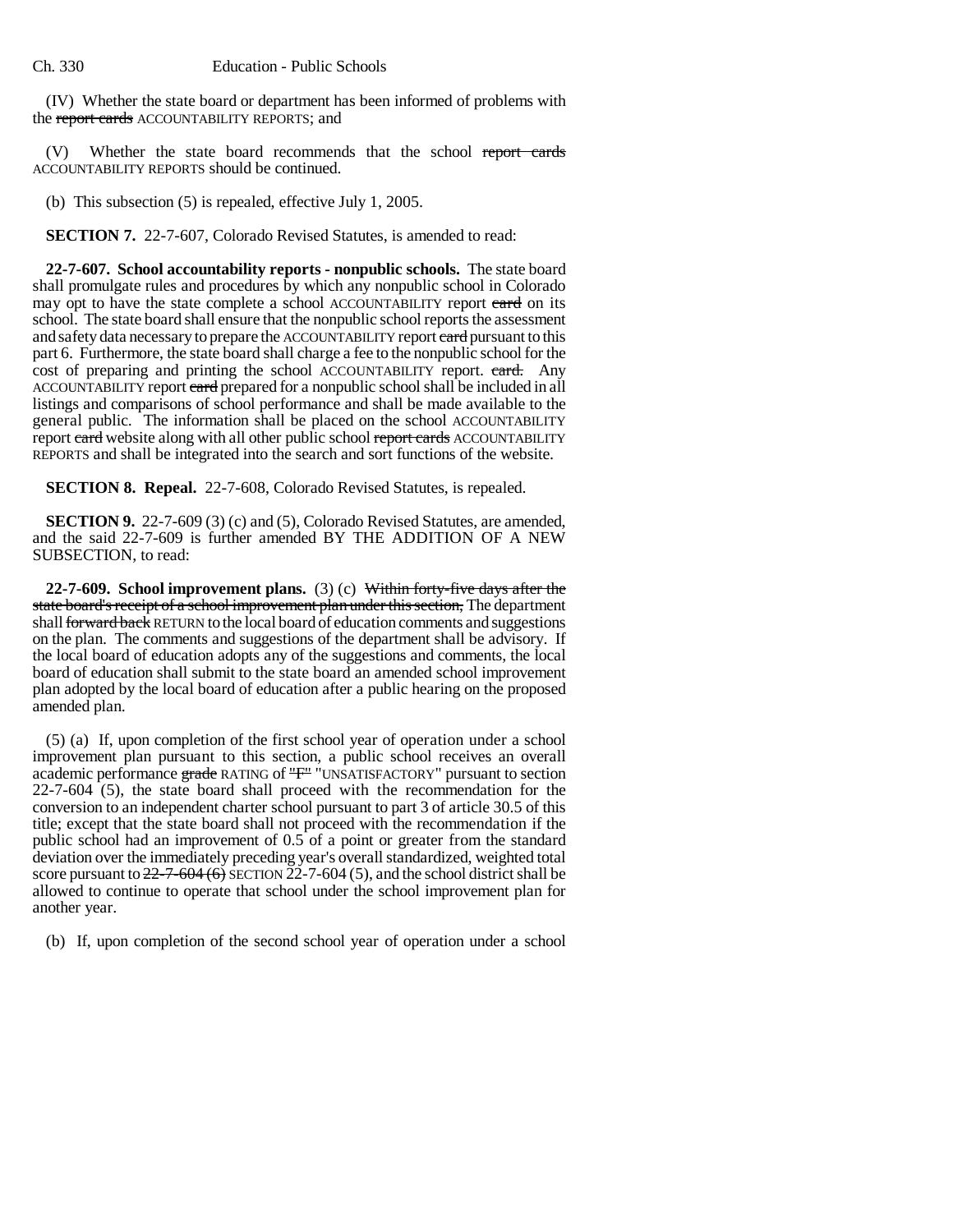improvement plan pursuant to this section, a public school receives an overall academic performance grade RATING of "F" "UNSATISFACTORY" pursuant to section 22-7-604 (5), the state board shall proceed with the recommendation for the conversion to an independent charter school pursuant to part 3 of article 30.5 of this title.

(6) IF, UPON THE COMPLETION OF THE THIRD YEAR OF THE SCHOOL IMPROVEMENT PLAN, A SCHOOL'S CSAP SCORES HAVE NOT IMPROVED SIGNIFICANTLY OVER THE SCORES RECEIVED DURING THE FIRST YEAR OF THE SCHOOL IMPROVEMENT PLAN, THE STATE BOARD MAY REMOVE THE SCHOOL DISTRICT'S ACCREDITATION IN ACCORDANCE WITH A PLAN ADOPTED BY RULE OF THE STATE BOARD. SUCH PLAN SHALL PROVIDE THAT THE STATE BOARD SHALL CONSIDER THE AMOUNT OF TIME NECESSARY TO SIGNIFICANTLY IMPROVE SUCH SCORES BEFORE REMOVAL OF THE SCHOOL DISTRICT'S ACCREDITATION.

**SECTION 10.** 22-7-610, Colorado Revised Statutes, is amended to read:

**22-7-610. High-measured or improved school.** (1) The general assembly recognizes that if some public schools are singled out for poor performance, other public schools that receive academic performance grades RATINGS pursuant to section  $22$ -7-604 22-7-604 (5) of "A" "EXCELLENT" or that show substantial improvement in their academic performance grade RATING should be acknowledged and rewarded.

(2) At the time that the academic performance  $\frac{1}{2}$  grades RATINGS are given to public schools pursuant to section 22-7-604, the state board shall provide notice to each district school board of each public school within the school district that is eligible for a monetary award pursuant to part 3 of article 11 of this title.

**SECTION 11.** 16-11-311 (3.4) (d), Colorado Revised Statutes, is amended to read:

**16-11-311. Sentences - youthful offenders - legislative declaration - powers and duties of district court - authorization for youthful offender system powers and duties of department of corrections - repeal.** (3.4) In addition to the powers granted to the department of corrections in subsection (3.3) of this section, the department of corrections may:

(d) Contract with any public or private entity, including but not limited to a school district, for provision or certification of educational services. Offenders receiving educational services or diplomas from a school district under an agreement entered into pursuant to this paragraph (d) shall not be included in computing the school district's student performance on statewide assessments pursuant to section 22-7-409, C.R.S., or the school district's overall academic performance grade RATING or school improvement grade RATING pursuant to part 6 of article 7 of title 22, C.R.S.

**SECTION 12.** 22-1-122 (1) (a), (2) (b) (III), (2) (b) (IV), (3) (b), (4), and (6) (a) (I), Colorado Revised Statutes, are amended to read:

**22-1-122. Transportation token program - legislative declaration - eligibility - fund.** (1) (a) It is the intent of the general assembly in enacting this section to improve opportunities for students to gain the knowledge and skills necessary for a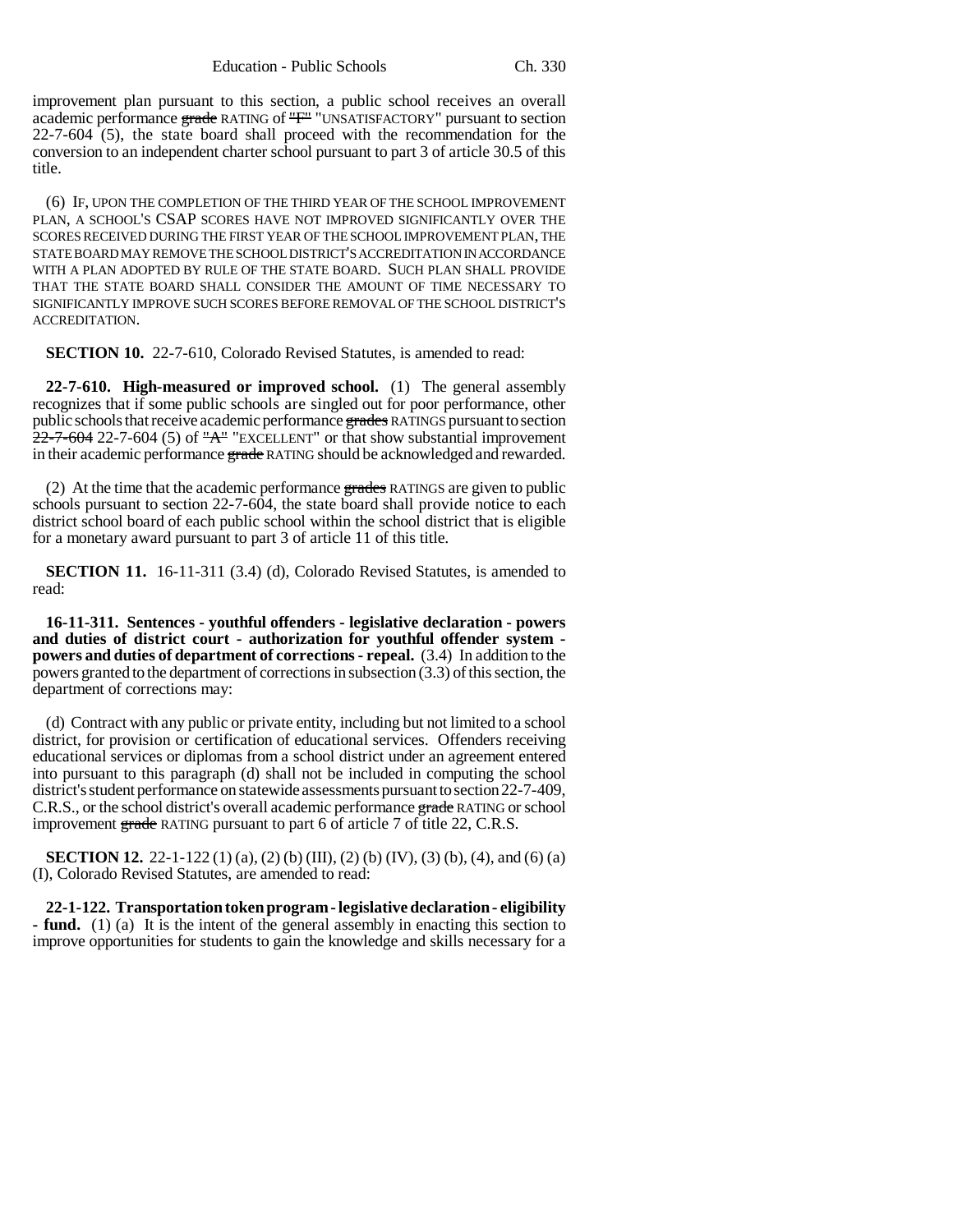### Ch. 330 Education - Public Schools

successful experience in postsecondary education or as members of the work force. The general assembly finds that a student should not be compelled by the lack of transportation to remain in a school that receives an overall academic performance grade RATING of "<del>D</del>" "LOW" or "<del>F"</del> "UNSATISFACTORY" issued pursuant to section 22-7-604 22-7-604 (5). It is therefore in the best interests of the citizens of the state to make transportation tokens available to eligible students to enable them to attend a public school that is performing satisfactorily.

(2) As used in this section, unless the context otherwise requires:

(b) "Eligible student" means a student:

(III) (A) Who is enrolled in a neighborhood school that received an academic performance grade RATING of "D" "LOW" or "F" "UNSATISFACTORY", pursuant to section  $22-7-604$  22-7-604 (5), for the preceding school year; or

(B) Who has been in attendance elsewhere in the public school system or who is entering first grade and whose parent or legal guardian has been notified that the student has been assigned to a school that has received an academic performance grade RATING of "D" "LOW" or "F" "UNSATISFACTORY", pursuant to section 22-7-604 22-7-604 (5), for the preceding school year; and

(IV) Who, while enrolled in the neighborhood school that received an academic performance grade RATING of "D" "LOW" or "F" "UNSATISFACTORY", pursuant to section  $22-7-604$  (5), met the attendance policies of the school district of the neighborhood school, adopted pursuant to section 22-33-104 (4).

(3) (b) An eligible student shall continue receiving transportation tokens pursuant to this section so long as he or she continues to meet the requirements specified for an eligible student in paragraph (b) of subsection (2) of this section; except that, after the first year in which an eligible student receives transportation tokens, the requirement specified in subparagraph (III) of paragraph (b) of subsection (2) of this section shall no longer apply. An eligible student shall no longer receive transportation tokens pursuant to this section if he or she moves to another residence, the neighborhood school for which received an academic performance grade RATING of " $C^{\prime\prime}$ " AVERAGE" or higher during the school year preceding the year in which the student initially enrolls; except that the eligible student may receive transportation tokens in school years following initial enrollment in the new neighborhood school if he or she again meets the requirements specified for an eligible student in paragraph (b) of subsection (2) of this section.

(4) The state board shall determine a monetary value for the transportation token issued at each public school that receives an academic performance grade RATING of " $D^{\mu}$ "LOW" or " $F^{\mu}$ "UNSATISFACTORY", pursuant to section  $22-7-604$  22-7-604 (5). The monetary value may cover a portion of the transportation costs. transportation token may take the form of, but is not limited to, subsidized tokens, passes, or fares for buses, taxis, or other forms of transportation approved by the state board. In determining the value of a transportation token, the state board shall take into account the various transportation options available to the eligible student and the distance to be traveled by the eligible student to attend a public school outside of the student's neighborhood. The transportation token used by an eligible student shall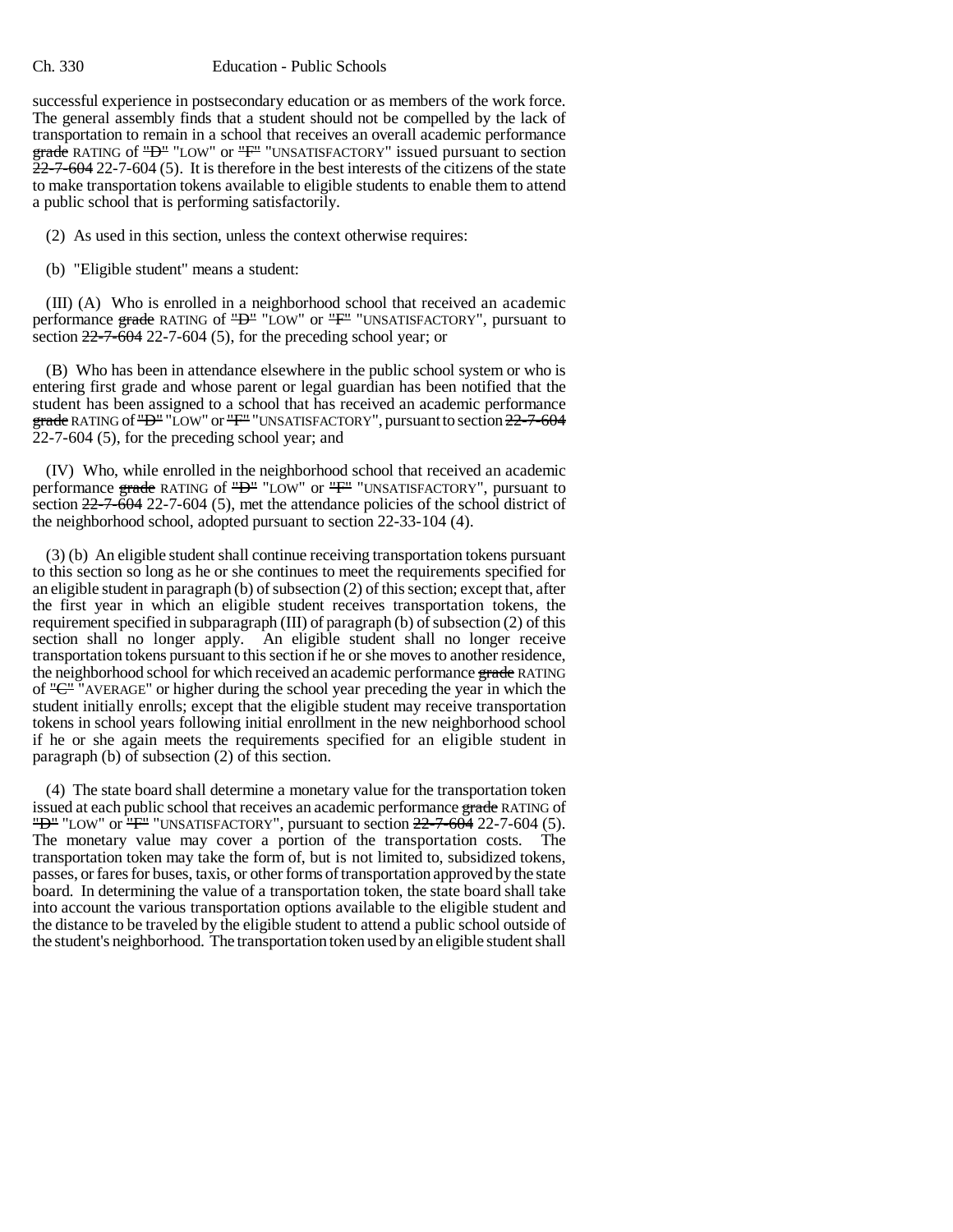be redeemable by a transportation provider through the department.

(6) (a) The department shall ensure that for each eligible student the school district of the neighborhood school shall:

(I) Timely notify the eligible student's parent or legal guardian of all options available pursuant to this section as soon as the neighborhood school receives an academic performance grade RATING of "D" "LOW" or "F" "UNSATISFACTORY", pursuant to section  $22 - 7 - 604$  22-7-604 (5); and

**SECTION 13.** The introductory portion to 22-7-409 (1.2) (d) (I), and 22-7-409  $(1.2)$  (d) (I) (B),  $(1.2)$  (d) (I) (C),  $(1.2)$  (d) (III),  $(1.5)$ , and  $(1.9)$ , Colorado Revised Statutes, are amended, and the said  $22-7-409$   $(1.2)$   $(d)$  is further amended BY THE ADDITION OF A NEW SUBPARAGRAPH, to read:

**22-7-409. Assessments - repeal.** (1.2) (d) (I) Every student enrolled in a public school shall be required to take the assessments administered pursuant to subsection (1) of this section; except that the students described in sub-subparagraph (A) of this subparagraph (I) shall be required only to take the assessments required by said sub-subparagraph. However, the scores of the following students shall not be used by the state for purposes of calculating school academic performance grades RATINGS pursuant to section 22-7-604 22-7-604 (5) or for accreditation pursuant to article 11 of this title:

(B) Any student who transfers into the school from another state after October FEBRUARY 1 of the school year in which the assessment is administered; and

(C) Any student who at the time that he or she enrolls in any public school of the state is defined as a student whose dominant language is not English pursuant to section 22-24-103 (4) (a) or (4) (b). However, if such student is enrolled in third grade, that student's scores shall be used for calculating academic performance and improvement grades RATINGS and for accreditation purposes after the student has been enrolled in any public school in the state for two years. In addition, if such student is enrolled in one of grades four through ten, that student's scores shall be used for calculating academic performance and improvement grades RATINGS and for accreditation purposes after the student has been enrolled in any public school in the state for three years. THE PROVISIONS OF THIS SUB-SUBPARAGRAPH (C) SHALL APPLY REGARDLESS OF WHETHER SUCH STUDENT TAKES THE ASSESSMENT IN ENGLISH OR IN ANY OTHER LANGUAGE.

(I.5) NOTWITHSTANDING THE EXCEPTIONS SPECIFIED IN SUBPARAGRAPH (I) OF THIS PARAGRAPH (d), THE ACADEMIC PERFORMANCE RATINGS CALCULATED FOR THE 2000-01 SCHOOL YEAR SHALL INCLUDE THE SCORES OF ALL STUDENTS WHO TOOK THE ASSESSMENT IN A LANGUAGE OTHER THAN ENGLISH. THIS SUBPARAGRAPH (I.5) IS REPEALED, EFFECTIVE JULY 1, 2002.

(III) Nothing in this section shall be construed as requiring a child ENROLLED IN A NONPUBLIC SCHOOL OR participating in a nonpublic home-based educational program pursuant to section  $\bar{2}2$ -33-104.5 to take an assessment or exam administered pursuant to this section, EVEN THOUGH THE CHILD MAY ALSO BE ATTENDING A PUBLIC SCHOOL FOR A PORTION OF THE SCHOOL DAY AND THEREFORE INCLUDED IN THE PUPIL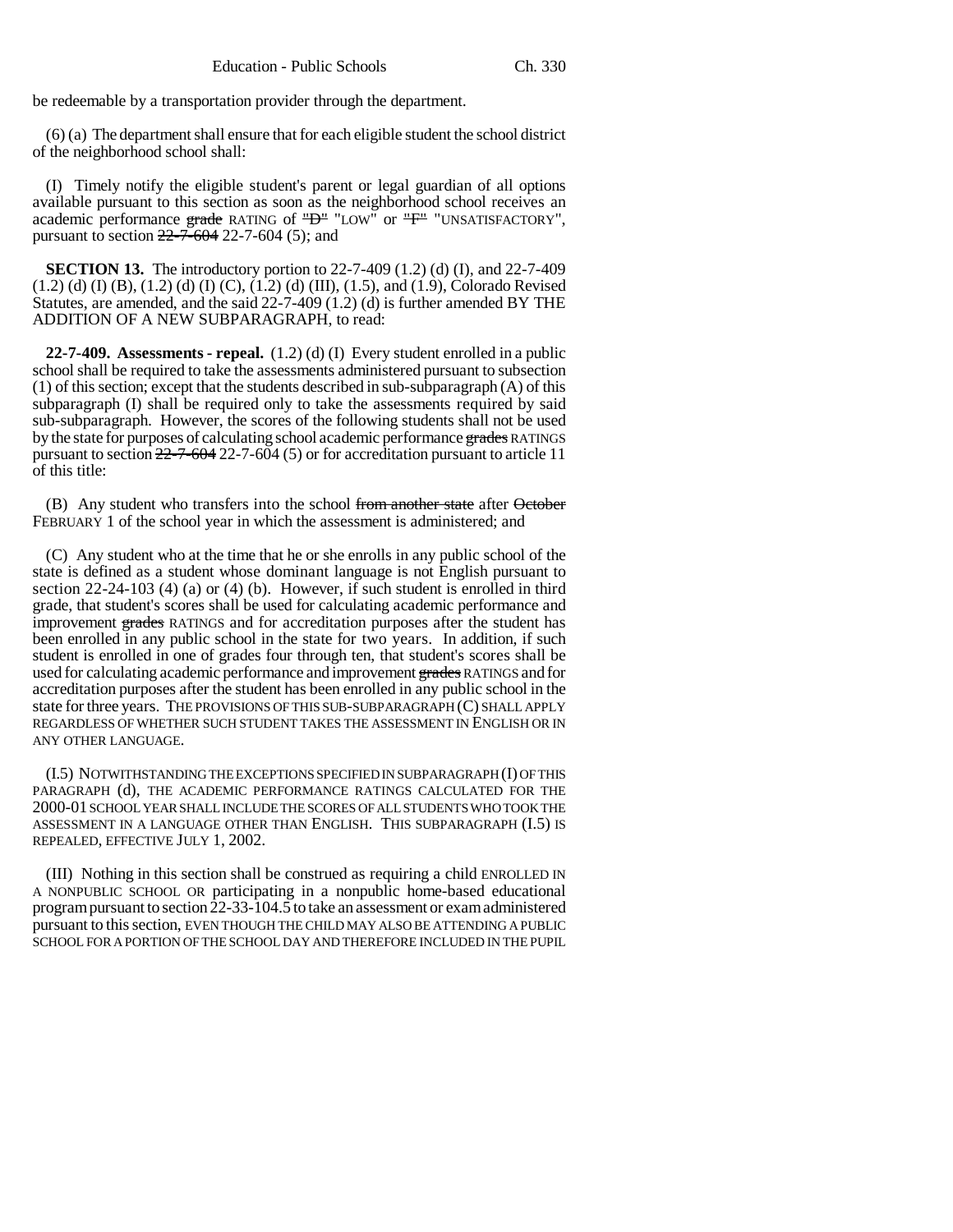ENROLLMENT OF A DISTRICT.

(1.5) (a) Beginning in the spring semester 2001, and each spring semester thereafter, all students enrolled in the eleventh grade in public schools throughout the state shall be required to take a standardized, curriculum-based, achievement, college entrance examination selected by the department, administered throughout the United States, and relied upon by institutions of higher education that, at a minimum, tests in the areas of reading, writing, mathematics, and science, referred to in this section as the "curriculum-based, achievement college entrance exam". The department shall pay all costs associated with administering the curriculum-based, achievement college entrance exam. and

(b) (I) THE DEPARTMENT shall schedule a day during which the curriculum-based, achievement college entrance exam shall be administered to all eleventh grade students enrolled in public schools throughout the state.

(II) NOTWITHSTANDING THE PROVISIONS OF SUBPARAGRAPH (I) OF THIS PARAGRAPH (b), ANY STUDENT WHO CAN SHOW A NEED TO TAKE THE CURRICULUM-BASED, ACHIEVEMENT COLLEGE ENTRANCE EXAM ON A DATE ON WHICH THE EXAM IS ADMINISTERED THROUGHOUT THE COUNTRY MAY TAKE THE EXAM ON SUCH A DATE, PRIOR TO THE DATE ESTABLISHED BY THE DEPARTMENT PURSUANT TO SUBPARAGRAPH (I) OF THIS PARAGRAPH (b). THE DEPARTMENT SHALL PAY ALL COSTS ASSOCIATED WITH A STUDENT TAKING THE CURRICULUM-BASED, ACHIEVEMENT COLLEGE ENTRANCE EXAM PURSUANT TO THIS SUBPARAGRAPH (II).

(c) The state board shall adopt rules to ensure that any requirements of the administrator of the curriculum-based, achievement college entrance exam, such as a secure environment, are met AND TO IDENTIFY THE STUDENTS WHOSE NEED TO TAKE THE CURRICULUM-BASED, ACHIEVEMENT COLLEGE ENTRANCE EXAM ON A DATE ON WHICH THE EXAM IS ADMINISTERED THROUGHOUT THE COUNTRY JUSTIFIES THEM TAKING IT ON SUCH A DATE.

(1.9) The results of the assessments required by subsection (1) of this section shall be included on each student's final report card for that school year and shall be part of the student's permanent academic record. The results of the curriculum-based, achievement college entrance exam conducted OR PAID FOR pursuant to subsection (1.5) of this section shall be included on each student's transcript; except that, if the student retakes the curriculum-based, achievement college entrance exam at a later time at the student's expense, the student may request that the later results be placed on the student's transcript instead of the results of the curriculum-based, achievement college entrance exam administered OR PAID FOR pursuant to subsection (1.5) of this section.

**SECTION 14.** 22-11-104 (2) (a) (II), Colorado Revised Statutes, is amended to read:

**22-11-104. Accreditation indicators.** (2) **Contents.** The accreditation indicators shall include but shall not be limited to the following:

(a) (II) All accreditation indicators relating to the statewide assessments shall be consistent with the methodology for determining academic performance grades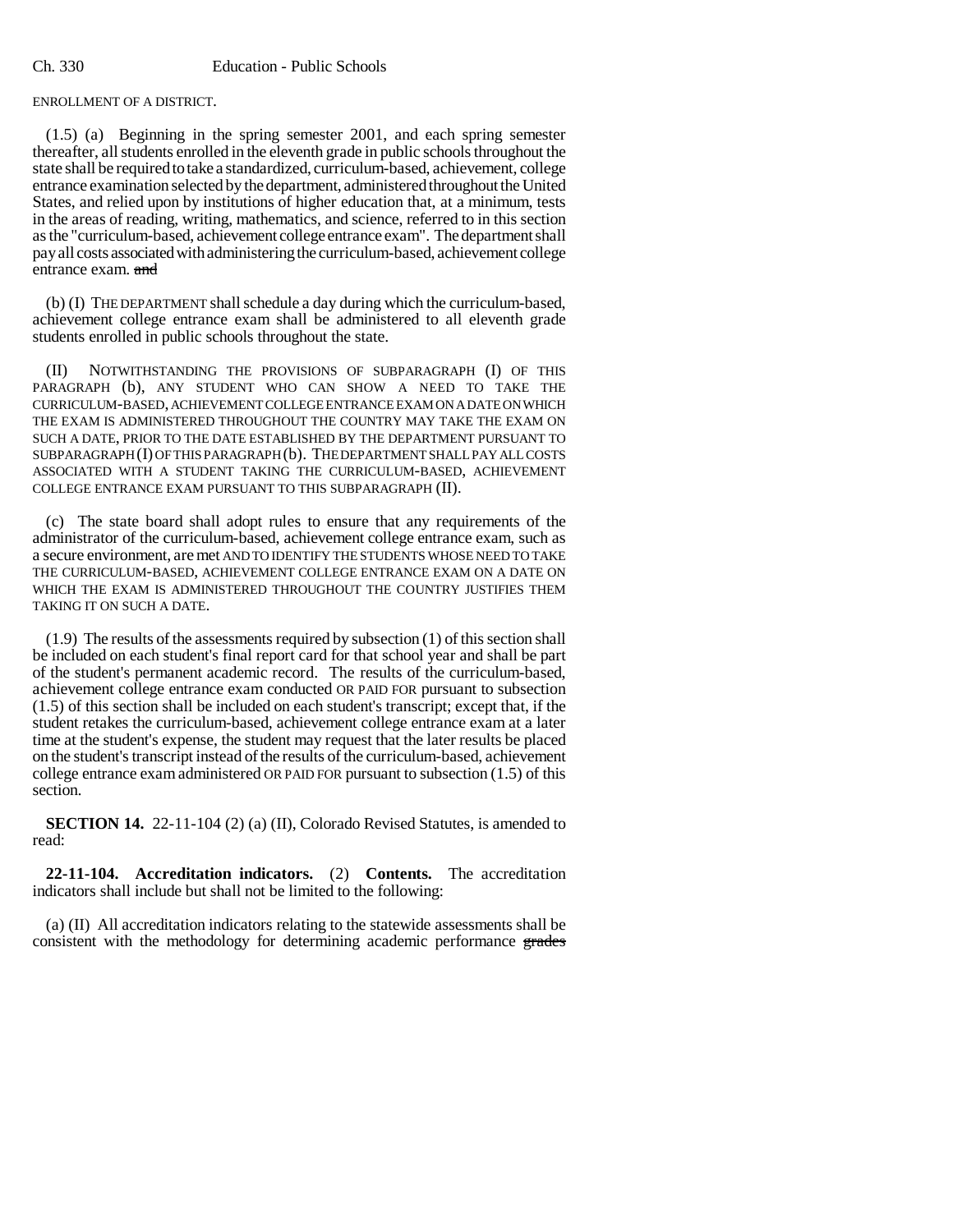RATINGS pursuant to section 22-7-604. The baseline year for the accreditation indicators shall be the 2000 - 2001 school year.

**SECTION 15.** 22-11-301 (1), Colorado Revised Statutes, is amended to read:

**22-11-301. Colorado school awards program - created - rules.** (1) There is hereby established the Colorado school awards program, referred to in this part 3 as the "program", to be administered by the department. The state board shall promulgate reasonable rules for the administration of this part 3 and the program. Such rules shall include but need not be limited to procedures for transmitting the financial awards to schools that demonstrate outstanding performance or improvement as indicated by the academic performance grades RATINGS issued to public schools pursuant to section 22-7-604.

**SECTION 16.** 22-11-302 (1), (2) (b) (I), and (3) (b), Colorado Revised Statutes, are amended to read:

**22-11-302. Colorado school awards program - John Irwin schools of excellence awards - governor's distinguished improvement awards - repeal.** (1) The state board shall annually present financial awards to the highest performing and to the most improved public schools in the state based on the academic performance grades RATINGS pursuant to section 22-7-604.

 $(2)$  (b) (I) Notwithstanding the provisions of paragraph (a) of this subsection  $(2)$ and subsection (3) of this section, for the first school year that school performance grades RATINGS are issued, all of the moneys available for awards under this part 3 shall be awarded to the public schools that receive an academic performance grade RATING of " $\mathbf{A}$ " "EXCELLENT" issued pursuant to section  $22$ -7-604 22-7-604 (5).

(3) (b) Of the moneys available for awards pursuant to this subsection (3), awards shall first be made to schools that in the previous school year received an academic performance grade RATING of "D" "LOW" or "F" "UNSATISFACTORY" pursuant to section  $22-7-604$  22-7-604 (5) and that received an academic improvement grade RATING of  $A^{\prime\prime}$  "SIGNIFICANT IMPROVEMENT", pursuant to section  $22$ -7-604 (6).

**SECTION 17.** 22-33-104.5 (3) (b), (3) (f), (4), and (6) (b) (I), Colorado Revised Statutes, are amended to read:

**22-33-104.5. Home-based education - legislative declaration - definitions guidelines.** (3) The following guidelines shall apply to a nonpublic home-based educational program:

(b) A child who is participating in a nonpublic home-based educational program shall not be subject to compulsory school attendance as provided in this article; except that any child who is habitually truant, as defined in section 22-33-107 (3), at any time during the last six months that the child attended school before proposed enrollment in a nonpublic home-based educational program may not be enrolled in the program unless the child's parents first submit a written description of the curricula to be used in the program along with the written notification of establishment of the program required in paragraph (e) of subsection  $(2)$  of this section THIS SUBSECTION  $(3)$  to the superintendent of a ANY school district within the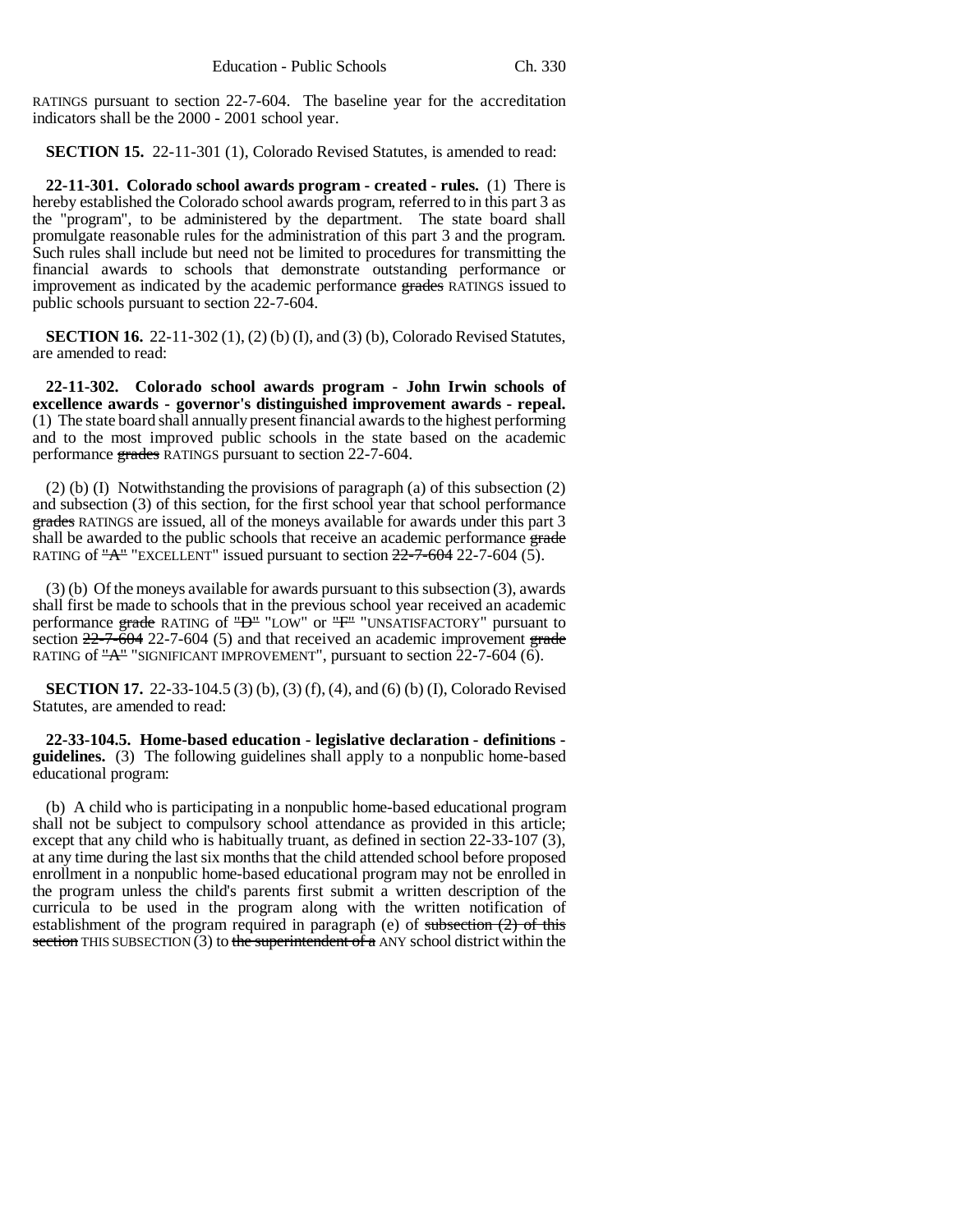### state.

(f) Each child participating in a nonpublic home-based educational program shall be evaluated when such child reaches grades three, five, seven, nine, and eleven. Each child shall be given a nationally standardized achievement test to evaluate the child's academic progress, or a qualified person shall evaluate the child's academic progress. The test or evaluation results, whichever is appropriate, shall be submitted to the school district that received the notification required by paragraph (e) of this subsection (3) or an independent or parochial school within the state of Colorado. If the test or evaluation results are submitted to an independent or parochial school, the name of such school shall be provided to the school district that received the notification required by paragraph (e) of this subsection (3). The purpose of such tests or evaluations shall be to evaluate the educational progress of each child. No scores for a child participating in a nonpublic home-based educational program shall be considered for awarding academic performance grades RATINGS pursuant to section 22-7-604 or for accreditation pursuant to article 11 of this title.

(4) Any child who has participated in a nonpublic home-based educational program and who subsequently enrolls in the public school system may be tested by the school district IN WHICH THE CHILD HAS ENROLLED for the purpose of placing the child in the proper grade and shall then be placed at the grade level deemed most appropriate by the SAID school district, with the consent of the child's parent or legal guardian. The school district shall accept the transcripts FOR CREDIT from the non-public home-based educational program for any such child; EXCEPT THAT THE SCHOOL DISTRICT MAY REJECT SUCH TRANSCRIPTS IF THE SCHOOL DISTRICT ADMINISTERS TESTING TO SUCH CHILD AND THE TESTING DOES NOT VERIFY THE ACCURACY OF SUCH TRANSCRIPTS.

(6) (b) (I) For purposes of this subsection (6), a child who is participating in a nonpublic home-based educational program shall have the same rights as a student enrolled in a public or private school OF THE SCHOOL DISTRICT IN WHICH THE CHILD RESIDES OR IS ENROLLED to AND MAY participate on an equal basis in any extracurricular or interscholastic activity offered by a public school or offered by a private school, at the private school's discretion, as provided in section 22-32-116.5 and is subject to the same rules of any interscholastic organization or association of which the student's school of participation is a member.

**SECTION 18.** 22-7-605, Colorado Revised Statutes, is amended BY THE ADDITION OF A NEW SUBSECTION to read:

**22-7-605. School accountability reports - format.** (11) NOTHING IN THIS SECTION SHALL PROHIBIT A SCHOOL DISTRICT, AT ITS OWN EXPENSE, FROM INCLUDING WITH A SCHOOL ACCOUNTABILITY REPORT ADDITIONAL INFORMATION CONCERNING THE PERFORMANCE OF A SCHOOL NOT CONTAINED IN THE SCHOOL ACCOUNTABILITY REPORT DESCRIBED IN THIS SECTION. THE ADDITIONAL INFORMATION AUTHORIZED BY THIS SUBSECTION (11) MAY NOT REFUTE THE RATINGS OR STATEMENTS MADE IN THE REPORT.

**SECTION 19.** Part 6 of article 7 of title 22, Colorado Revised Statutes, is amended BY THE ADDITION OF A NEW SECTION to read: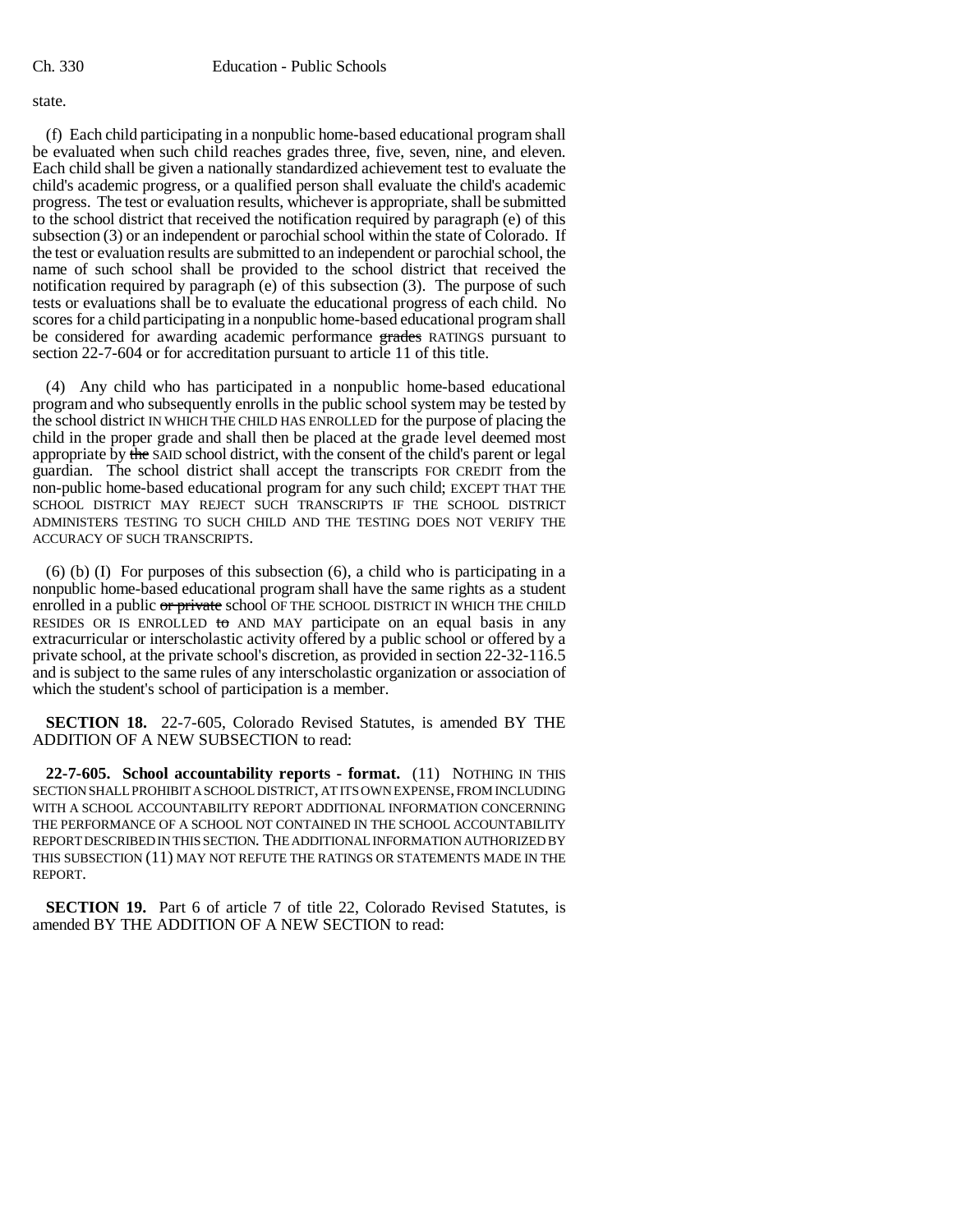**22-7-607.5. Teacher pay incentive program - repeal.** (1) AS USED IN THIS SECTION, UNLESS THE CONTEXT OTHERWISE REQUIRES:

(a) "ELIGIBLE SCHOOL" MEANS A PUBLIC SCHOOL THAT RECEIVES AN ACADEMIC PERFORMANCE RATING OF "LOW" OR "UNSATISFACTORY", PURSUANT TO SECTION 22-7-604, FOR THE 2000-01 SCHOOL YEAR.

(b) "PROGRAM" MEANS THE TEACHER PAY INCENTIVE PROGRAM ESTABLISHED PURSUANT TO SUBSECTION (2) OF THIS SECTION.

(c) "TEACHER" MEANS A PERSON WHO IS LICENSED PURSUANT TO ARTICLE 60.5 OF THIS TITLE, OR AUTHORIZED BY A LETTER OF AUTHORIZATION ISSUED PURSUANT TO SECTION 22-60.5-111, TO TEACH AND IS PRIMARILY ENGAGED IN TEACHING DURING THE MAJORITY OF A SCHOOL DAY.

(2) (a) THERE IS HEREBY ESTABLISHED IN THE DEPARTMENT THE TEACHER PAY INCENTIVE PROGRAM TO PROVIDE MONEYS TO SCHOOL DISTRICTS WITH POORLY PERFORMING SCHOOLS TO RECRUIT AND MAINTAIN QUALITY TEACHERS. IN THE FIRST SCHOOL YEAR FOLLOWING THE YEAR THAT A PUBLIC SCHOOL BECOMES AN ELIGIBLE SCHOOL, AND FOR EACH OF THE THREE SUBSEQUENT SCHOOL YEARS, AN ELIGIBLE SCHOOL SHALL RECEIVE A GRANT FROM THE PROGRAM IN AN AMOUNT EQUAL TO THE PER PUPIL GRANT AMOUNT CALCULATED PURSUANT TO PARAGRAPH (b) OF THIS SUBSECTION (2), MULTIPLIED BY THE NUMBER OF STUDENTS ENROLLED IN THE ELIGIBLE SCHOOL. IF, IN ANY SCHOOL YEAR DURING THE PERIOD IN WHICH THE ELIGIBLE SCHOOL RECEIVES GRANTS, THE ELIGIBLE SCHOOL RECEIVES A SCHOOL IMPROVEMENT RATING OF "SIGNIFICANT IMPROVEMENT", THE ELIGIBLE SCHOOL SHALL RECEIVE AN ADDITIONAL AWARD IN AN AMOUNT EQUAL TO THE SIGNIFICANT IMPROVEMENT BONUS PER PUPIL AMOUNT CALCULATED PURSUANT TO PARAGRAPH (c) OF THIS SUBSECTION (2), MULTIPLIED BY THE NUMBER OF STUDENTS ENROLLED IN THE ELIGIBLE SCHOOL. IF, IN ANY SCHOOL YEAR DURING THE PERIOD IN WHICH THE ELIGIBLE SCHOOL RECEIVES GRANTS, THE ELIGIBLE SCHOOL RECEIVES A SCHOOL IMPROVEMENT RATING OF "IMPROVEMENT", THE ELIGIBLE SCHOOL SHALL RECEIVE AN ADDITIONAL AWARD IN AN AMOUNT EQUAL TO THE IMPROVEMENT BONUS PER PUPIL AMOUNT CALCULATED PURSUANT TO PARAGRAPH (d) OF THIS SUBSECTION (2), MULTIPLIED BY THE NUMBER OF STUDENTS ENROLLED IN THE ELIGIBLE SCHOOL.

(b) THE PER PUPIL GRANT AMOUNT SHALL BE AN AMOUNT EQUAL TO TWELVE MILLION SIX HUNDRED THIRTY THOUSAND DOLLARS DIVIDED BY THE TOTAL NUMBER OF STUDENTS ENROLLED IN ALL ELIGIBLE SCHOOLS.

(c) THE SIGNIFICANT IMPROVEMENT BONUS PER PUPIL AMOUNT SHALL BE AN AMOUNT EQUAL TO FOUR HUNDRED TWENTY THOUSAND DOLLARS DIVIDED BY THE TOTAL NUMBER OF STUDENTS ENROLLED IN ALL ELIGIBLE SCHOOLS THAT RECEIVE A SCHOOL IMPROVEMENT RATING OF "SIGNIFICANT IMPROVEMENT".

(d) THE IMPROVEMENT BONUS PER PUPIL AMOUNT SHALL BE AN AMOUNT EQUAL TO TWO HUNDRED TEN THOUSAND DOLLARS DIVIDED BY THE TOTAL NUMBER OF STUDENTS ENROLLED IN ALL ELIGIBLE SCHOOLS THAT RECEIVE A SCHOOL IMPROVEMENT RATING OF "IMPROVEMENT".

(3) (a) MONEYS RECEIVED FROM AN AWARD UNDER THIS SECTION SHALL BE PAID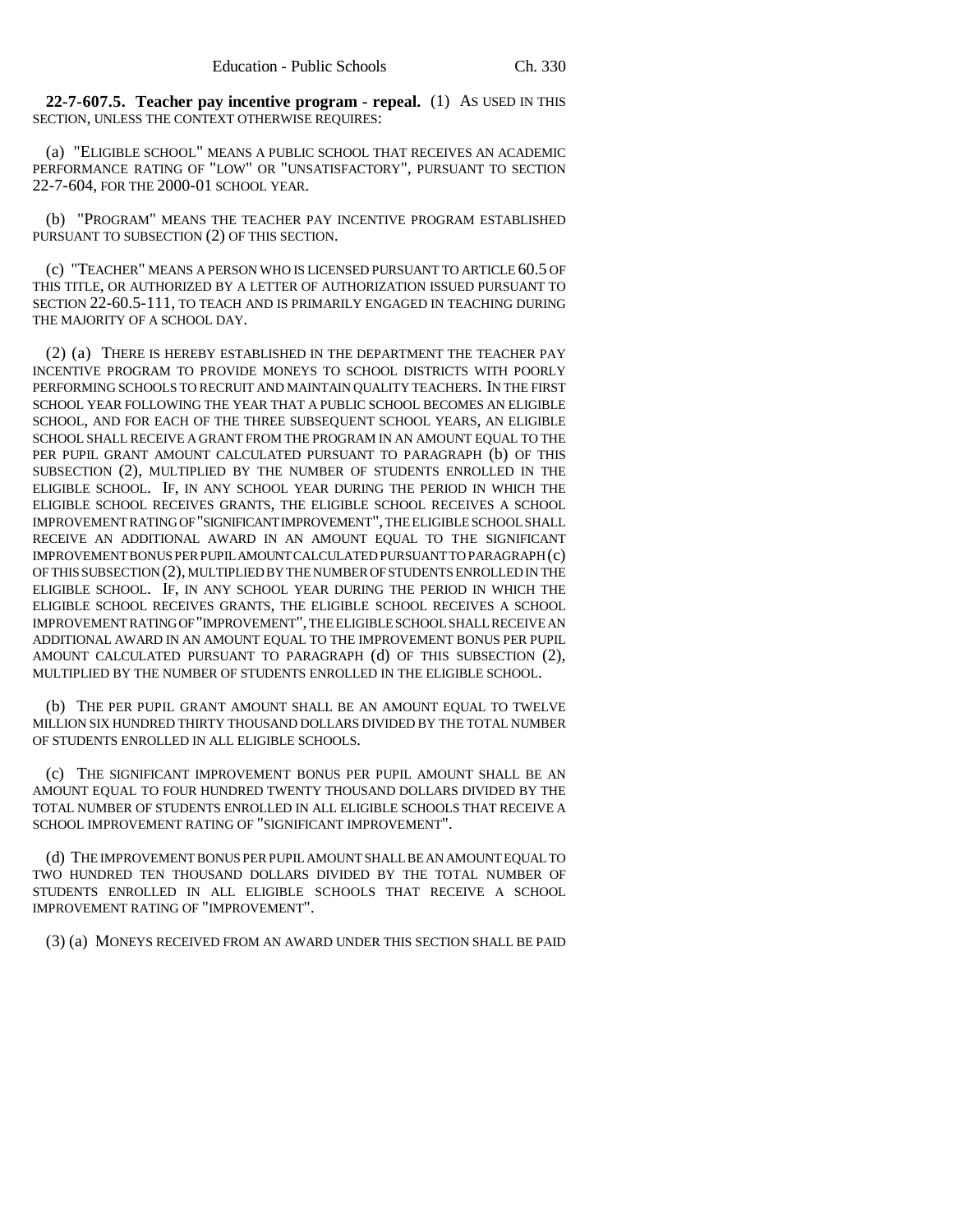#### Ch. 330 Education - Public Schools

ONLY AS BONUSES TO TEACHERS OR FOR THE PAYMENT OF THE COSTS OF OTHER BENEFITS ASSOCIATED WITH A BONUS PAID TO A TEACHER. THE DISTRICT SCHOOL BOARD OF ANY SCHOOL DISTRICT WITH AN ELIGIBLE SCHOOL SHALL DETERMINE IN ACCORDANCE WITH THIS SECTION THE POLICIES AND PROCEDURES BY WHICH TEACHERS SHALL RECEIVE A BONUS AND THE AMOUNT OF THE BONUS; EXCEPT THAT THE MINIMUM AMOUNT OF A YEARLY BONUS TO A TEACHER SHALL BE ONE THOUSAND DOLLARS. THE BONUSES MAY ONLY BE USED TO:

(I) REWARD OUTSTANDING TEACHER PERFORMANCE;

(II) OFFER A RECRUITMENT BONUS TO ENCOURAGE A TEACHER WHO HOLDS A MASTER CERTIFICATE PURSUANT TO SECTION 22-60.5-202 TO TEACH AT THE ELIGIBLE SCHOOL OR A RETENTION BONUS TO SUCH A TEACHER WHO HAS TAUGHT AT THE SCHOOL FOR AT LEAST ONE SCHOOL YEAR;

(III) OFFER A RECRUITMENT BONUS TO ENCOURAGE A TEACHER IN A HARD-TO-RECRUIT SUBJECT OR A RETENTION BONUS TO SUCH A TEACHER WHO HAS TAUGHT AT THE SCHOOL FOR AT LEAST ONE SCHOOL YEAR; OR

(IV) DEFRAY HOUSING AND LIVING EXPENSES IF AN ELIGIBLE SCHOOL IS LOCATED IN A COMMUNITY WITH A LACK OF ADEQUATE AFFORDABLE HOUSING.

(b) (I) TO GIVE A BONUS UNDER SUBPARAGRAPH (I) OF PARAGRAPH (a) OF THIS SUBSECTION (3), THE DISTRICT SCHOOL BOARD OR DISTRICT SUPERINTENDENT MUST SPECIFICALLY IDENTIFY A DATA-DRIVEN EVALUATION BASED UPON THE RESULTS OF STUDENT PERFORMANCE ON THE ASSESSMENTS ADMINISTERED PURSUANT TO SECTION 22-7-409 THAT WAS USED TO DETERMINE WHICH TEACHERS SHOULD RECEIVE THE BONUS.

(II) TO GIVE A RECRUITMENT BONUS UNDER SUBPARAGRAPH (II) OR (III) OF PARAGRAPH (a) OF THIS SUBSECTION (3), THE DISTRICT SCHOOL BOARD OR DISTRICT SUPERINTENDENT MUST IDENTIFY AN OPEN TEACHING POSITION THAT IS FILLED BY A NEW TEACHER.

(III) THE STATE BOARD SHALL DETERMINE BY RULE WHAT SUBJECTS CONSTITUTE HARD-TO-RECRUIT SUBJECTS FOR PURPOSES OF SUBPARAGRAPH (III) OF PARAGRAPH (a) OF THIS SUBSECTION (3).

(c) ANY MONEYS RECEIVED BY A TEACHER AS A BONUS PURSUANT TO THIS SECTION SHALL BE IN ADDITION TO ANY OTHER SALARY DUE SUCH TEACHER PURSUANT TO THE SALARY SCHEDULE OR POLICY ADOPTED PURSUANT TO SECTION 22-63-401.

(4) DURING FEBRUARY,2005, THE DEPARTMENT SHALL REPORT TO THE GOVERNOR AND TO THE EDUCATION COMMITTEES OF THE SENATE AND THE HOUSE OF REPRESENTATIVES ON THE PROGRAM. SUCH REPORT SHALL INCLUDE BUT NEED NOT BE LIMITED TO:

(a) WHETHER THE PROGRAM HAD AN IMPACT ON TEACHER RECRUITMENT, RETENTION, AND QUALITY;

(b) HOW THE CHANGES IN THE OVERALL STANDARDIZED, WEIGHTED SCORES FOR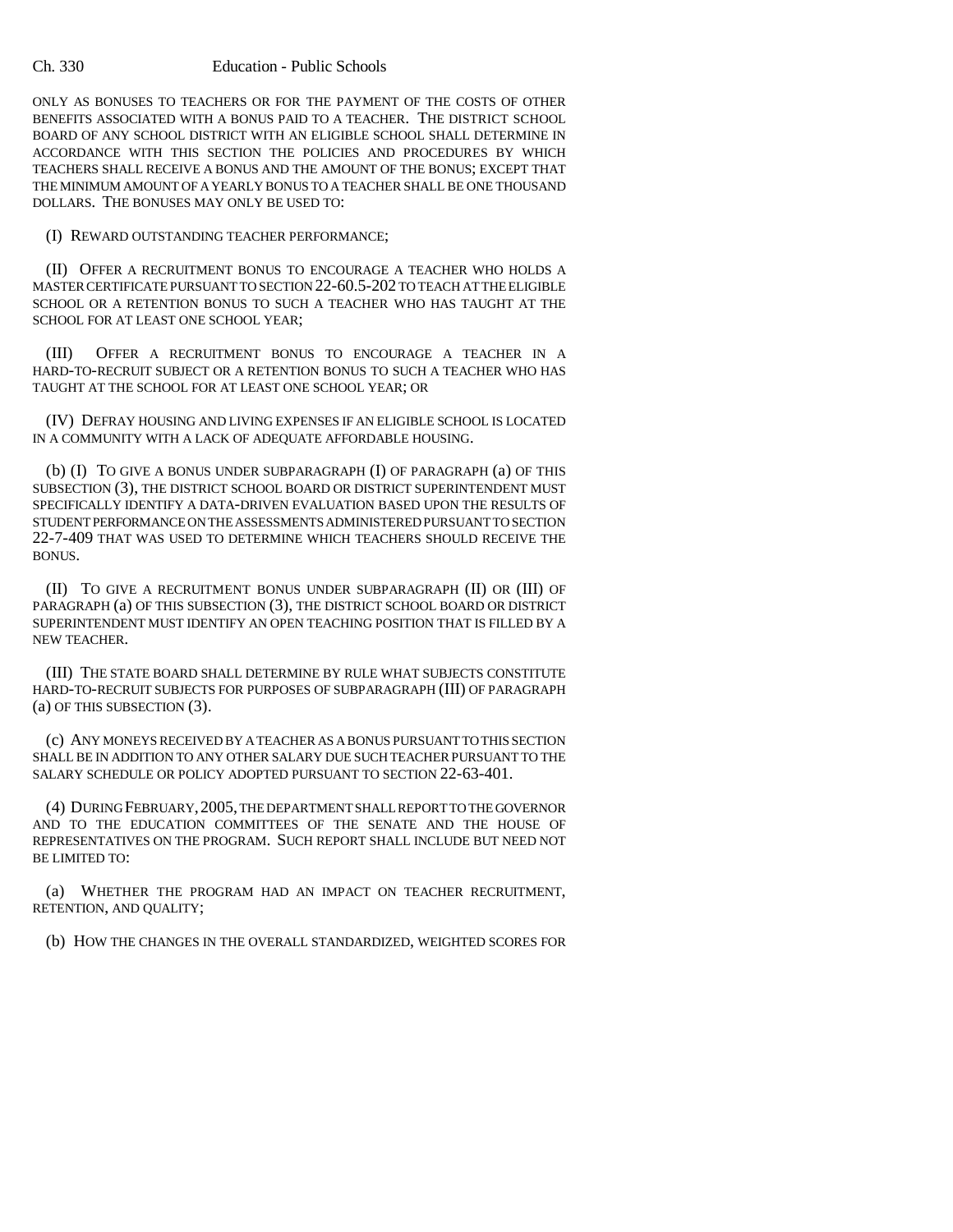PUBLIC SCHOOLS RECEIVING AWARDS COMPARED TO PUBLIC SCHOOLS THAT DID NOT RECEIVE THE AWARDS;

(c) WHETHER THERE WAS ANY DIFFERENCE IN THE OVERALL STANDARDIZED, WEIGHTED SCORES FOR ELIGIBLE SCHOOLS THAT USED MONEYS MOSTLY FOR RECRUITMENT AND RETENTION RATHER THAN BONUSES; AND

(d) WHETHER THE DEPARTMENT RECOMMENDS THAT THE PROGRAM SHOULD BE CONTINUED.

(5) THIS SECTION IS REPEALED, EFFECTIVE JULY 1, 2005.

**SECTION 20.** 22-2-117 (1) (b) (III), Colorado Revised Statutes, is amended to read:

**22-2-117. Additional power - state board - waiver of requirements - rules.** (1) (b) The state board shall not waive any of the requirements specified in any of the following statutory provisions:

(III) Any provision of part 6 of article 7 of this title pertaining to the data necessary for school report cards ACCOUNTABILITY REPORTS.

**SECTION 21.** 22-11-104 (2) (a) (II), Colorado Revised Statutes, is amended to read:

**22-11-104. Accreditation indicators.** (2) **Contents.** The accreditation indicators shall include but shall not be limited to the following:

(a) (II) All accreditation indicators relating to the statewide assessments shall be consistent with the methodology for determining academic performance grades RATINGS pursuant to section 22-7-604. The baseline year for the accreditation indicators shall be the 2000 - 2001 school year.

**SECTION 22.** 22-30.5-104 (6), Colorado Revised Statutes, is amended to read:

**22-30.5-104. Charter school - requirements - authority.** (6) Pursuant to contract, a charter school may operate free from specified school district policies and state regulations. Pursuant to contract, a local board of education may waive locally imposed school district requirements, without seeking approval of the state board. The state board may waive state statutory requirements or rules promulgated by the state board; except that the state board may not waive any statute or rule relating to the assessments required to be administered pursuant to section 22-7-409 or necessary to prepare the school report cards ACCOUNTABILITY REPORTS pursuant to part 6 of article 7 of this title. Upon request of the charter applicant, the state board and the local board of education shall provide summaries of such regulations and policies to use in preparing a charter school application. The department of education shall prepare the summary of state regulations within existing appropriations. Any waiver of state or local school district regulations made pursuant to this subsection (6) shall be for the term of the charter for which the waiver is made; except that a waiver of state statutes or regulations by the state board shall be subject to review every two years and may be revoked if the waiver is deemed no longer necessary by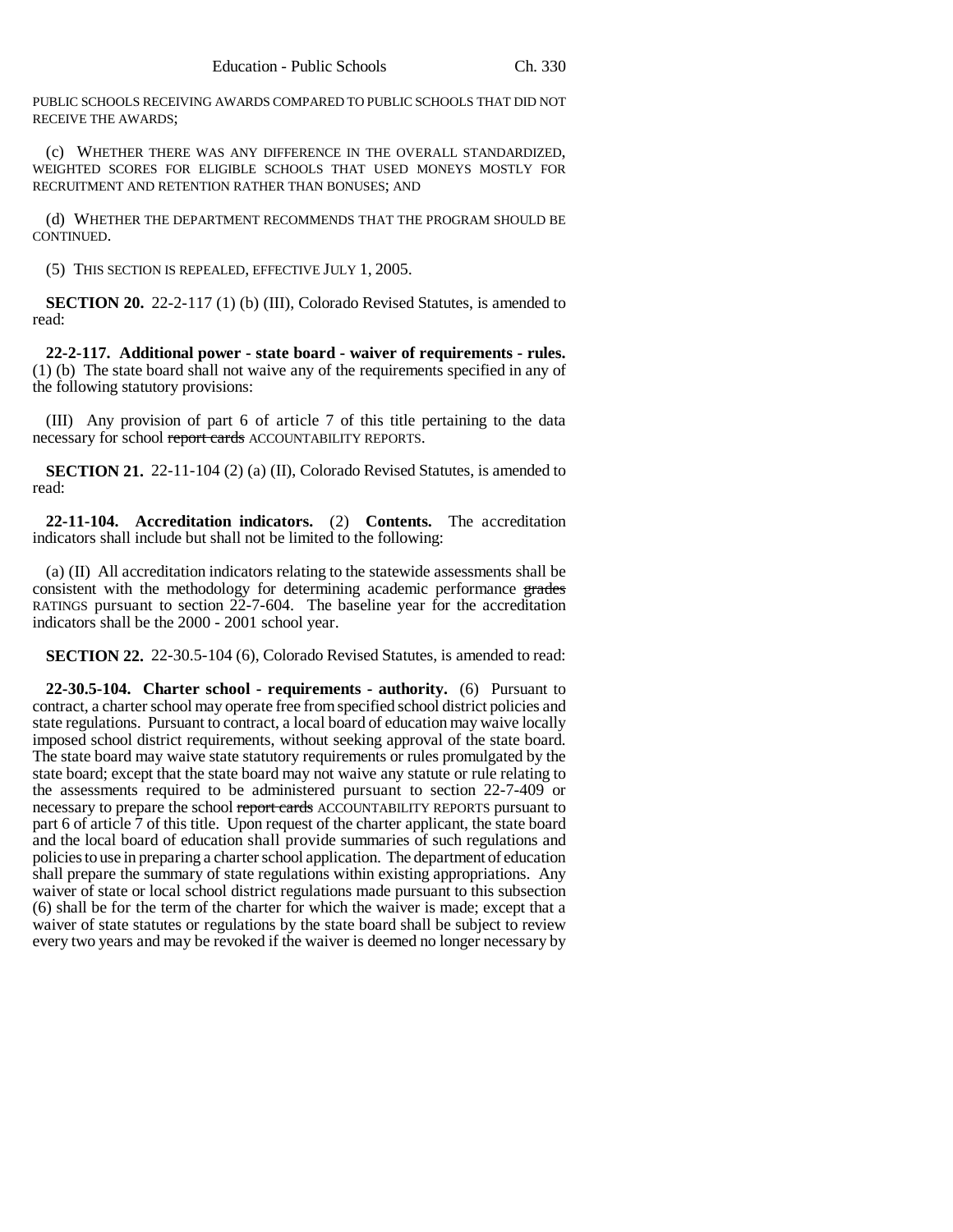the state board.

**SECTION 23.** 22-30.5-204 (1.5), Colorado Revised Statutes, is amended to read:

**22-30.5-204. Charter school districts - creation - requirements.** (1.5) Notwithstanding the provisions of subsection (1) of this section, all charter school districts shall be subject to the Colorado statewide assessment program established in part 4 of article 7 of this title and shall supply to the department all information required to prepare the school report cards ACCOUNTABILITY REPORTS pursuant to part 6 of article 7 of this title.

**SECTION 24.** 22-30.5-304 (1) (e) (II) and (1) (f) (II), Colorado Revised Statutes, are amended to read:

**22-30.5-304. Review committee - membership - recommendations.** (1) Whenever an independent charter school is to be organized pursuant to this part 3, on or before January 15 of the year in which the independent charter school is to open, the commissioner shall cause a review committee to be formed. The review committee shall consist of:

(e) (II) In appointing a principal pursuant to this paragraph (e), the governor shall appoint a principal of a public school that received an academic performance grade RATING of  $A^{\text{th}}$  "EXCELLENT", pursuant to section  $22-7-604$  22-7-604 (5), for the immediately preceding school year.

(f) (II) In appointing a teacher pursuant to this paragraph (f), the governor shall appoint a teacher from a public school that received an academic performance grade RATING of  $A$ <sup>"</sup> EXCELLENT", pursuant to section  $22-7-604$  22-7-604 (5); and

**SECTION 25.** 22-30.5-306 (2) (a), (3) (b), and (5), Colorado Revised Statutes, are amended to read:

**22-30.5-306. Independent charter schools - charter - term.** (2) With the assistance from the commissioner or the commissioner's designee, the selected applicant and the local board of education shall negotiate the terms of the independent charter, which may be different from or in addition to the terms of the response to the request for proposals; except that:

(a) The independent charter school shall be entitled to use the school building in which the public school that received an academic performance grade RATING of  $\overline{F}$ " "UNSATISFACTORY" was operated. The independent charter school and the local board of education shall negotiate an amount of rent to be paid, which shall be not more than twelve dollars per year, and all other costs for the operation and maintenance of the building and related facilities; and

(3) (b) Notwithstanding the provisions of paragraph (a) of this subsection (3), if, during the year prior to the year in which the independent charter school is to open, the school receives an academic performance grade RATING of "D" "LOW" or better, the local board of education and the applicant may jointly agree to allow the school to remain under the administration of the local board of education.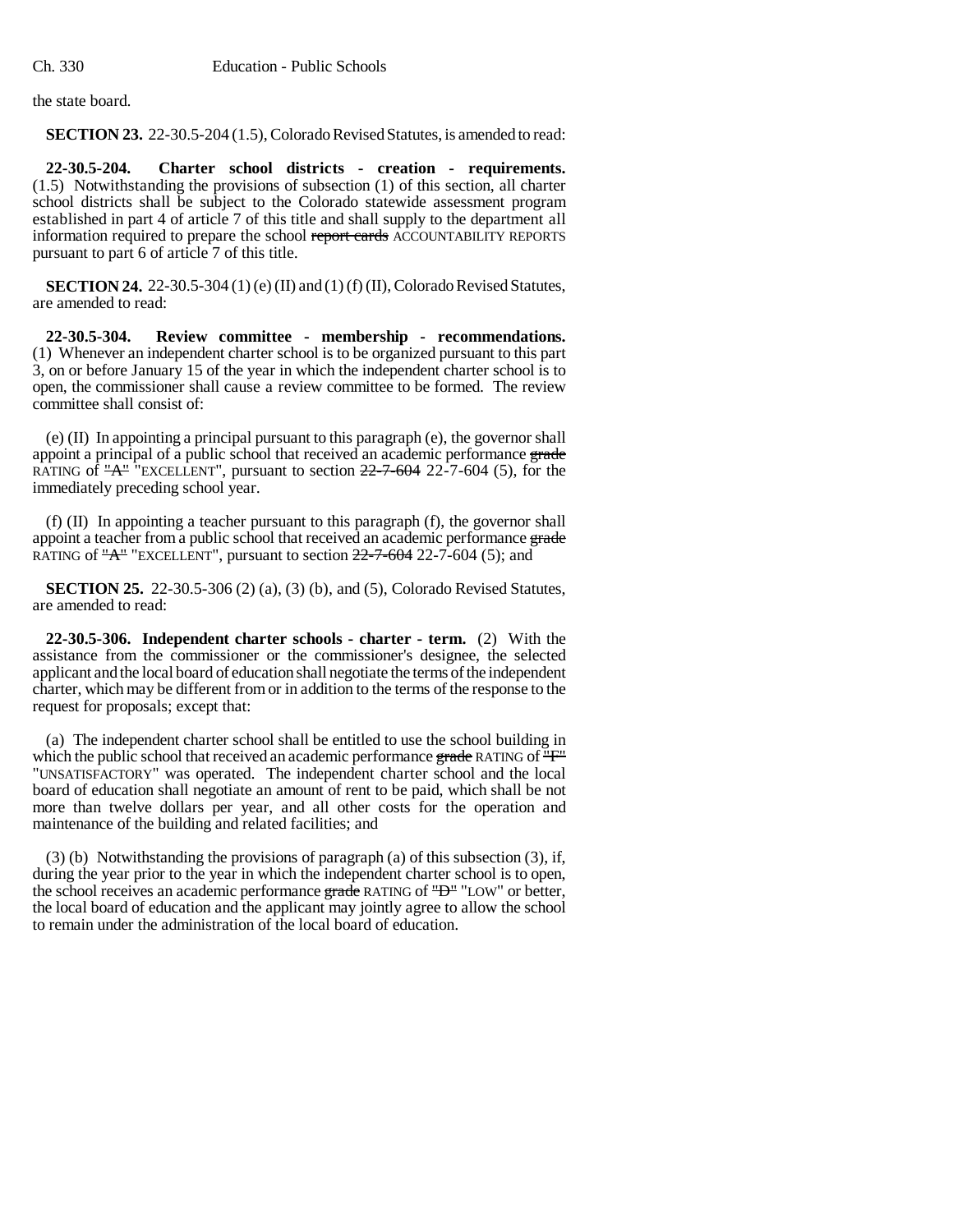(5) (a) If, during the first two years of an independent charter, an independent charter school receives an academic performance grade RATING of "F" "UNSATISFACTORY" pursuant to section  $22-7-604$  22-7-604 (5), the independent charter school shall not be subject to the provisions of section 22-30.5-303 that would require the establishment of a new independent charter school.

(b) If, during the first two years of the independent charter, the independent charter school receives an academic performance grade RATING of "D" "LOW" pursuant to section 22-7-604 22-7-604 (5), the independent charter school shall not be subject to the provisions of section 22-7-608 that require appointment of an assessment team for low-performing schools.

**SECTION 26.** 22-30.5-307 (1) and (2), Colorado Revised Statutes, are amended to read:

**22-30.5-307. Independent charter schools - expiration - renewal - conversion.** (1) If the academic performance  $\frac{grad}{dx}$  RATING of an independent charter school is a "D" "LOW" or an "F" "UNSATISFACTORY", as determined pursuant to section 22-7-604 22-7-604 (5), during the third year of the school's independent charter, the state board shall issue a new request for proposals pursuant to section 22-30.5-303 (2), and a new independent charter school application process shall commence.

(2) If the academic performance grade RATING of an independent charter school is higher than a "D" "LOW", as determined pursuant to section 22-7-604 22-7-604 (5), during the third year of the school's independent charter, the parents and legal guardians of the students enrolled at the independent charter school shall decide by majority vote whether, at the expiration of the independent charter school's charter, the school shall apply for a renewal of the independent charter or shall seek to become a regular school of the school district in which the independent charter school is located.

**SECTION 27.** Part 4 of article 7 of title 22, Colorado Revised Statutes, is amended BY THE ADDITION OF A NEW SECTION to read:

**22-7-411. Student assessments - study - students whose dominant language is not English - report - repeal.** (1) THE DEPARTMENT, IN CONJUNCTION WITH THE STUDY COMMITTEE APPOINTED PURSUANT TO SUBSECTION (2) OF THIS SECTION, SHALL CONDUCT A STUDY OF THE ADMINISTRATION OF ASSESSMENTS FOR STUDENTS WHOSE DOMINANT LANGUAGE IS NOT ENGLISH. THE STUDY SHALL INCLUDE, BUT NEED NOT BE LIMITED TO, AN EXAMINATION AND EVALUATION OF:

(a) A CATALOGUE OF THE NUMBER AND TYPES OF LANGUAGES OTHER THAN ENGLISH THAT ARE SPOKEN AS THE DOMINANT LANGUAGE BY SIGNIFICANT POPULATIONS OF STUDENTS IN COLORADO PUBLIC SCHOOLS, WITH A BREAKDOWN BY SCHOOL DISTRICT FOR EACH LANGUAGE;

THE EFFECT ON STUDENT ACADEMIC ACHIEVEMENT OF ASSESSMENTS ADMINISTERED IN A LANGUAGE OTHER THAN ENGLISH FOR STUDENTS WHOSE DOMINANT LANGUAGE IS NOT ENGLISH AND WHOSE ASSESSMENT SCORES ARE NOT USED TO CALCULATE SCHOOL ACADEMIC PERFORMANCE RATINGS PURSUANT TO SECTION 22-7-409 (1.2) (d) (I) (C);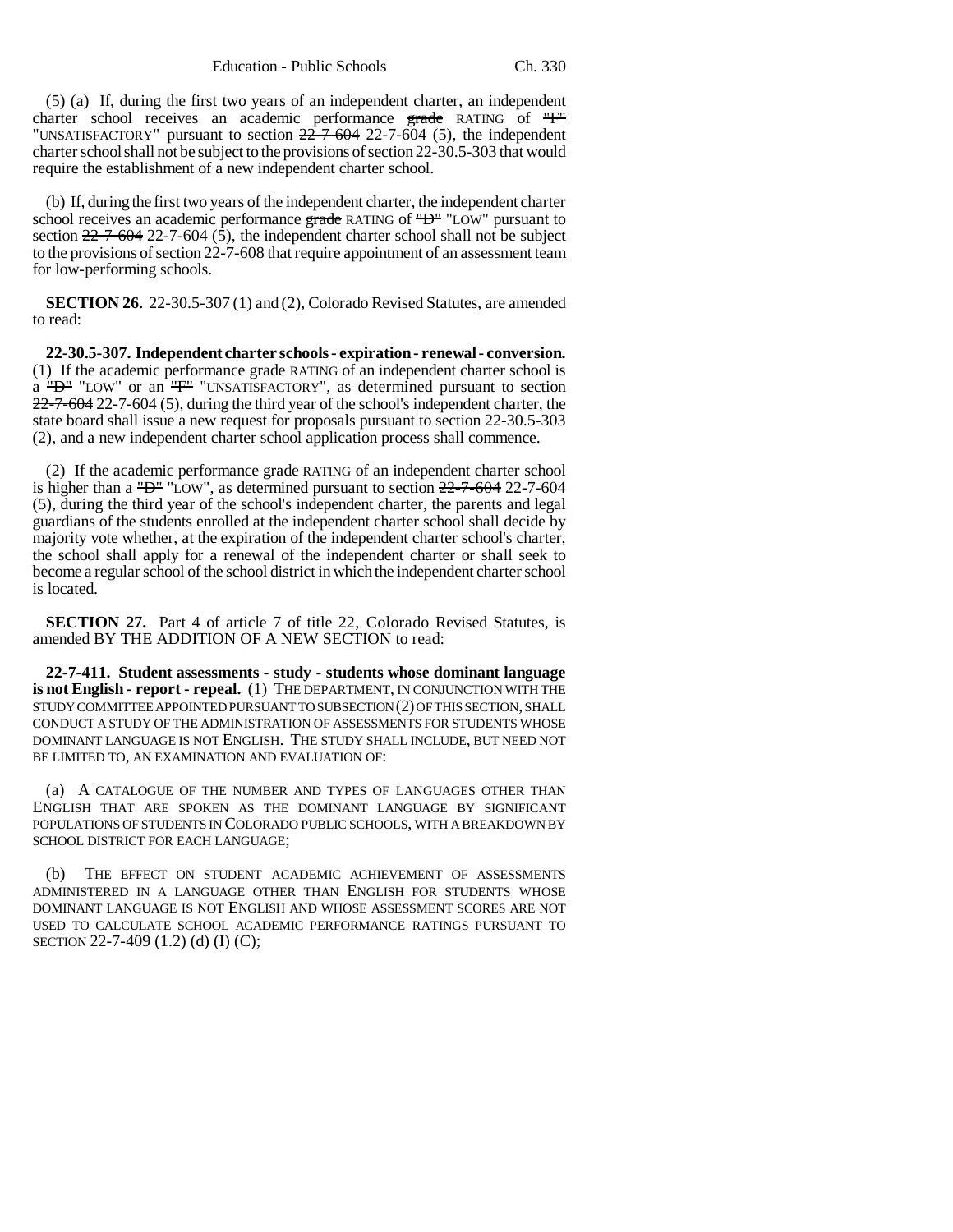### Ch. 330 Education - Public Schools

(c) THE NEED FOR SCHOOL DISTRICTS TO BE HELD ACCOUNTABLE FOR TEACHING STATE CONTENT STANDARDS TO STUDENTS WHOSE DOMINANT LANGUAGE IS NOT ENGLISH AT THE TIME OF ENROLLMENT AND FOR MOVING STUDENTS WHOSE DOMINANT LANGUAGE IS NOT ENGLISH TO PROFICIENCY IN ENGLISH LANGUAGE LITERACY AND COMPREHENSION;

(d) THE EFFECT OF BOTH INCLUDING AND NOT INCLUDING THE SCORES OF STUDENTS WHO ARE GIVEN ASSESSMENTS IN LANGUAGES OTHER THAN ENGLISH IN THE CALCULATIONS OF SCHOOL PERFORMANCE RATINGS PURSUANT TO SECTION 22-7-604;

(e) A SURVEY OF THE TYPES OF ASSESSMENTS USED BY OTHER STATES IN ASSESSING STUDENTS WHOSE DOMINANT LANGUAGE IS NOT ENGLISH AND WHETHER OTHER STATES USE THOSE ASSESSMENT SCORES IN CALCULATING SCHOOL PERFORMANCE RATINGS; AND

(f) FEDERAL CONSTITUTIONAL, LEGAL, AND REGULATORY ISSUES SURROUNDING THE ASSESSMENT OF STUDENTS WHOSE DOMINANT LANGUAGE IS NOT ENGLISH AND HOW FEDERAL FUNDING OF PUBLIC SCHOOLS MAY BE IMPACTED BY ADMINISTERING SUCH ASSESSMENTS.

(2) (a) THERE IS HEREBY CREATED A STUDY COMMITTEE TO WORK WITH THE DEPARTMENT IN CONDUCTING THE STUDY REQUIRED BY THIS SECTION. THE STUDY COMMITTEE SHALL CONSIST OF MEMBERS APPOINTED AS PROVIDED IN PARAGRAPHS (b) AND (c) OF THIS SUBSECTION (2). NOTWITHSTANDING THE PROVISIONS OF SECTION 2-2-307 (3) AND (5), C.R.S., ALL MEMBERS OF THE STUDY COMMITTEE, INCLUDING LEGISLATIVE MEMBERS, SHALL SERVE WITHOUT COMPENSATION, INCLUDING PER DIEM AND COMPENSATION FOR EXPENSES.

(b) EIGHT MEMBERS OF THE STUDY COMMITTEE SHALL BE APPOINTED AS FOLLOWS:

(I) FOUR REPRESENTATIVES APPOINTED BY THE SPEAKER OF THE HOUSE OF REPRESENTATIVES, NO MORE THAN TWO OF WHOM ARE MEMBERS OF THE SAME POLITICAL PARTY;

(II) FOUR SENATORS APPOINTED BY THE PRESIDENT OF THE SENATE, NO MORE THAN TWO OF WHOM ARE MEMBERS OF THE SAME POLITICAL PARTY.

(c) SEVEN MEMBERS OF THE STUDY COMMITTEE SHALL BE APPOINTED BY THE GOVERNOR. NO MORE THAN FOUR OF THE MEMBERS APPOINTED BY THE GOVERNOR SHALL BE FROM THE SAME POLITICAL PARTY. THE MEMBERS SHALL BE APPOINTED AS FOLLOWS:

(I) ONE MEMBER WHO IS A REPRESENTATIVE OF A COMMUNITY-BASED ORGANIZATION THAT FOCUSES ON STUDENTS WHOSE DOMINANT LANGUAGE IS NOT ENGLISH;

(II) ONE MEMBER WHO IS A REPRESENTATIVE OF AN ASSOCIATION OF EDUCATORS WHO WORK WITH STUDENTS WHOSE DOMINANT LANGUAGE IS NOT ENGLISH;

(III) ONE MEMBER WHO IS EMPLOYED BY AN INSTITUTION OF HIGHER EDUCATION IN THIS STATE AND WHO SPECIALIZES IN RESEARCH REGARDING STUDENTS WHOSE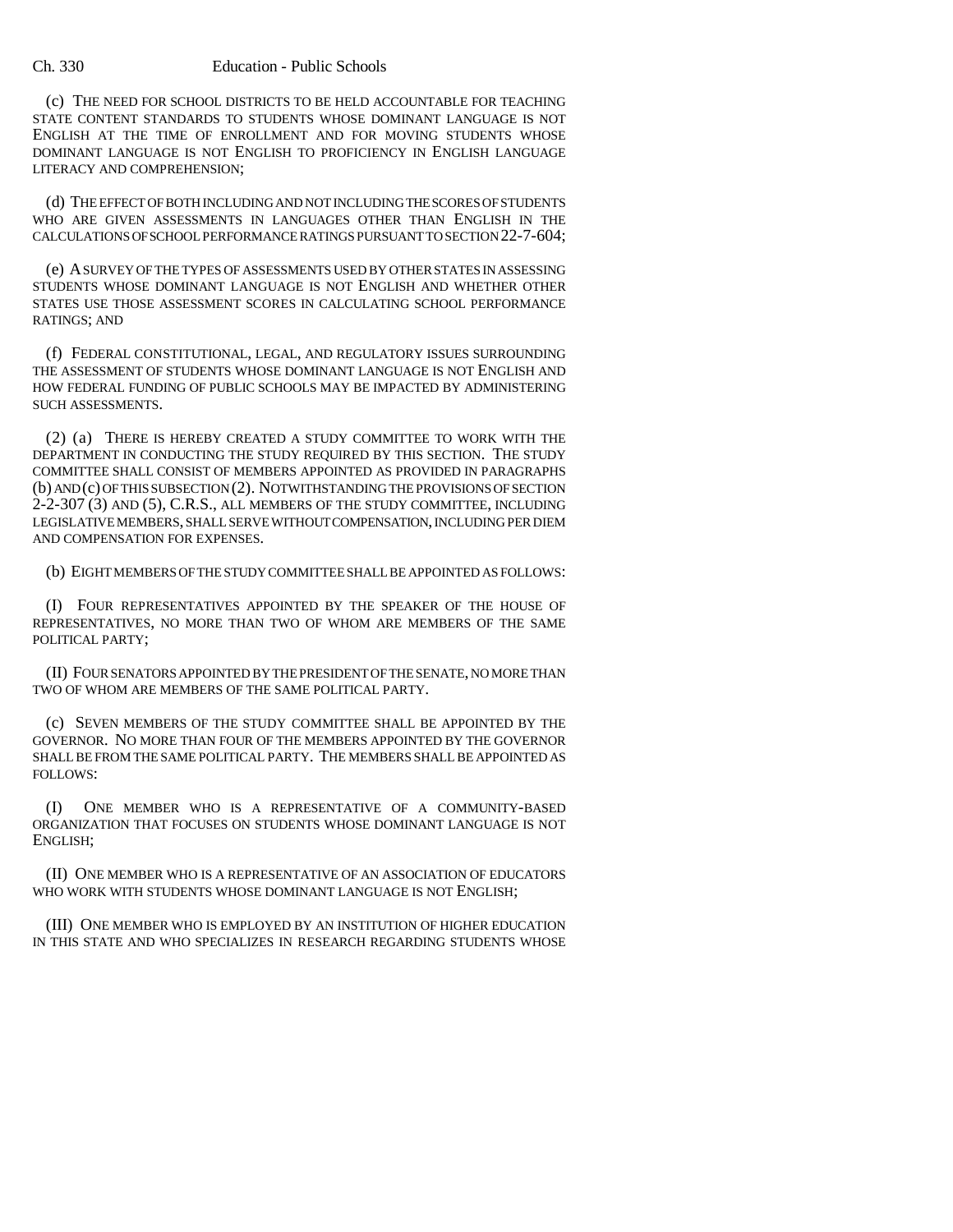DOMINANT LANGUAGE IS NOT ENGLISH;

(IV) ONE MEMBER WHO IS A MEMBER OF A SCHOOL DISTRICT BOARD OF EDUCATION IN A SCHOOL DISTRICT THAT ENROLLS A SIGNIFICANT NUMBER OF STUDENTS WHOSE DOMINANT LANGUAGE IS NOT ENGLISH;

(V) ONE MEMBER WHO IS EMPLOYED AS A SCHOOL ADMINISTRATOR IN A SCHOOL DISTRICT THAT ENROLLS A SIGNIFICANT NUMBER OF STUDENTS WHOSE DOMINANT LANGUAGE IS NOT ENGLISH;

(VI) ONE MEMBER WHO IS A CLASSROOM TEACHER WHO SPENDS A SIGNIFICANT AMOUNT OF TIME TEACHING STUDENTS WHOSE DOMINANT LANGUAGE IS NOT ENGLISH; AND

(VII) ONE MEMBER WHO IS A REPRESENTATIVE OF THE DEPARTMENT OF EDUCATION.

(3) NO LATER THAN DECEMBER 31, 2001, THE DEPARTMENT SHALL PRESENT ITS FINDINGS AND RECOMMENDATIONS REGARDING THE ASSESSMENT OF STUDENTS WHOSE DOMINANT LANGUAGE IS NOT ENGLISH IN A REPORT TO THE STATE BOARD OF EDUCATION AND THE EDUCATION COMMITTEES OF THE SENATE AND THE HOUSE OF REPRESENTATIVES.

(4) THE GENERAL ASSEMBLY HEREBY FINDS AND DECLARES THAT, FOR PURPOSES OF SECTION 17 OF ARTICLE IX OF THE STATE CONSTITUTION, THE IMPLEMENTATION OF THE STUDY OF ASSESSMENTS ADMINISTERED TO STUDENTS WHOSE DOMINANT LANGUAGE IS NOT ENGLISH IS AN IMPORTANT ELEMENT OF ACCOUNTABLE EDUCATION REFORM AND MAY THEREFORE RECEIVE FUNDING FROM THE STATE EDUCATION FUND CREATED IN SECTION 17 (4) OF ARTICLE IX OF THE STATE CONSTITUTION.

(5) THIS SECTION IS REPEALED, EFFECTIVE JANUARY 1, 2002.

**SECTION 28.** 22-11-104 (2) (h), Colorado Revised Statutes, is amended, and the said 22-11-104 (2) is further amended BY THE ADDITION OF A NEW PARAGRAPH, to read:

**22-11-104. Accreditation indicators.** (2) **Contents.** The accreditation indicators shall include but shall not be limited to the following:

(h) Results of the school district tests administered pursuant to section 22-7-407; AND

(i) THE PERCENTAGE OF STUDENTS WHOSE DOMINANT LANGUAGE IS NOT ENGLISH.

**SECTION 29.** 22-24-105, Colorado Revised Statutes, is amended BY THE ADDITION OF A NEW SUBSECTION to read:

**22-24-105. District - powers and duties.** (2) THE ASSESSMENTS DESCRIBED IN PARAGRAPH (b) OF SUBSECTION (1) OF THIS SECTION AND THE CERTIFICATION DESCRIBED IN PARAGRAPH (c) OF SUBSECTION (1) OF THIS SECTION SHALL BE CONDUCTED ON AT LEAST AN ANNUAL BASIS AND EACH DISTRICT SHALL PRESENT THE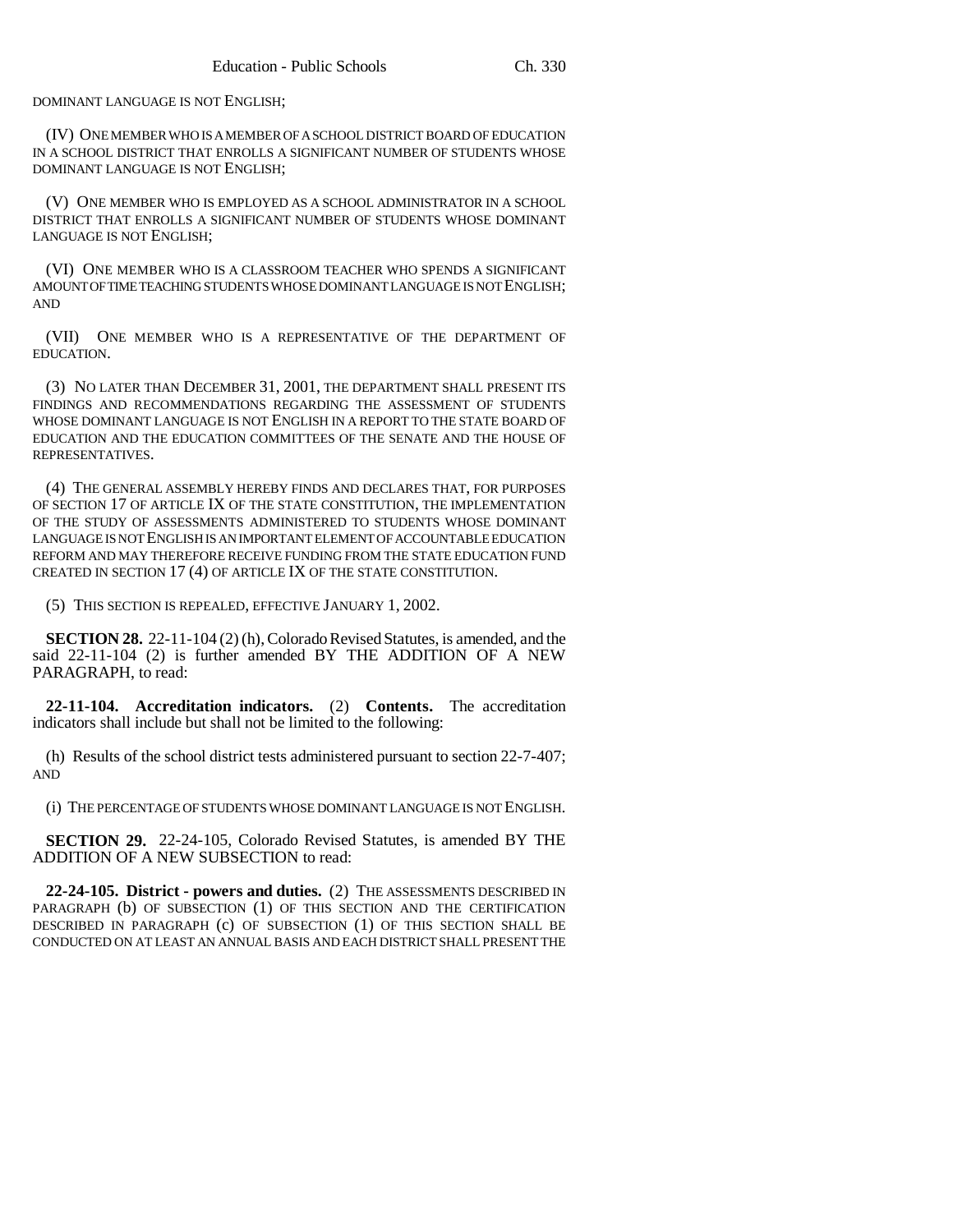RESULTS THEREFROM TO THE DEPARTMENT FOR INCLUSION IN THE RELEVANT ANNUAL REPORT OF ACHIEVEMENT OF ACCREDITATION INDICATORS REQUIRED BY SECTION 22-11-105.

**SECTION 30.** Title 23, Colorado Revised Statutes, is amended BY THE ADDITION OF A NEW ARTICLE to read:

### **ARTICLE 3.9 Teacher Loan Forgiveness Program**

**23-3.9-101. Definitions.** AS USED IN THIS ARTICLE, UNLESS THE CONTEXT OTHERWISE REQUIRES:

(1) "APPROVED PROGRAM OF PREPARATION" MEANS A PROGRAM OF STUDY FOR PREPARATION THAT IS APPROVED BY THE COLORADO COMMISSION ON HIGHER EDUCATION PURSUANT TO SECTION 23-1-121 AND THAT UPON COMPLETION LEADS TO A RECOMMENDATION FOR LICENSURE BY AN ACCEPTED INSTITUTION OF HIGHER EDUCATION IN COLORADO.

(2) "COMMISSION" MEANS THE COLORADO COMMISSION ON HIGHER EDUCATION.

(3) "FACILITY SCHOOL" MEANS A SCHOOL THAT IS OPERATED BY A RESIDENTIAL CHILD CARE FACILITY, A RESIDENTIAL TREATMENT CENTER, OR ANOTHER FACILITY INCLUDED ON THE FACILITY LIST MAINTAINED BY THE STATE BOARD OF EDUCATION PURSUANT TO SECTION 22-2-107 (1) (p), C.R.S., AND THAT RECEIVES A PORTION OF THE PER PUPIL OPERATING REVENUES OF ONE OR MORE SCHOOL DISTRICTS TO PROVIDE EDUCATIONAL SERVICES FOR CHILDREN WHO ARE INCLUDED ON THE ROLL OF OUT-OF-DISTRICT PLACED CHILDREN.

(4) "QUALIFIED POSITION" MEANS A TEACHING POSITION IN MATH, SCIENCE, SPECIAL EDUCATION, OR LINGUISTICALLY DIVERSE EDUCATION IN A COLORADO PUBLIC SCHOOL OR A FACILITY SCHOOL.

**23-3.9-102. Teacher loan forgiveness pilot program - administration - fund - conditions.** (1) (a) THE GENERAL ASSEMBLY HEREBY AUTHORIZES THE COMMISSION TO DEVELOP AND MAINTAIN A TEACHER LOAN FORGIVENESS PILOT PROGRAM FOR IMPLEMENTATION BEGINNING IN THE 2001-02 ACADEMIC YEAR FOR PAYMENT OF ALL OR PART OF THE PRINCIPAL AND INTEREST OF THE EDUCATIONAL LOANS OF EACH FIRST-YEAR TEACHER WHO IS HIRED FOR A QUALIFIED POSITION. REPAYMENT OF LOANS THROUGH THE TEACHER LOAN FORGIVENESS PILOT PROGRAM MAY BE MADE USING MONEYS IN THE TEACHER LOAN FORGIVENESS FUND, CREATED IN PARAGRAPH (b) OF THIS SUBSECTION (1), OR MONEYS ALLOCATED TO THE PROGRAM BY THE COLORADO STUDENT OBLIGATION BOND AUTHORITY. THE COMMISSION IS AUTHORIZED TO RECEIVE AND EXPEND GIFTS, GRANTS, AND DONATIONS FOR THE TEACHER LOAN FORGIVENESS PILOT PROGRAM. ONLY GRADUATES OF INSTITUTIONS OF HIGHER EDUCATION WHOSE LOANS HAVE COLORADO STUDENT OBLIGATION BOND AUTHORITY ELIGIBILITY MAY RECEIVE REPAYMENT OF THEIR LOANS USING MONEYS ALLOCATED TO THE PROGRAM BY THE COLORADO STUDENT OBLIGATION BOND AUTHORITY.

(b) THERE IS HEREBY CREATED THE TEACHER LOAN FORGIVENESS FUND, WHICH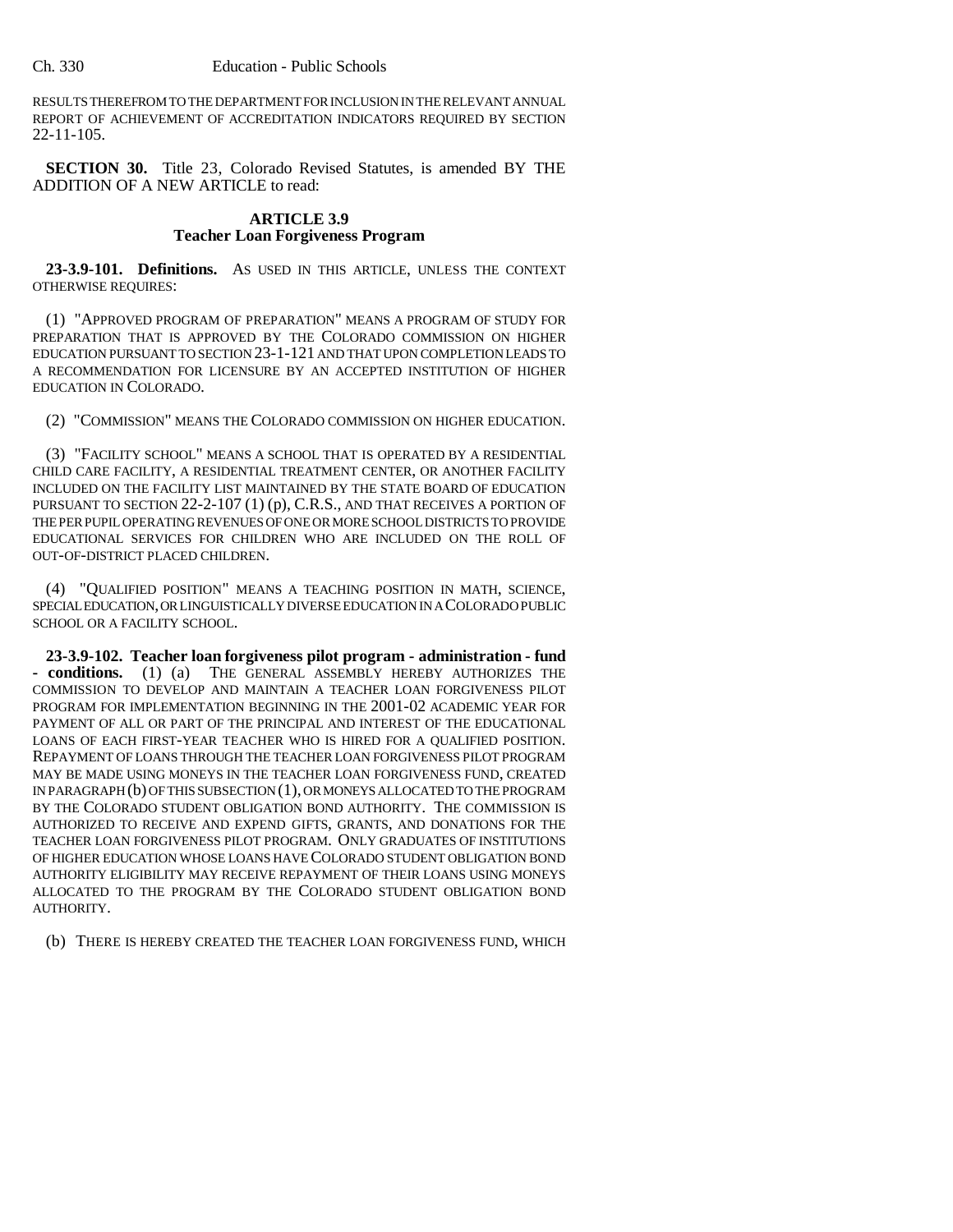CONSISTS OF ALL MONEYS APPROPRIATED BY THE GENERAL ASSEMBLY FOR THE TEACHER LOAN FORGIVENESS PILOT PROGRAM AND ANY GIFTS, GRANTS, AND DONATIONS RECEIVED FOR SAID PURPOSE. MONEYS IN THE FUND ARE HEREBY CONTINUOUSLY APPROPRIATED TO THE DEPARTMENT OF HIGHER EDUCATION FOR THE TEACHER LOAN FORGIVENESS PILOT PROGRAM. AT THE END OF ANY FISCAL YEAR, ALL UNEXPENDED AND UNENCUMBERED MONEYS IN THE FUND SHALL REMAIN THEREIN AND SHALL NOT BE CREDITED OR TRANSFERRED TO THE GENERAL FUND OR ANY OTHER FUND.

(2) IN ADDITION TO ANY QUALIFICATIONS SPECIFIED BY THE COMMISSION, TO QUALIFY FOR THE TEACHER LOAN FORGIVENESS PILOT PROGRAM, A TEACHER SHALL:

(a) GRADUATE FROM AN APPROVED PROGRAM OF PREPARATION;

(b) MEET LICENSURE REQUIREMENTS PURSUANT TO SECTION 22-60.5-201 (1) (b) OR (1) (c) OR 22-60.5-210, C.R.S.;

(c) (I) DEMONSTRATE PROFESSIONAL COMPETENCIES CONSISTENT WITH STATE BOARD OF EDUCATION RULES IN THE SUBJECT MATTER IN WHICH THE TEACHER OBTAINS A QUALIFIED POSITION; OR

(II) BE FULLY QUALIFIED UNDER A TRAINING PROGRAM APPROVED BY A FEDERAL COURT OR AGENCY OR THE DEPARTMENT; AND

(d) CONTRACT FOR THE TEACHER'S FIRST YEAR OF TEACHING IN A QUALIFIED POSITION NO EARLIER THAN JUNE 2001, AND NO LATER THAN THE END OF THE 2005-06 ACADEMIC YEAR.

(3) A TEACHER WHO QUALIFIES UNDER SUBSECTION (2) OF THIS SECTION MAY BE ELIGIBLE FOR UP TO TWO THOUSAND DOLLARS IN LOAN FORGIVENESS FOR THE FIRST YEAR OF TEACHING IN A QUALIFIED POSITION AND UP TO TWO THOUSAND DOLLARS IN LOAN FORGIVENESS FOR EACH OF THE NEXT THREE YEARS OF TEACHING IN A QUALIFIED POSITION.

**23-3.9-103. Reporting.** ON OR BEFORE DECEMBER 15, 2002, AND ON OR BEFORE EACH DECEMBER 15 THEREAFTER, THE COMMISSION SHALL SUBMIT AN ANNUAL REPORT TO THE EDUCATION COMMITTEES OF THE SENATE AND THE HOUSE OF REPRESENTATIVES THAT INCLUDES, BUT IS NOT LIMITED TO, THE NUMBER OF PARTICIPANTS IN THE PROGRAM, THE AMOUNT OF FUNDS APPLIED TOWARD LOAN FORGIVENESS, AND THE SOURCES OF THOSE FUNDS.

**23-3.9-104. Repeal.** THIS ARTICLE IS REPEALED, EFFECTIVE JULY 1, 2008.

**SECTION 31.** 22-7-605 (7) (c), Colorado Revised Statutes, is amended to read:

**22-7-605. School accountability reports - format.** (7) **Student performance.** (c) At the bottom of the table entitled "CSAP" there shall appear a key that explains the outcome of the tests portrayed in the pie chart as follows:

(I) "[color] % Advanced";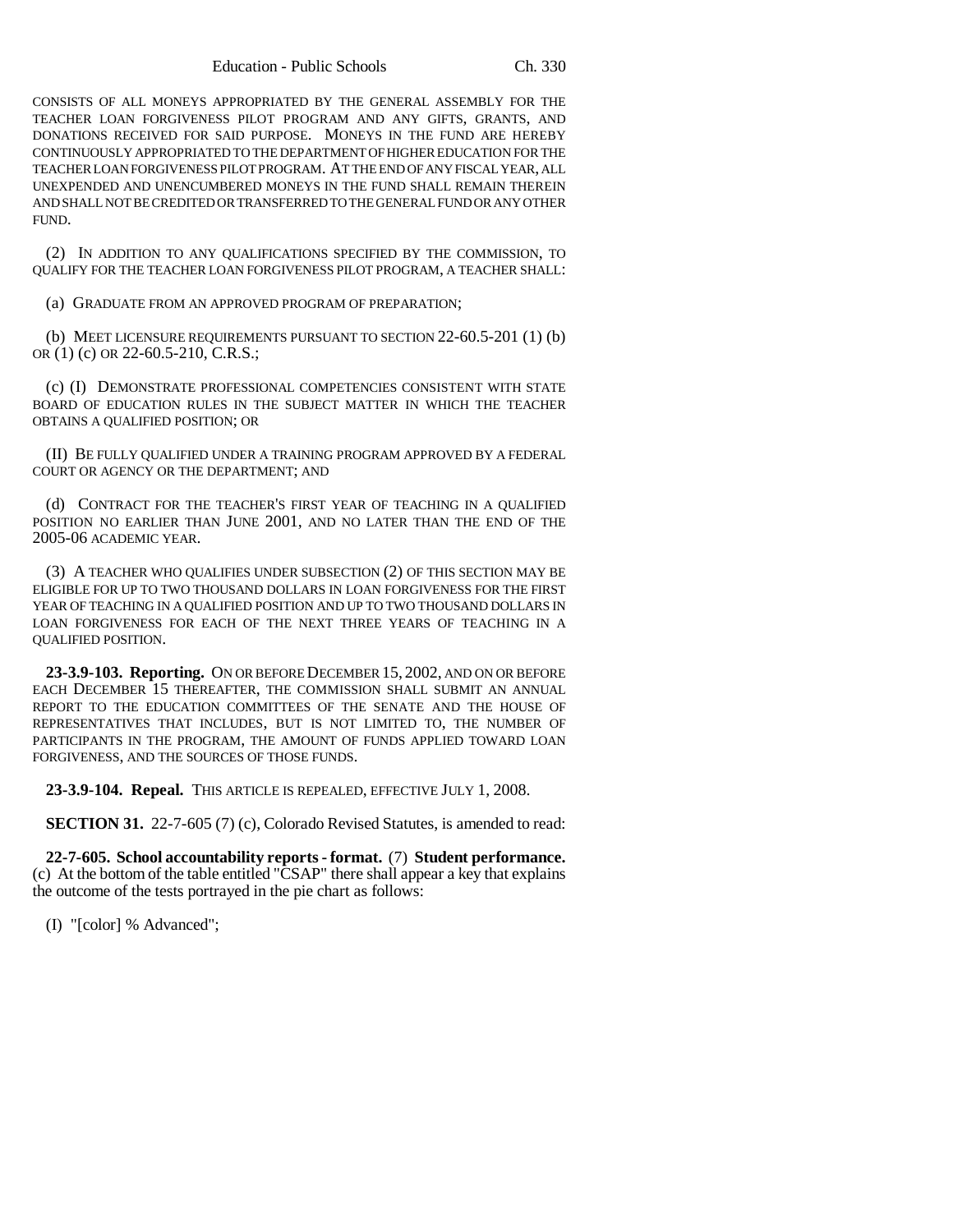(II) "[color] % Proficient";

- (III) "[color] % Partially Proficient"; and
- (IV) "[color] % Unsatisfactory"; AND
- (V) "[COLOR] % NO SCORE.".

**SECTION 32.** The introductory portion to 22-7-605 (6) (c) (I) and the introductory portion to 22-7-605 (6) (c) (I.5), Colorado Revised Statutes, as amended by House Bill 01-1215, enacted at the First Regular Session of the Sixty-third General Assembly, are amended to read:

**22-7-605. School accountability report - format.** (6) **Staff information.** The report card shall contain a page clearly marked as the "About Our Staff" page in large font which shall contain the following information:

(c) **Professional experience of teachers.** The "About Our Staff" page shall also contain the subtitle, "Professional Experience of Teachers". Immediately underneath this subtitle shall be a table with three columns:

(I) For report cards ACCOUNTABILITY REPORTS for high schools, middle schools, and junior high schools, the first column shall contain the following seven lines:

(I.5) For report cards ACCOUNTABILITY REPORTS for elementary schools, the first column shall contain the following six lines:

**SECTION 33.** The introductory portion to 22-7-605 (5) (c) (I), the introductory portion to 22-7-605 (5) (c) (I.5), and 22-7-605 (5) (c) (III) and (5) (c) (IV), Colorado Revised Statutes, as amended by House Bill 01-1222, enacted at the First Regular Session of the Sixty-third General Assembly, are amended to read:

**22-7-605. School accountability report - format.** (5) **Safety and school environment.** The report card shall contain a page clearly marked as the "Safety and School Environment" page containing the following:

(c) **Student attendance and time spent in classroom.** The "Safety and School Environment" page shall contain the subtitle, "Student Attendance and Time Spent in Classroom". Immediately underneath this subtitle shall appear a table with two columns and a graph as follows:

(I) For report cards ACCOUNTABILITY REPORTS for middle, junior high, and high schools, the first column shall contain the school year on which the information in the report card ACCOUNTABILITY REPORT is based and the following six lines:

(I.5) For report cards ACCOUNTABILITY REPORTS for elementary schools, the first column shall contain the school year on which the information in the report card ACCOUNTABILITY REPORT is based and the following five lines:

(III) For report cards ACCOUNTABILITY REPORTS for middle, junior high, and high schools, immediately to the right of the table described in subparagraph (I) of this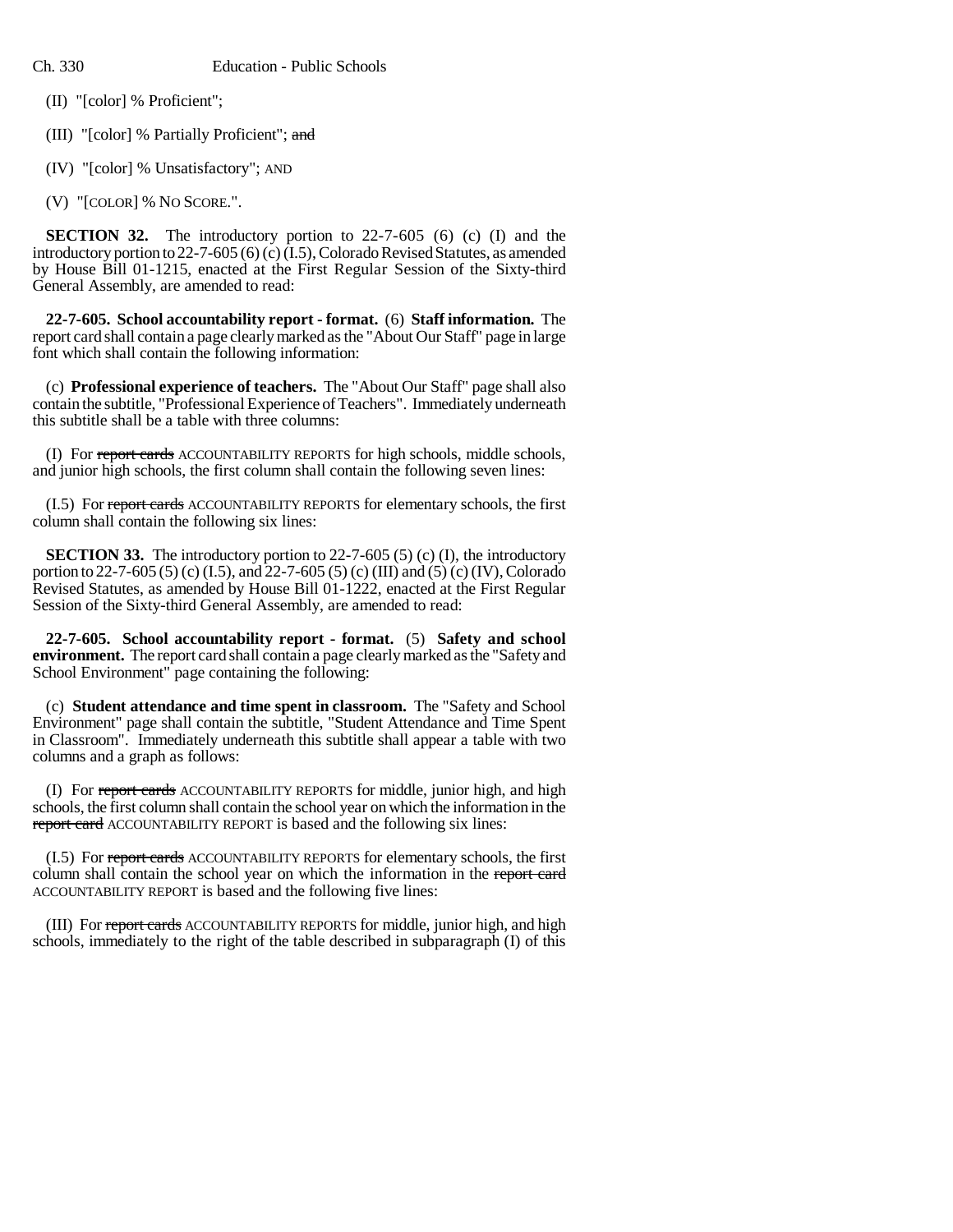paragraph (c), shall be a graph titled "Dropout Rate". The graph shall have two bars, one for the previous academic year and one for the academic year on which the report card ACCOUNTABILITY REPORT is based. The bars shall be labeled with the yearly dates. The graph shall show the student dropout rate for said two years.

(IV) For report cards ACCOUNTABILITY REPORTS for elementary schools, immediately to the right of the table described in subparagraph (I.5) of this paragraph (c), shall be a graph titled "Average Daily Attendance". The graph shall have two bars, one for the previous academic year and one for the academic year on which the report card ACCOUNTABILITY REPORT is based. The bars shall be labeled with the yearly dates. The graph shall show the average daily attendance for said two years.

**SECTION 34.** 22-7-604 (1.5), Colorado Revised Statutes, as enacted by House Bill 01-1348, enacted at the First Regular Session of the Sixty-third General Assembly, is amended to read:

**22-7-604. Academic performance - academic improvement - grading designation and methodology.** (1.5) (a) By rule, the state board may exempt from the requirement that an academic performance grade RATING be assigned to each public school any school in which more than ninety-five percent of students enrolled in the school have an individual educational program pursuant to section 22-20-108. Before an exemption is granted, such schools must establish a public process that will provide for accountability.

(b) The scores of certain students specified in section 22-7-409 (1.2) (d) (I) shall not be used to calculate a school's academic performance or academic improvement grade RATING pursuant to this section.

**SECTION 35.** 22-7-609.5 (1) (b), (5) (b), and (6), Colorado Revised Statutes, as enacted by Senate Bill 01-129, enacted at the First Regular Session of the Sixty-third General Assembly, are amended to read:

**22-7-609.5. School improvement grant program - repeal.** (1) As used in this section, unless the context otherwise requires:

(b) "Eligible school" means a public school that has received an academic performance grade RATING of "F<sup>"</sup> "UNSATISFACTORY" on the school report card ACCOUNTABILITY REPORT prepared pursuant to this part 6 for the school year 2000-01.

(5) On or before January 1, 2002, and on or before January 1, 2003, the department shall submit a report on the school improvement grant program to the governor, the education committees of the senate and the house of representatives, and the local board of education for each school district that has received a school improvement grant pursuant to this section. The report shall include, but need not be limited to:

(b) The academic performance grade RATING received for the immediately preceding school year by each eligible school for which grant moneys have been provided; and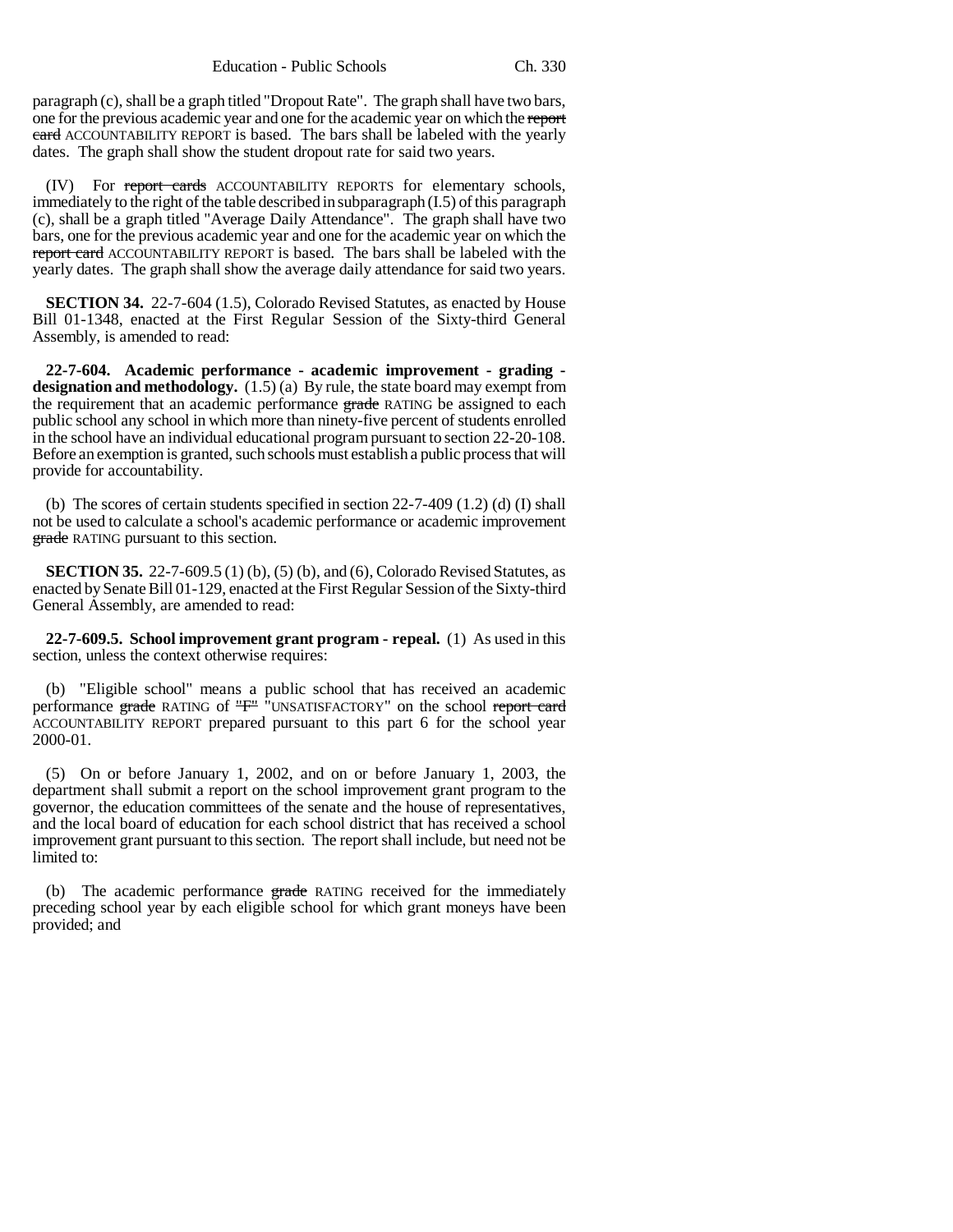(6) The general assembly hereby finds and declares that, for purposes of section 17 of article IX of the state constitution, establishing a school improvement grant program to provide funding to public schools that received an academic performance grade RATING of "F" "UNSATISFACTORY" on the school ACCOUNTABILITY report eard prepared pursuant to this part 6 for the school year 2000-01 is an important element of accountable education reform and therefore may receive funding from the state education fund created in section 17 (4) of article IX of the state constitution.

**SECTION 36.** 22-7-609 (2), Colorado Revised Statutes, as amended by Senate Bill 01-129, enacted at the First Regular Session of the Sixty-third General Assembly, is amended to read:

**22-7-609. School improvement plans.** (2) On or before June 15, 2001, and on or before each June 15 thereafter. The state board shall notify a local board of education what school, if any, in its district will receive an academic performance grade RATING of "F" "UNSATISFACTORY", pursuant to section 22-7-604 (5), on the school ACCOUNTABILITY report eard being prepared for that academic year; except that, beginning in 2003, for any school that received an academic performance grade RATING of "F" "UNSATISFACTORY" on the school ACCOUNTABILITY report eard prepared for the immediately preceding academic year, the state board shall notify the local board of education for that school no later than May 1, 2003, and each May 1 thereafter if that school will receive an academic performance grade RATING of "F" "UNSATISFACTORY" on the school ACCOUNTABILITY report eard prepared for that academic year. The state board shall notify the local board of education that it must submit a school improvement plan pursuant to this section.

**SECTION 37.** 22-7-409 (1.2) (a) (I), Colorado Revised Statutes, as amended by Senate Bill 01-129, enacted at the First Regular Session of the Sixty-third General Assembly, is amended to read:

**22-7-409. Assessments - repeal.** (1.2) (a) (I) The assessments required by subsection (1) of this section shall be aligned with the model content standards adopted by the state board pursuant to section 22-7-406. The assessments shall be conducted during the period beginning the second Monday in March and ending on the third Monday in April of each year. No later than June 1 of each year, The department shall provide to each public school results of all assessments administered. except that, Beginning in 2003, for purposes of notifying local boards of education pursuant to section 22-7-609 (2), the department shall provide the results of the assessments of students enrolled in schools that received an academic performance grade RATING of "F" "UNSATISFACTORY" on the school ACCOUNTABILITY report eard prepared for the immediately preceding academic year no later than May 1, 2003, and May 1 of each year thereafter. For reporting purposes only, results shall include diagnostic reporting for each student's performance on each assessment, including but not limited to content-based sub-test scores for several components of each of the standards assessed pursuant to this section.

**SECTION 38.** Part 4 of article 7 of title 22, Colorado Revised Statutes, is amended BY THE ADDITION OF A NEW SECTION to read:

**22-7-412. Student assessments - study - curriculum-based, achievement college entrance exam - report - repeal.** (1) THE DEPARTMENT SHALL CONTRACT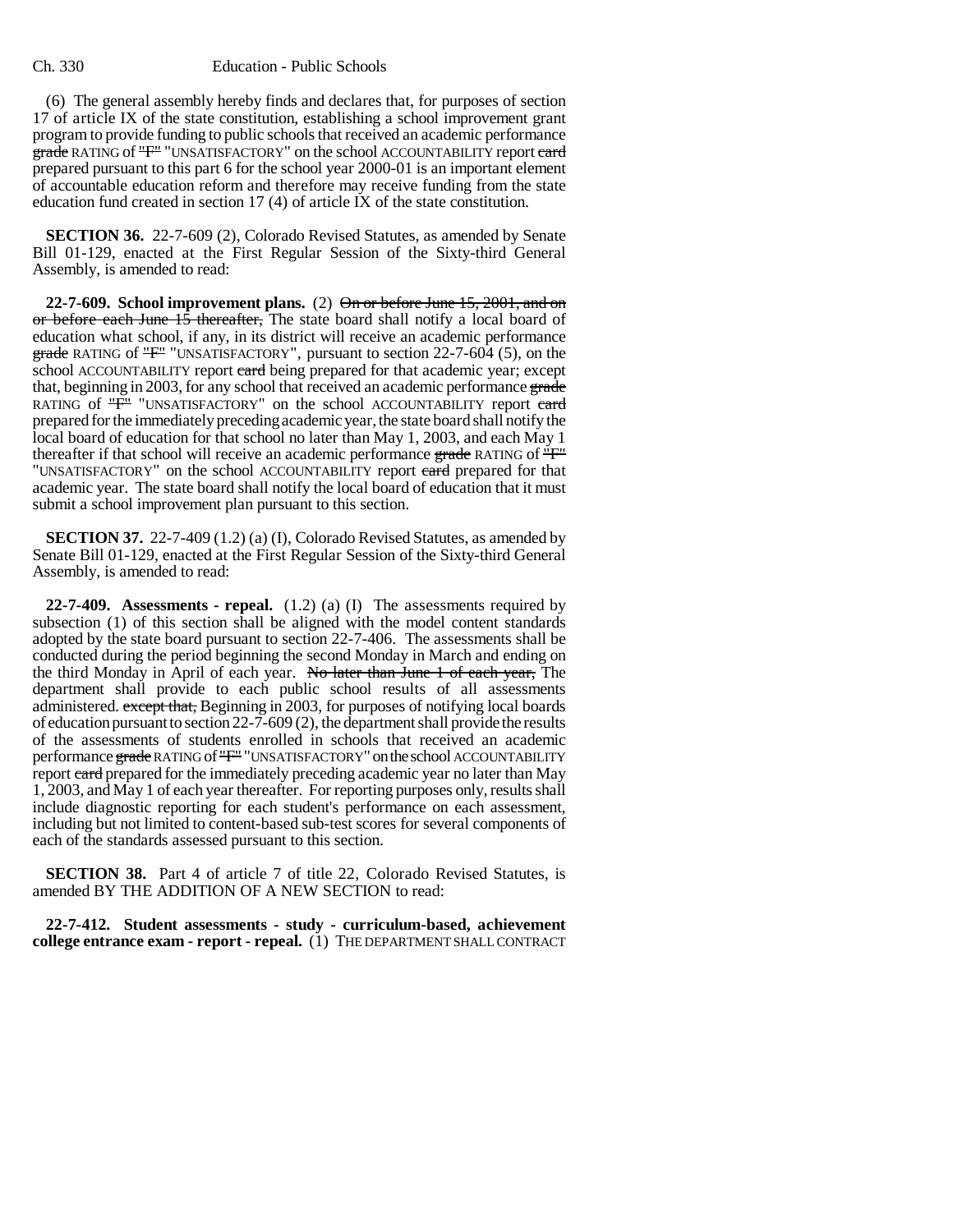FOR A STUDY OF THE USE OF THE CURRICULUM-BASED, ACHIEVEMENT COLLEGE ENTRANCE EXAM DESCRIBED IN SECTION 22-7-409(1.5). THE STUDY SHALL INCLUDE, BUT NEED NOT BE LIMITED TO, AN EXAMINATION AND EVALUATION OF:

(a) THE NUMBER OF STUDENTS STATEWIDE WHO TOOK THE CURRICULUM-BASED, ACHIEVEMENT COLLEGE ENTRANCE EXAM IN BOTH 1999 AND 2000, AND THE PERCENTAGE OF ALL STUDENTS ENROLLED IN ELEVENTH GRADE IN COLORADO PUBLIC SCHOOLS WHO TOOK SAID EXAM;

(b) THE PUBLIC SCHOOLS AND SCHOOL DISTRICTS THAT ADMINISTERED THE CURRICULUM-BASED, ACHIEVEMENT COLLEGE ENTRANCE EXAM TO ALL STUDENTS ENROLLED IN THE ELEVENTH GRADE IN SUCH PUBLIC SCHOOLS OR SCHOOL DISTRICTS IN 1998, 1999, OR 2000;

(c) THE ALIGNMENT OF EACH CONTENT AREA OF THE CURRICULUM-BASED, ACHIEVEMENT COLLEGE ENTRANCE EXAM TO THE STATE MODEL CONTENT STANDARDS DESCRIBED IN SECTION 22-7-406 (1);

(d) THE COMPARATIVE DIFFERENCES BETWEEN ANY STANDARDIZED COLLEGE ENTRANCE EXAMINATIONS ADMINISTERED THROUGHOUT THE UNITED STATES AND RELIED UPON BY INSTITUTIONS OF HIGHER EDUCATION;

(e) THE COST OF DEVELOPING AND ADMINISTERING A STATEWIDE ASSESSMENT IN READING, WRITING, MATHEMATICS, AND SCIENCE TO ALL STUDENTS ENROLLED IN ELEVENTH GRADE IN PUBLIC SCHOOLS THROUGHOUT THE STATE;

(f) THE RANGE OF DIAGNOSTIC REPORTING FOR EACH STUDENT'S PERFORMANCE ON THE CURRICULUM-BASED, ACHIEVEMENT COLLEGE ENTRANCE EXAM AS COMPARED TO THE DIAGNOSTIC REPORTING FOR EACH STUDENT'S PERFORMANCE ON STATEWIDE ASSESSMENTS; AND

(g) THE PROBABLE RATE AND APPROPRIATENESS OF TEST TAKING BY ELEVENTH GRADE STUDENTS OF BOTH THE CURRICULUM-BASED, ACHIEVEMENT COLLEGE ENTRANCE EXAM AND A STATEWIDE ASSESSMENT.

(2) NO LATER THAN JULY 1, 2001, THE DEPARTMENT SHALL ISSUE A REQUEST FOR PROPOSALS FOR AN INDEPENDENT, THIRD-PARTY EXPERT TO CONDUCT THE STUDY DESCRIBED IN SUBSECTION (1) OF THIS SECTION. THE DEPARTMENT SHALL CONTRACT WITH SUCH EXPERT AND SUCH CONTRACTOR SHALL HAVE EXPERIENCE WITH:

(a) STATEWIDE ASSESSMENTS, BUT NOT NECESSARILY THE STATEWIDE ASSESSMENTS USED IN COLORADO PUBLIC SCHOOLS ON THE EFFECTIVE DATE OF THIS SECTION;

(b) STANDARDIZED, CURRICULUM-BASED, ACHIEVEMENT, COLLEGE ENTRANCE EXAMINATIONS ADMINISTERED THROUGHOUT THE UNITED STATES AND RELIED UPON BY INSTITUTIONS OF HIGHER EDUCATION;

(c) THE ALIGNMENT OF STATEWIDE ASSESSMENTS WITH STATE MODEL CONTENT STANDARDS; AND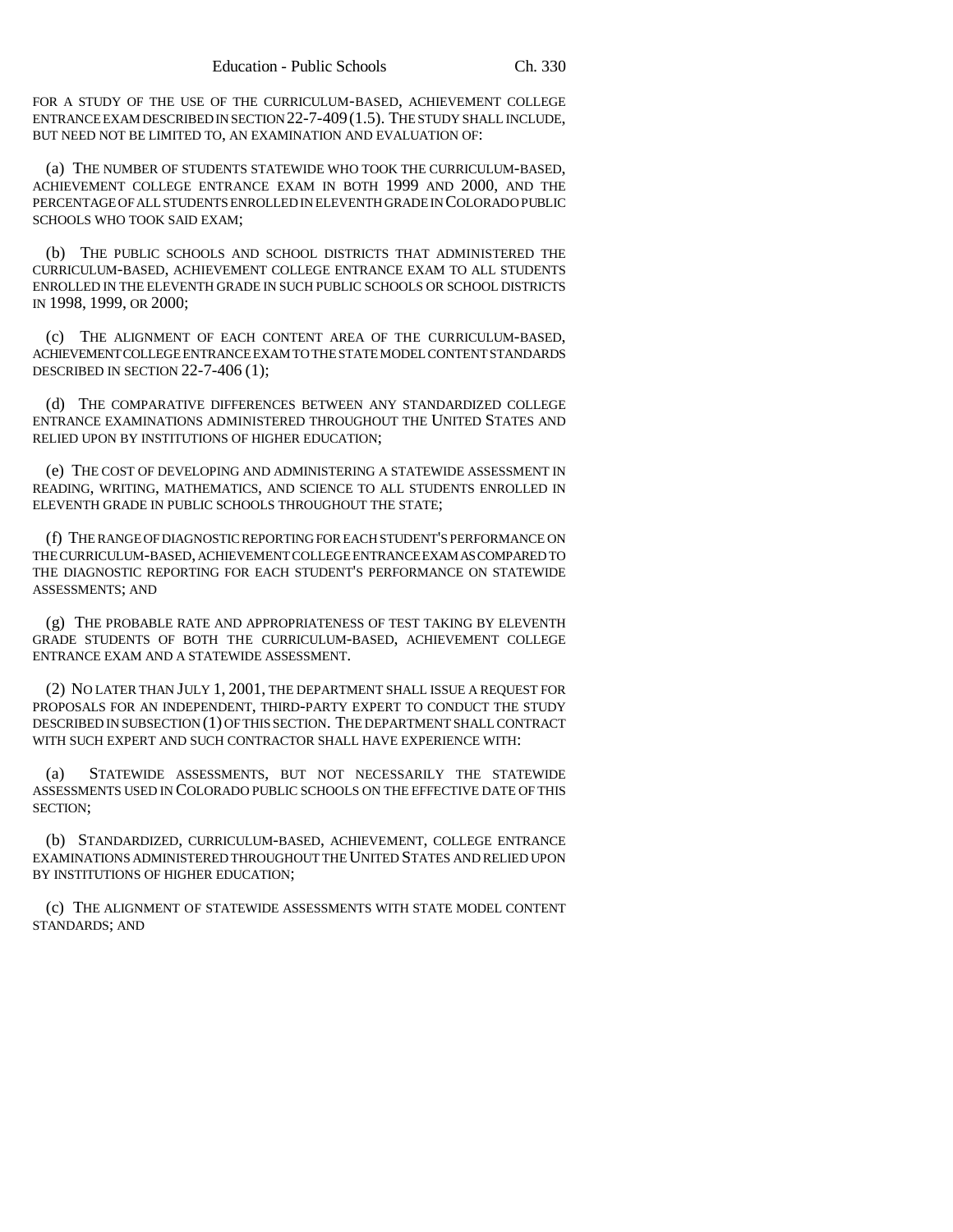(d) ISSUES OF EQUITY REGARDING THE PREPARATION OF EXAMINATIONS.

(3) NO LATER THAN DECEMBER 1, 2001, THE DEPARTMENT SHALL PRESENT THE FINDINGS OF THE STUDY DESCRIBED IN SUBSECTION (1) OF THIS SECTION IN A REPORT TO THE GOVERNOR, THE STATE BOARD OF EDUCATION, AND THE EDUCATION COMMITTEES OF THE SENATE AND THE HOUSE OF REPRESENTATIVES.

(4) THE GENERAL ASSEMBLY HEREBY FINDS AND DECLARES THAT, FOR PURPOSES OF SECTION 17 OF ARTICLE IX OF THE STATE CONSTITUTION, THE IMPLEMENTATION OF THE STUDY OF THE CURRICULUM-BASED, ACHIEVEMENT COLLEGE ENTRANCE EXAM IS AN IMPORTANT ELEMENT OF ACCOUNTABLE EDUCATION REFORM AND MAY THEREFORE RECEIVE FUNDING FROM THE STATE EDUCATION FUND CREATED IN SECTION 17 (4) OF ARTICLE IX OF THE STATE CONSTITUTION.

(5) THIS SECTION IS REPEALED, EFFECTIVE JANUARY 1, 2002.

**SECTION 39.** 22-7-409, Colorado Revised Statutes, is amended BY THE ADDITION OF A NEW SUBSECTION to read:

**22-7-409. Assessments - repeal.** (4) THE DEPARTMENT SHALL REVIEW AND UPDATE ALL ASSESSMENTS ADMINISTERED PURSUANT TO THIS SECTION, INCLUDING BUT NOT LIMITED TO ANY ASSESSMENTS ADMINISTERED IN LANGUAGES OTHER THAN ENGLISH, AS NECESSARY TO MAINTAIN THE INTEGRITY OF THE ASSESSMENTS. THE GENERAL ASSEMBLY HEREBY FINDS AND DECLARES THAT, FOR PURPOSES OF SECTION 17 OF ARTICLE IX OF THE STATE CONSTITUTION, MAINTAINING THE INTEGRITY OF THE ASSESSMENTS ADMINISTERED PURSUANT TO THIS SECTION IS AN IMPORTANT ELEMENT OF AN ACCOUNTABLE PROGRAM TO MEET STATE ACADEMIC STANDARDS AND THEREFORE MAY RECEIVE FUNDING FROM THE STATE EDUCATION FUND CREATED IN SECTION 17 (4) OF ARTICLE IX OF THE STATE CONSTITUTION.

**SECTION 40.** 22-7-605 (5) (b) (I) and (5) (d), Colorado Revised Statutes, are amended to read:

**22-7-605. School accountability reports - format.** (5) **Safety and school environment.** The accountability report shall contain a page clearly marked as the "Safety and School Environment" page containing the following:

(b) **Safety and discipline.** The "Safety and School Environment" page shall contain the subtitle, "Safety and Discipline" and the following explanation: "Safe schools are a top priority for parents, teachers, and communities. Your school's safety and discipline record for the [year] - [year] school year is:". Immediately underneath this explanation shall be a table with the following seven columns:

(I) The first column, entitled "Type of Incident", shall contain the following seven lines:

(A) "Substance Abuse -- DRUGS";

(A.5) "SUBSTANCE ABUSE -- ALCOHOL";

(B) "Classroom Suspensions SUBSTANCE ABUSE -- TOBACCO";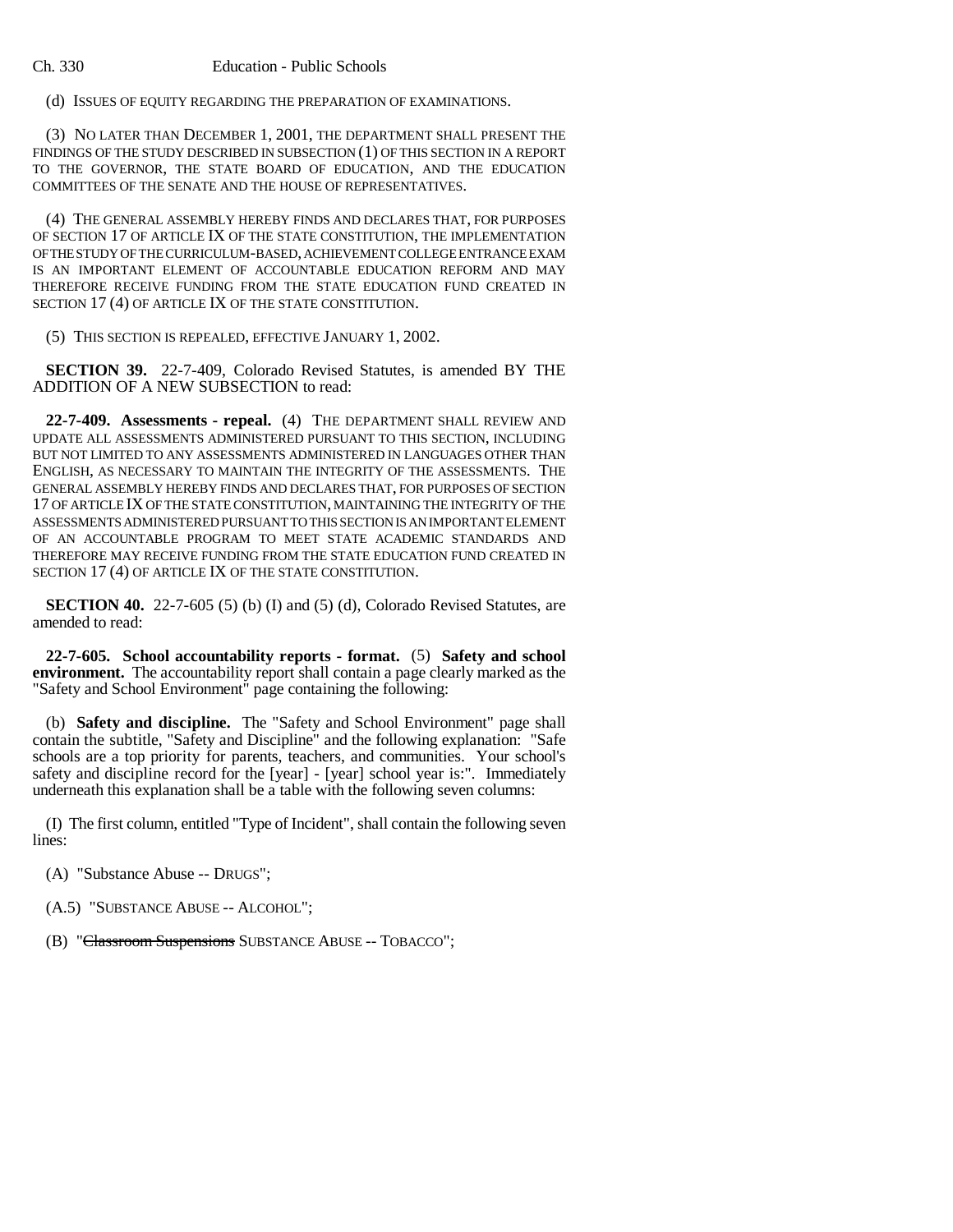- (C) "Assaults/Fights";
- (D) "Habitually Disruptive Students";
- (E) "Deadly Weapons"; AND
- (F) "Other Felonies as Defined by Statute"; and
- (G) "Other Violations of Code of Conduct".

(d) **Student information over time.** The "Safety and School Environment" page shall contain the subtitle, "Student Information Over Time". Immediately underneath this subtitle shall be a table with four columns:

- (I) The first column shall contain:
- (A) "Student Average Daily Attendance";
- (B) "Student Dropouts";
- (C) "Safety and Discipline Total Incidents Reported";
- (D) "STUDENT ENROLLMENT STABILITY";
- (E) "STUDENTS ELIGIBLE FOR FREE LUNCH";

(II) The second and subsequent columns shall contain the year that the data was possibled. For the current year and two previous years. The items in compiled, for the current year and two previous years. sub-subparagraphs (A) and (B) of subparagraph (I) of this paragraph (d) shall be reported in percentages and the item in sub-subparagraph (C) of subparagraph (I) of this paragraph (d) shall be reported as a whole number.

(III) AS USED IN THIS PARAGRAPH (d), "STUDENT ENROLLMENT STABILITY" MEANS THE PERCENTAGE OF THE STUDENT ENROLLED IN THE PUBLIC SCHOOL ON OCTOBER 1 OF ANY ACADEMIC YEAR WHO ARE STILL ENROLLED IN THE PUBLIC SCHOOL ON FEBRUARY 1 OF THE SAME ACADEMIC YEAR.

**SECTION 41. Appropriation.** (1) In addition to any other appropriation, there is hereby appropriated, to the department of education, for the fiscal year beginning July 1, 2001, the sum of twelve million six hundred thirty thousand dollars (\$12,630,000), or so much thereof as may be necessary, for the implementation of section 22-7-607.5, Colorado Revised Statutes. Said sum shall be from the state education fund created in section 17 (4) of article IX of the state constitution.

(2) In addition to any other appropriation, there is hereby appropriated, to the department of education, for the fiscal year beginning July 1, 2001, the sum of fifty-thousand dollars (\$50,000), or so much thereof as may be necessary, for the implementation of section 22-7-411, Colorado Revised Statutes. Said sum shall be from the state education fund created in section 17 (4) of article IX of the state constitution.